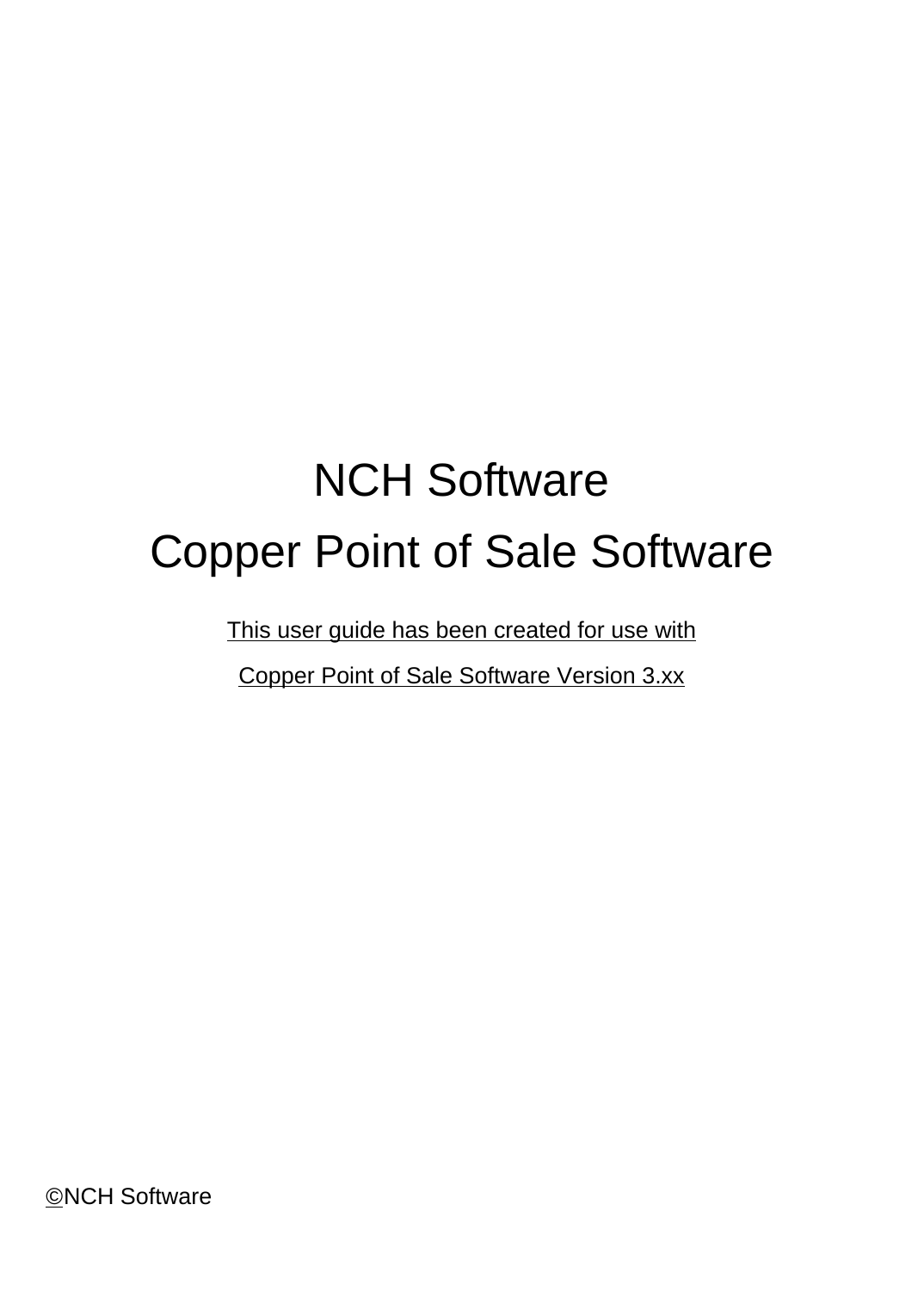# Technical Support

If you have difficulties using Copper Point of Sale Software please read the applicable topic before requesting support. If your problem is not covered in this user guide please view the up-to-date Copper Point of Sale Software Online Technical Support at <www.nchsoftware.com/point-of-sale/support.html>.

If that does not solve your problem, you can contact us using the technical support contacts listed on that page.

# Software Suggestions

If you have any suggestions for improvements to Copper Point of Sale Software, or suggestions for other related software that you might need, please post it on our Suggestions page at <www.nch.com.au/suggestions/index.html>.

Many of our software projects have been undertaken after suggestions from users like you. You get a free upgrade if we follow your suggestion.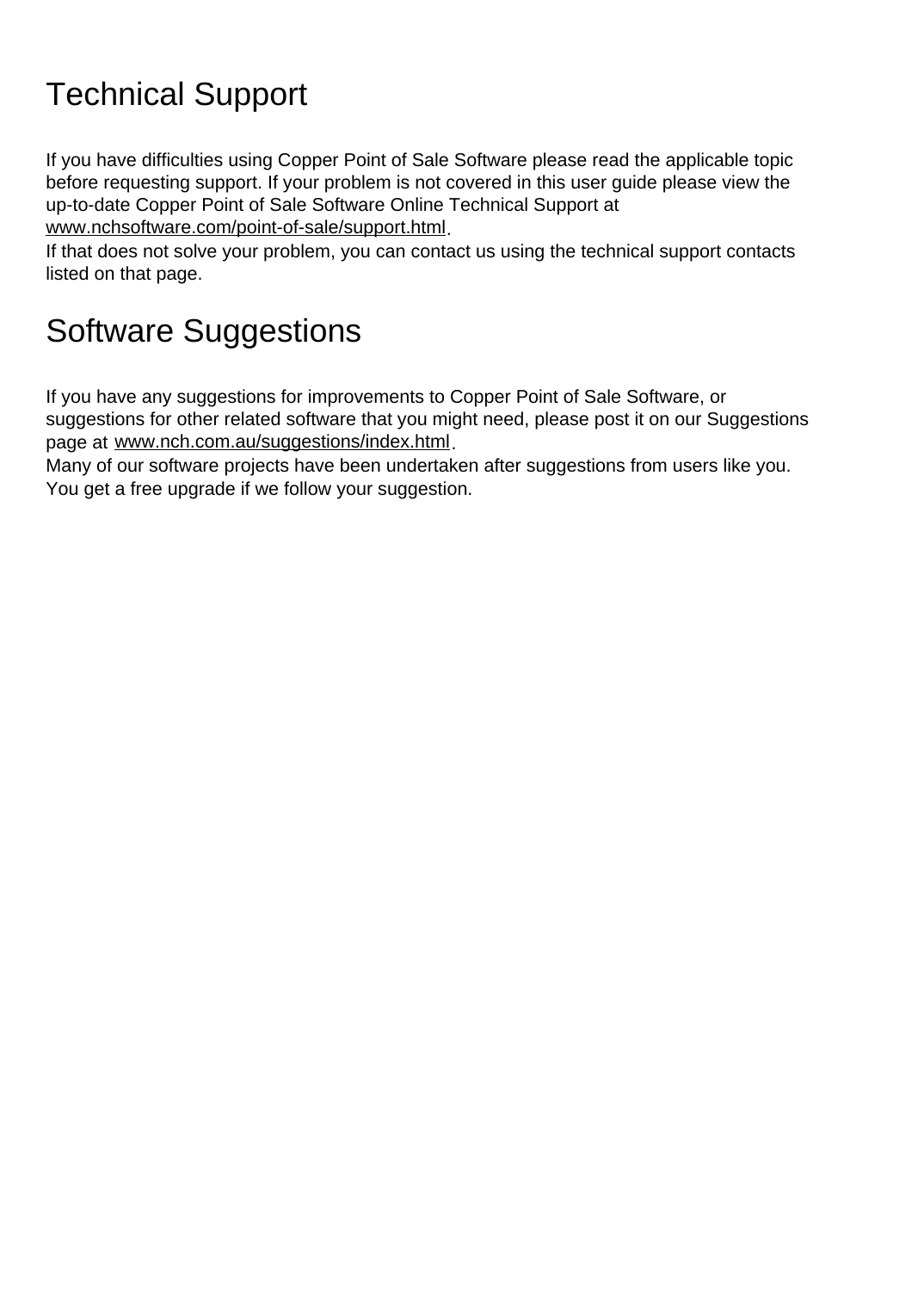# **Copper Point of Sale Software Contents**

|                                                                                                            | 4  |
|------------------------------------------------------------------------------------------------------------|----|
| $\label{prop:1} \begin{minipage}[c]{0.9\linewidth} \textbf{Introduction}.\textbf{________} \end{minipage}$ | 5  |
|                                                                                                            | 6  |
|                                                                                                            | 7  |
|                                                                                                            | 9  |
|                                                                                                            | 10 |
|                                                                                                            | 11 |
|                                                                                                            | 12 |
|                                                                                                            | 13 |
|                                                                                                            | 14 |
|                                                                                                            | 16 |
|                                                                                                            | 17 |
|                                                                                                            | 18 |
|                                                                                                            | 20 |
|                                                                                                            | 21 |
|                                                                                                            | 22 |
|                                                                                                            |    |

### General

| -25 |
|-----|
|     |
|     |

### Options

|--|--|

### **Screen References**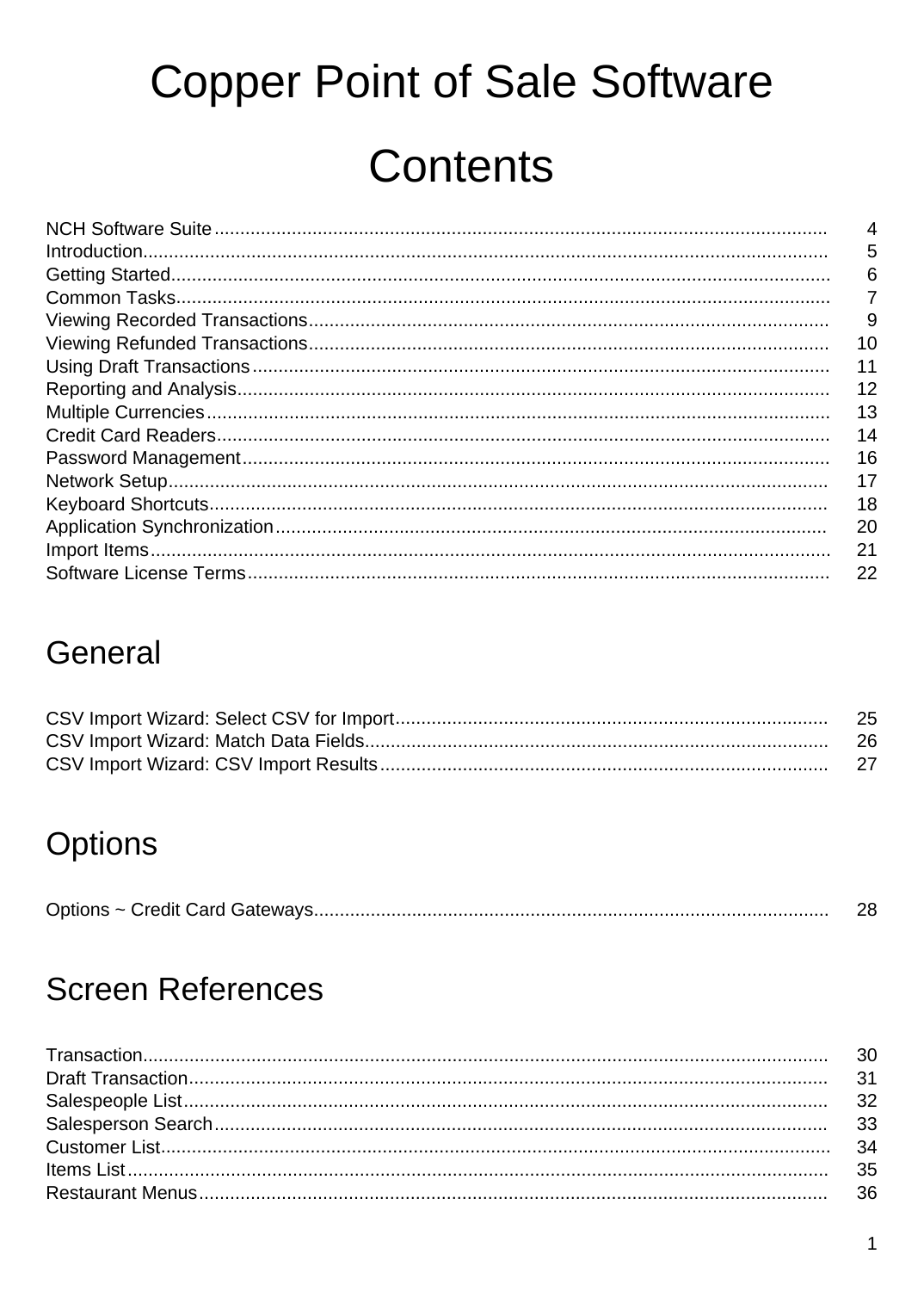| 37 |
|----|
| 38 |
| 39 |
| 40 |
| 41 |
| 42 |
| 43 |
| 44 |
| 45 |
| 46 |
| 48 |
| 49 |
| 50 |
| 51 |
| 52 |
|    |
| 53 |
| 54 |
| 55 |
| 56 |
| 57 |
| 58 |
| 59 |
| 60 |
| 61 |
| 62 |
| 63 |
| 64 |
| 65 |
| 66 |
| 67 |
| 68 |
| 69 |
| 70 |
| 71 |
| 72 |
| 73 |
| 74 |
|    |
| 76 |
| 77 |
| 78 |
| 79 |
| 80 |
| 81 |
| 82 |
| 84 |
| 85 |
| 86 |
| 87 |
| 88 |
| 89 |
| 91 |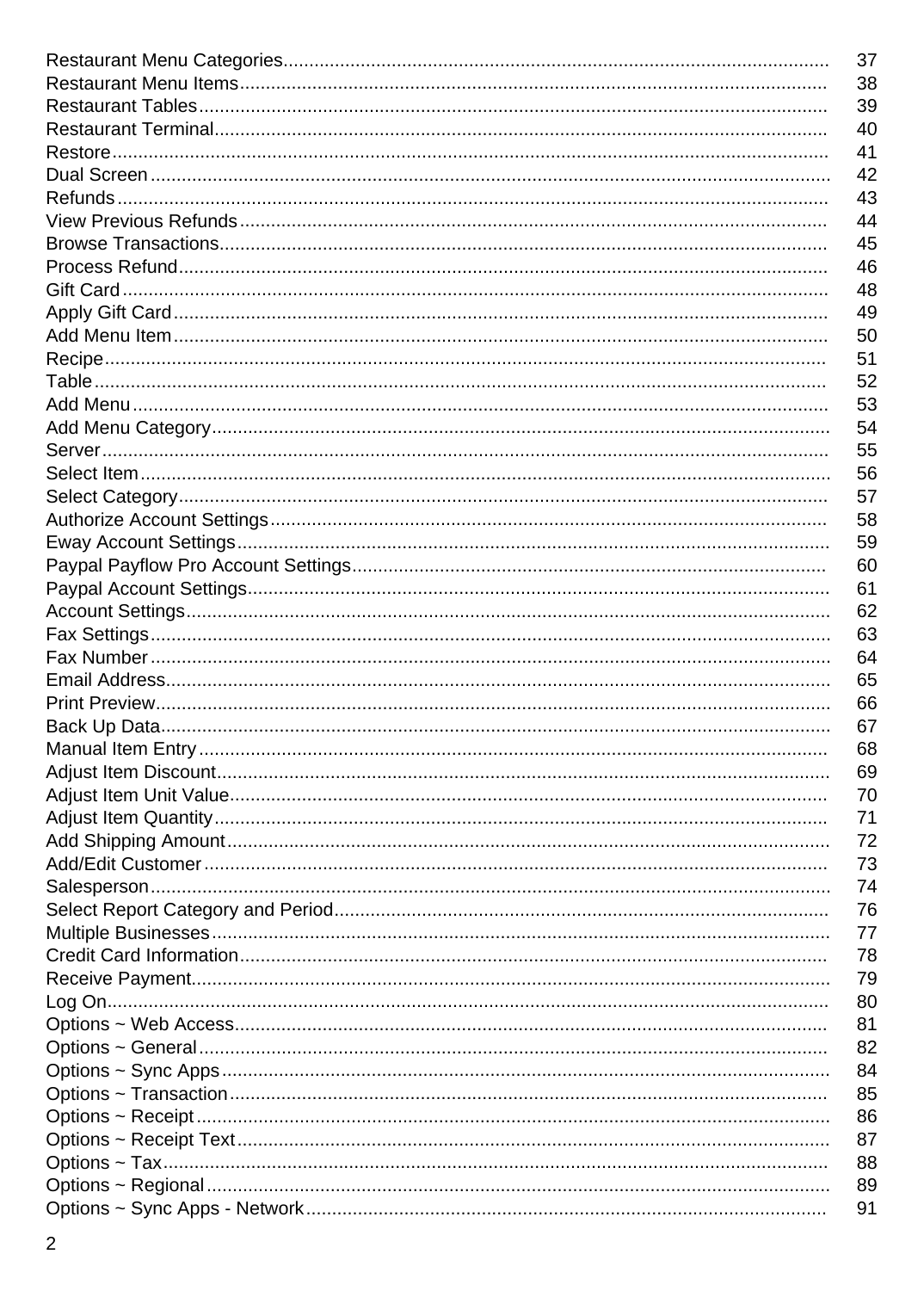| Item $\sim$   |  |
|---------------|--|
| Item $\sim$ C |  |

# **Other Links**

Options ~ Web Routing http://www.nch.com.au/kb/10233.html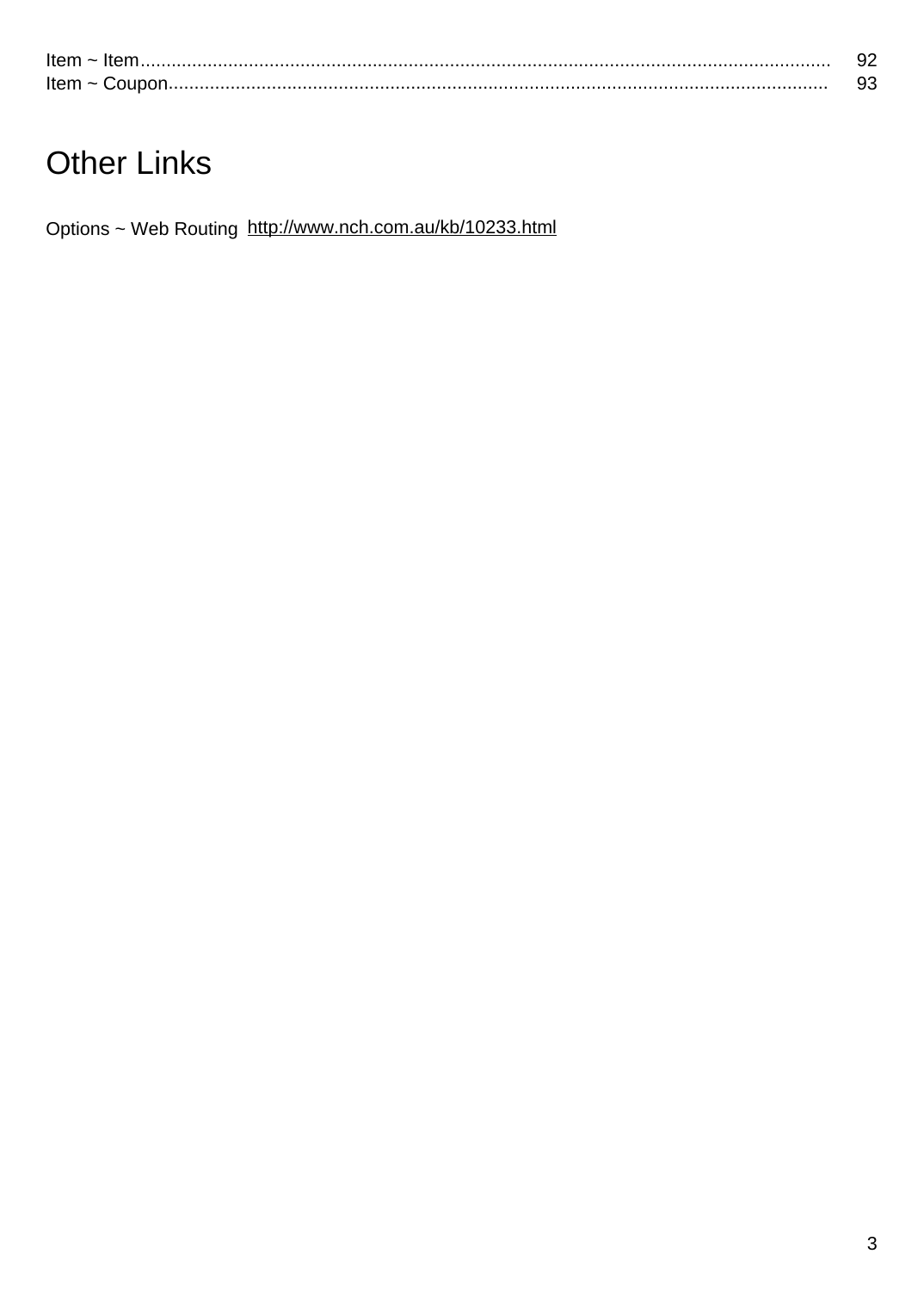### NCH Software Suite

This is a useful way to browse all the software available from NCH Software

You can see a set of products by type like Audio, Video and so on and view the product. From there you can try out the product and it will download and install it for you to trial. If you already have the product installed then you can click "Run It Now" and the program will be launched for you.

There is also a list of features for products in the category. Click on a feature, such as "Edit a Video File", to install a product with that ability.

Search

Search our website for products matching any keywords you type.

See more of our software

Browse our website for more software.

Subscribe to our newsletter

You can subscribe to our newsletter for announcements of new releases and discounts. You can unsubscribe at any time.

See the latest discounts for purchase

See the latest discounts we are offering for purchasing our products.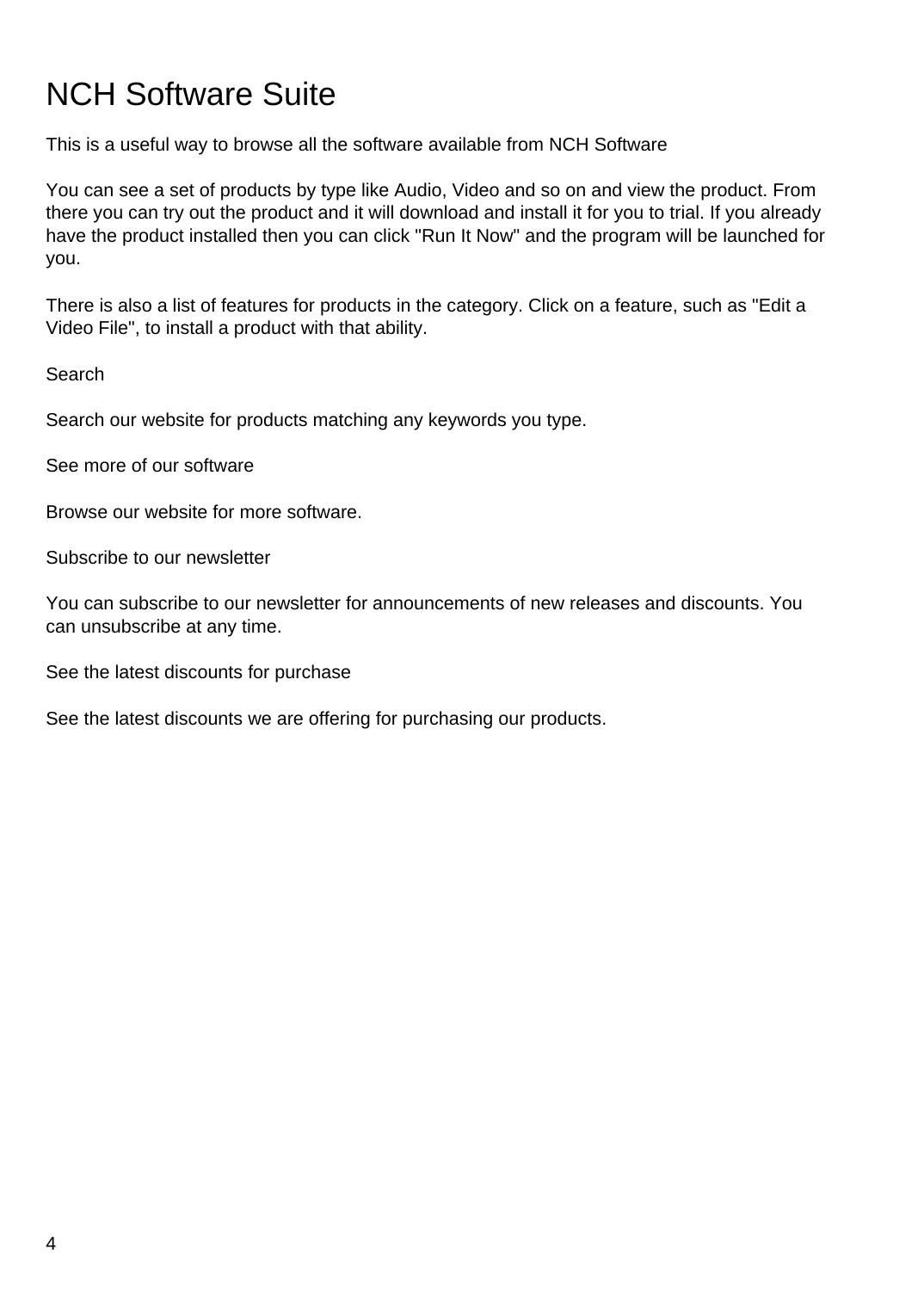### Introduction

Thank you for installing Copper.

Copper makes it easy to create sales receipts for customers and keep track of transactions. Copper is designed to integrate easily into Point Of Sales environments, and is intended for use with touch screen terminals and barcode scanners.

Copper generates and prints professional looking receipts. It records all transactions and then uses that information to produce helpful reports.

Copper is entirely free and can be installed and running within minutes.

#### Features

- Records sales transactions quickly and easily
- Generates and prints professional looking receipts
- Supports receipt printers that use roll paper
- Works well with touch screen terminals and barcode scanners no need for mouse or keyboard input
- Manages item pricing and offered discounts
- Generates reports for analyzing sales by salesperson or item
- Can run multiple (unlimited) businesses from one install
- Can store unlimited receipts and items
- Data backup/restore feature keeps your data safe
- Installs and ready for printing in less than a minute
- Designed to be very easy to use for day-to-day operation

System Requirements

- Windows 2000/XP/2003/Vista/7/8/10
- Printer (for printing receipts)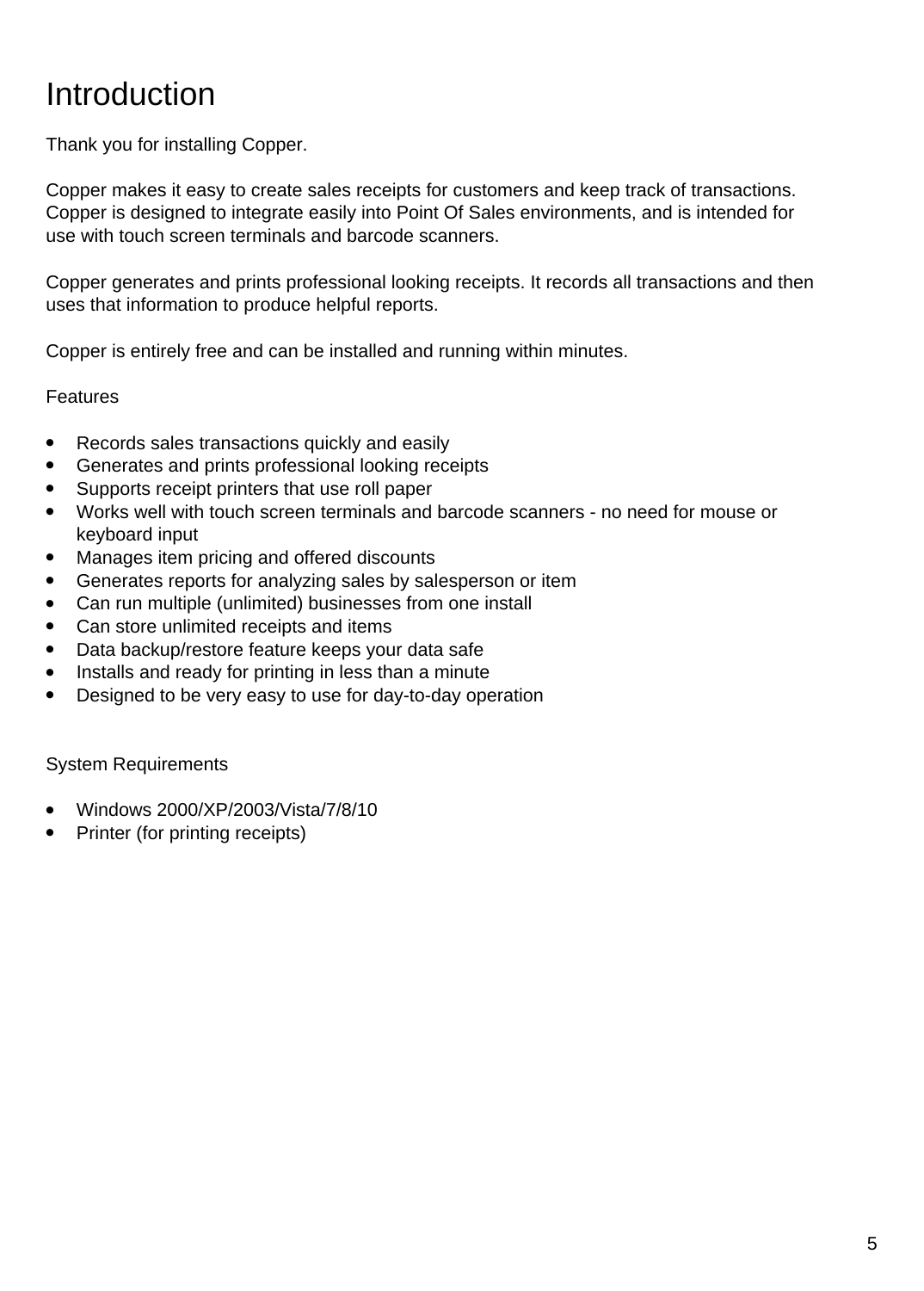### Getting Started

After you first install Copper, the startup wizard will run. This will prompt you for the most basic information about your business including your company name, address and contact details.

After the startup wizard has run, you will need to create at least one Salesperson. Ideally, you should also create Item entries for each of the items you will be selling, so that they can be easily added to a transaction via the item code. All default settings should work "out of the box". See the [Common Tasks](commontasks.html) topic of this manual for help on creating Salespeople and Items.

Once you have created at least one Salesperson, and at least one item, you can experiment with creating transactions using the main screen. Don't worry about creating false data - you can easily remove the test transactions using the Delete action in the Transactions List.

When you feel confident creating transactions, you can fine tune Copper using the configuration Options (from the Tools menu). This lets you specify more details about your business, tax rates or the layout of receipts.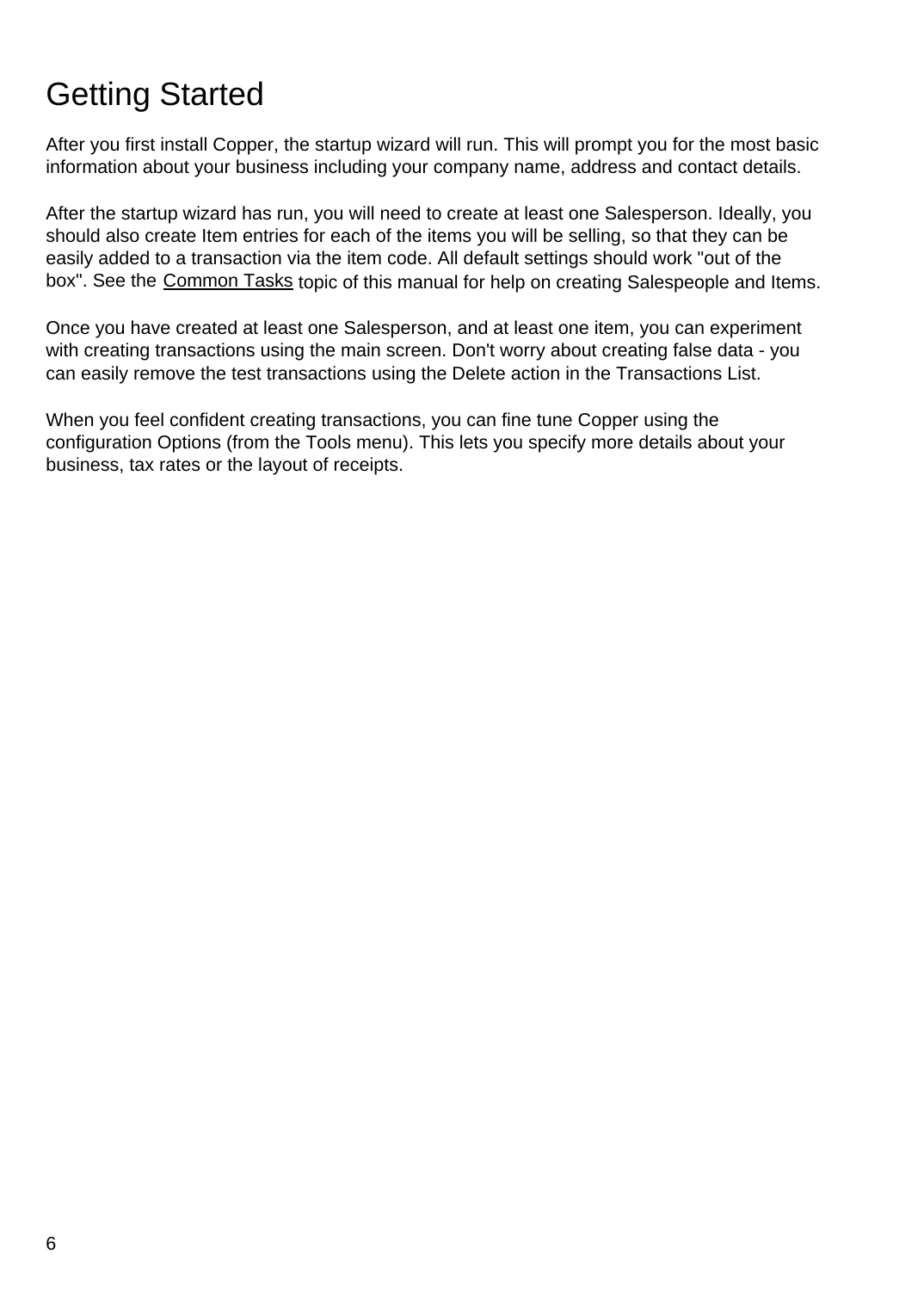### Common Tasks

Adding New Salespeople Click the View button on the main window toolbar, and select Salesp eople to open the Salesperson List. Then click the Add button on the Salesperson List toolbar.

Enter the appropriate information for the new Salesperson. You must provide a First Name and Last Name, but all other information is optional.

Click the OK button to save the new Salesperson.

#### Creating Items

Click the View button on the main window toolbar, and select Items to open the Items List. Then click the Add button on the Items List toolbar.

Enter the code, description, unit value and tax rate for the new item. If applicable, enter a discount as a percentage reduction of the original price.

Click the OK button to save the new item.

Creating Transactions

Transactions are created from the main window. Starting a Transaction is a two step process: adding items, and recording the payment.

#### Adding Items to a Transaction

If necessary, use the New Transaction button located in the lower right corner to clear all items and information from the previous transaction. There are several ways to add a new item to a transaction:

- Scan the item's code using a barcode scanner.
- Enter the item's code into the Enter Item Code text box, then press Enter or the Add Item button.
- Use the Select Item button to select an item from the Items List.
- Use the Manual Item Entry button to add an item that does not have a barcode, or cannot be found in the Items List (requires a keyboard).

If you add an Item which is already listed in the current transaction's items list, the quantity of that item will increase by one, rather than adding a new item line entry. To change an item's quantity more quickly, select an item then click or press the Adjust Quantity button and enter a new quantity for the selected item.

#### Recording Payment for a Transaction

When at least one item has been added to a new transaction, and you are ready to receive payment, click or press the Pay button.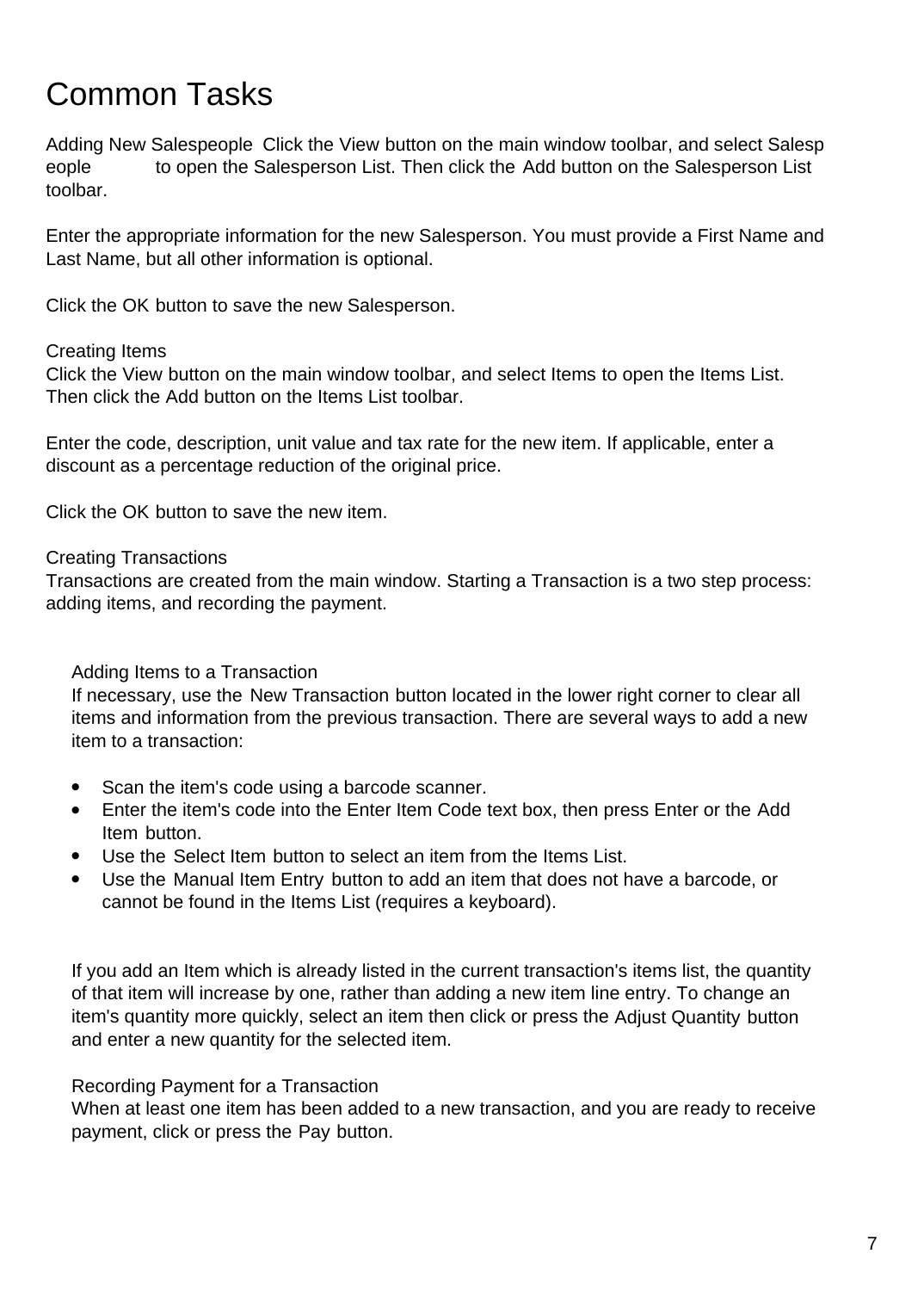Select the payment method to be used, and enter the amount tendered by the customer. Copper will calculate the amount of change due as you enter the tendered amount, and will display this in the field below.

When you have entered the correct payment details, and returned the correct change to the customer, click the 'Record' button to save the transaction.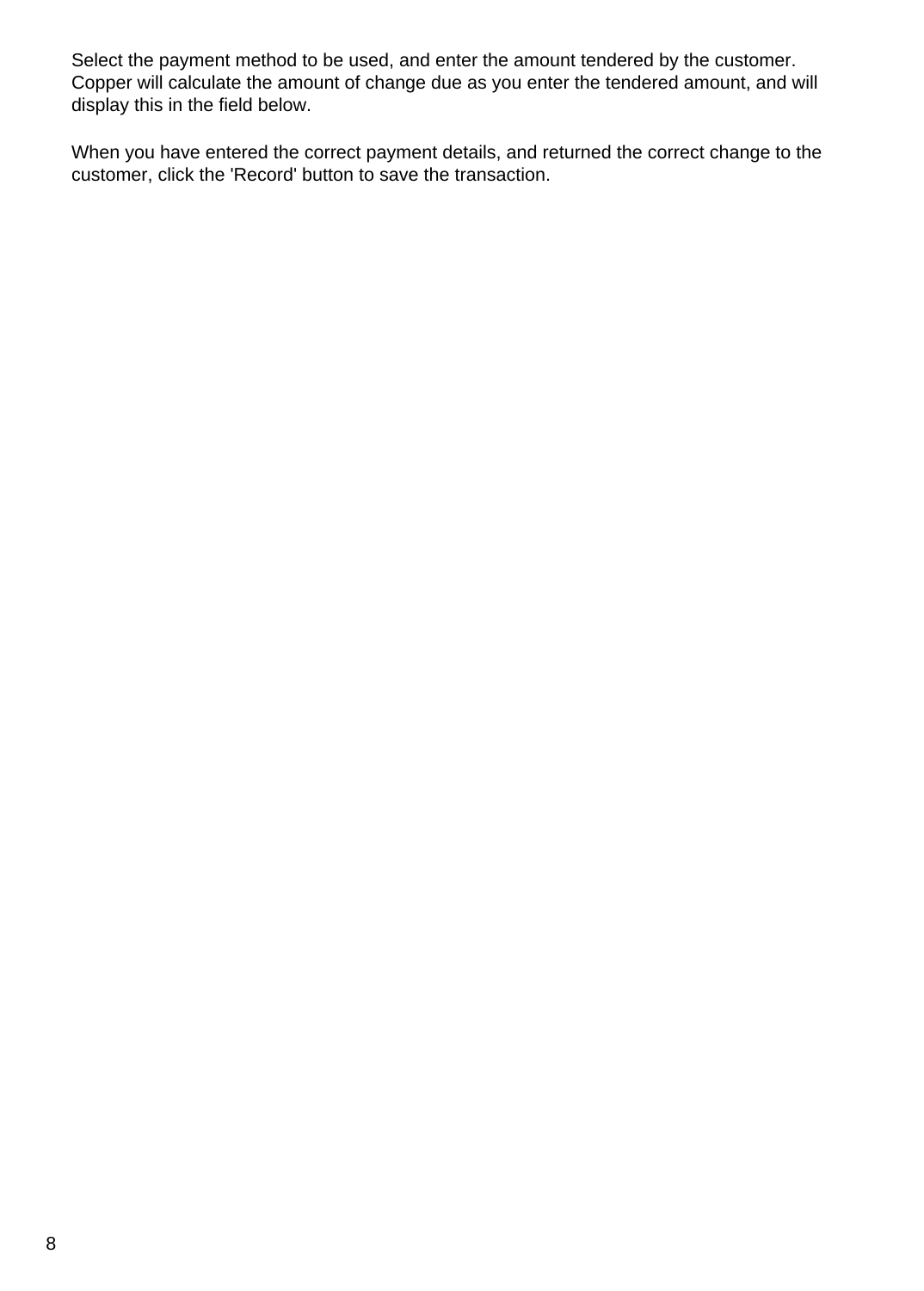# Viewing Recorded Transactions

Every time you received payment for a transaction, Copper records the transaction in its database. At any time, you can view past transactions regardless of the date on which they occurred. To view a previously recorded transaction:

- Click on the View button on the main window toolbar.
- Select the Transactions item from the popup menu to open the Transactions List.
- Click within the Transactions List to select the transaction you wish to view.
- Click on the View button on the toolbar of the Transactions List window.

Only the salesperson with administrative privilege can edit or delete a transaction from the transaction list.

- Click on the View button on the main window toolbar.
- Select the Transactions item from the popup menu to open the Transactions List.
- Click within the Transactions List to select the transaction you wish to view.
- Click on the Delete or Edit buttons on the toolbar of the Transactions List window.

This window also gives you the option to Preview or Print the transactions list, or Delete a transaction.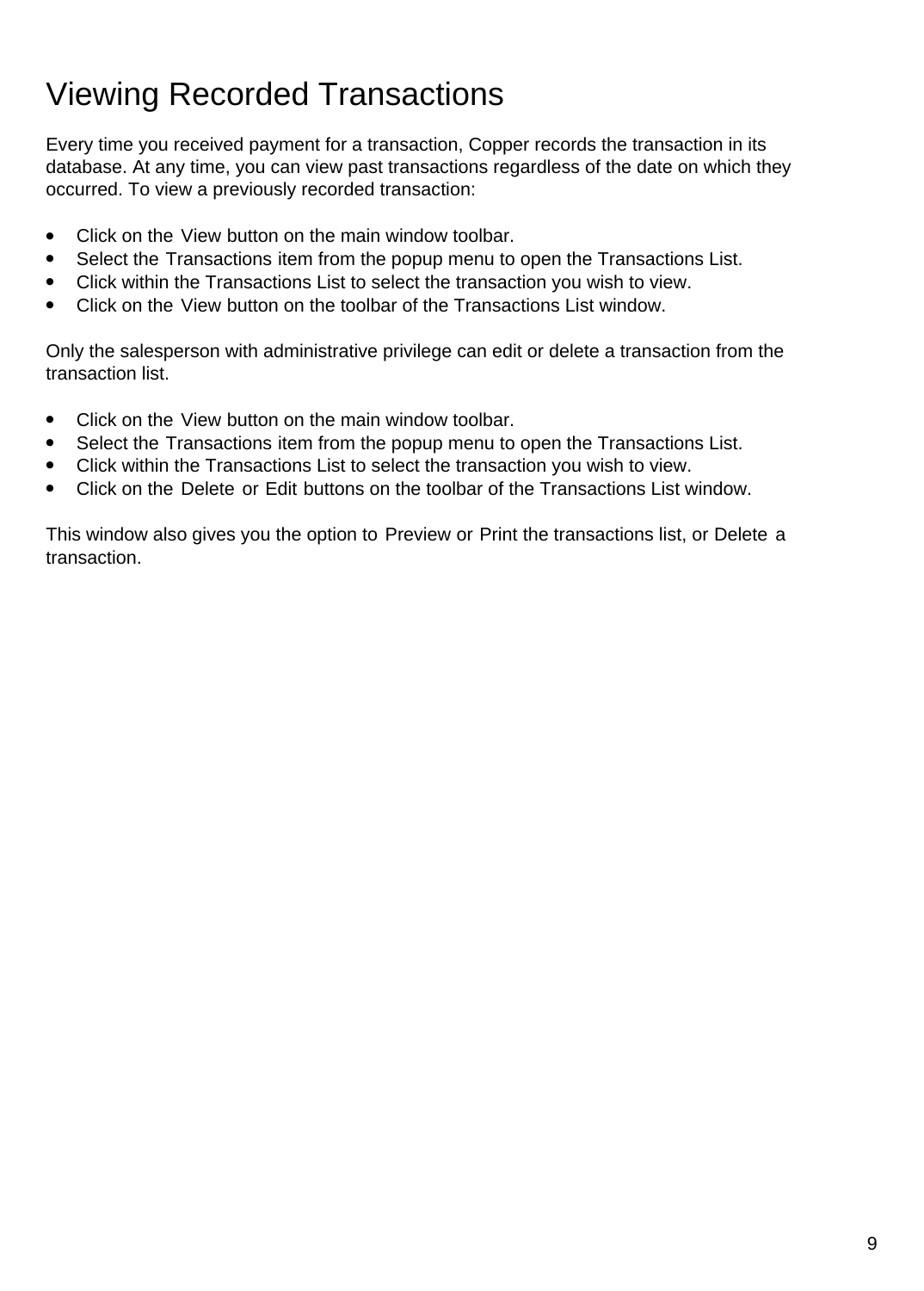# Viewing Refunded Transactions

Every time you process a refund for a transaction, Copper records the refunded transaction in its database. At any time, you can view past refunded transactions regardless of the date on which they occurred. To view a previously refunded transaction:

- Click on the View button on the main window toolbar.
- Select the Refunds item from the popup menu to open the Refunded Transactions List.
- Click within the Refunded Transactions List to select a refunded transaction you wish to view.
- Click on the View button on the toolbar of the Refunded Transactions List window.

Only the salesperson with administrative privilege can delete a transaction from the refunded transaction list.

This window also gives you the option to preview or print the refunded transactions list, or dele te a transaction.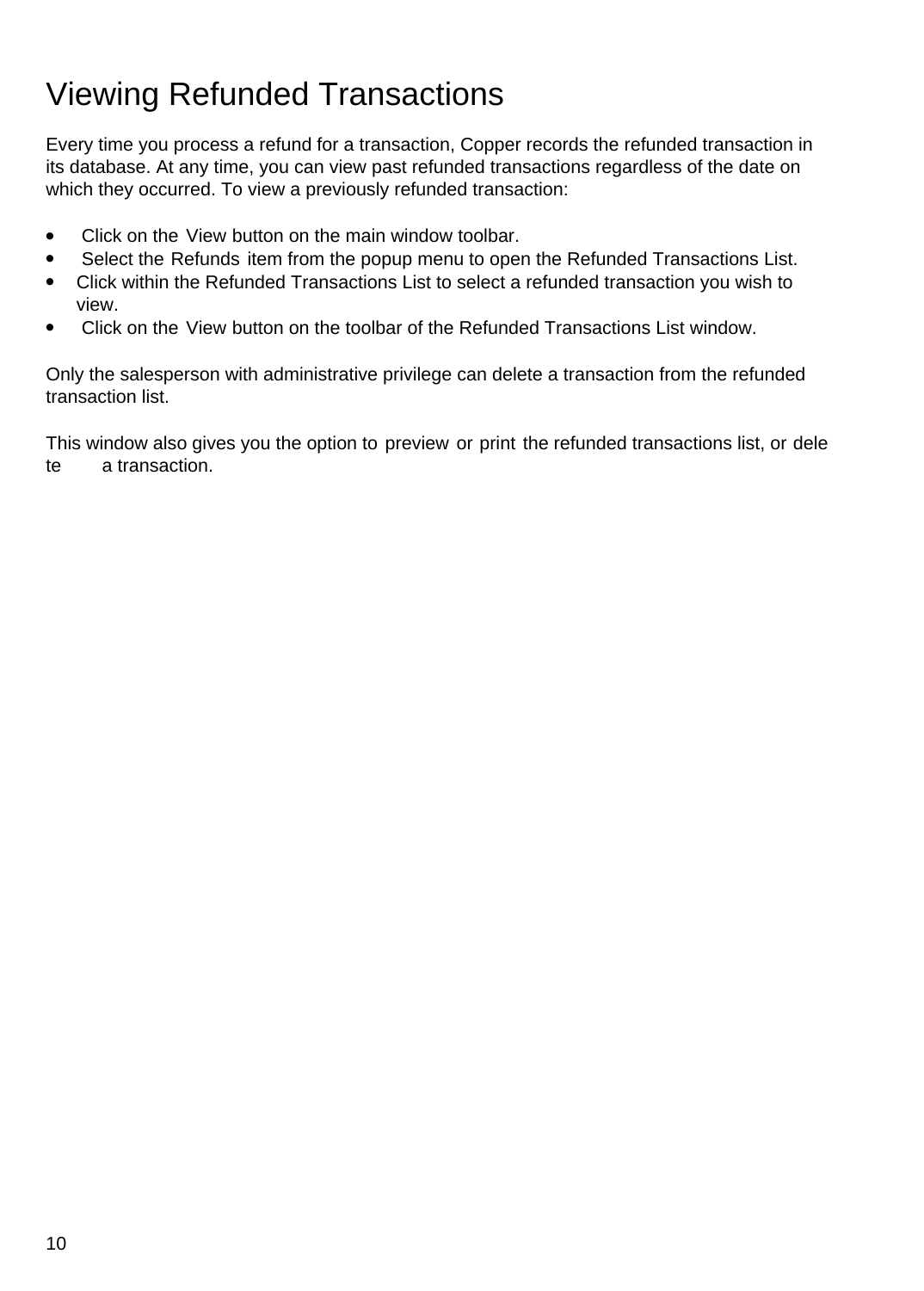# Using Draft Transactions

Copper allows you to save new transactions as drafts. This means that if you are in the middle of drafting up a new transaction and you find yourself being interrupted, you can save it as a draft, and then resume completion of the transaction at a later time.

To save the current transaction as a draft, click on the Save button at the bottom of the main window. This will save the transaction into to the list of drafts. To resume work on a previously saved draft, click on the Open button at the bottom of the main window. To view the list of saved draft transactions, Use the menu item View -> Drafts on the main window.

The list of draft transactions allows you to choose a draft transaction. To open the selected draft in the main window, click Select. To delete the selected draft, click Delete. To view the contents of a selected draft, click View. To edit the contents of a selected draft, click Edit.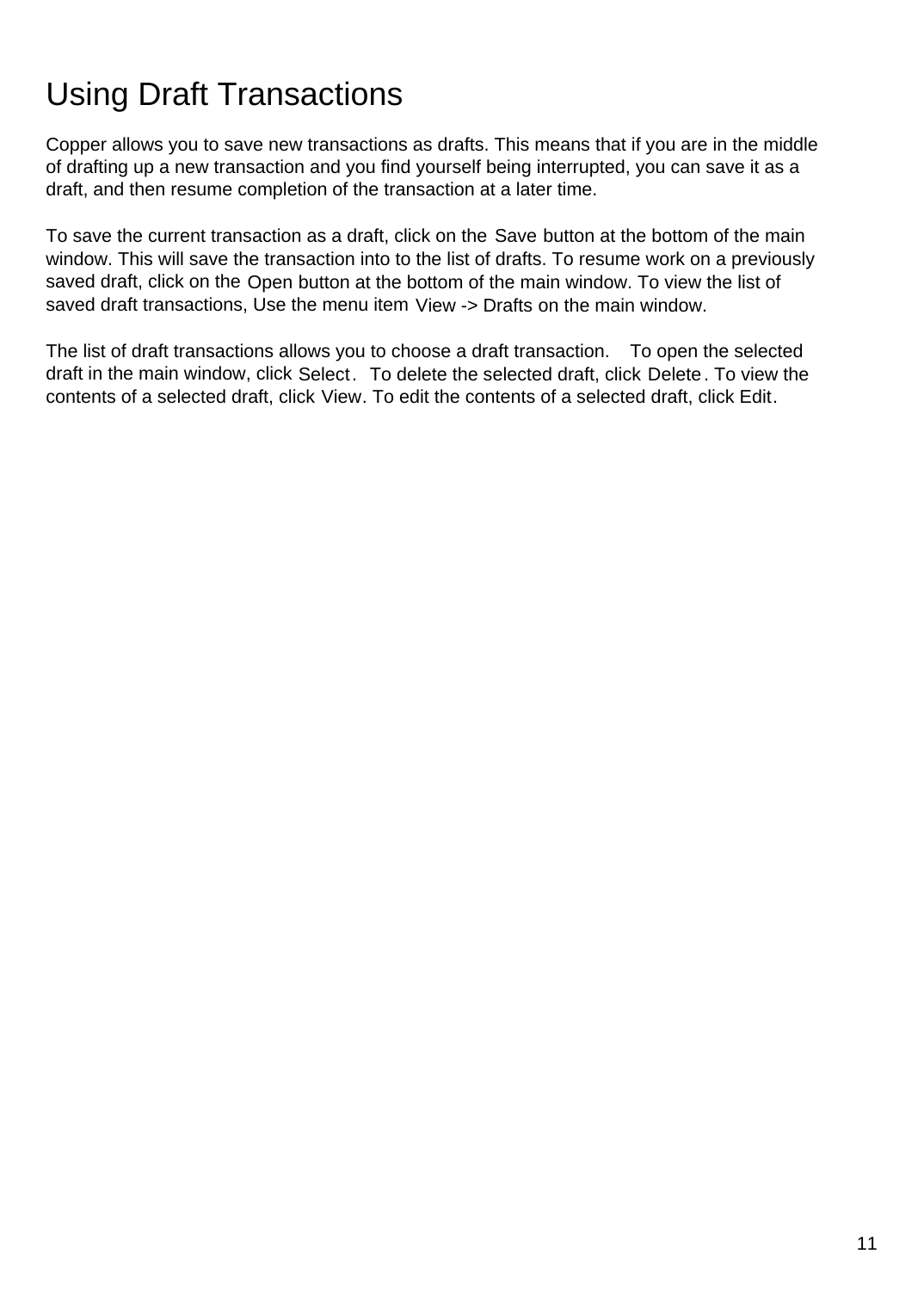# Reporting and Analysis

Copper's reporting ability can be used as a valuable performance analysis tool. To access Copper's reports, click on the Reports button on the main window toolbar. Then, select the menu item for the report you wish to view. You will then be asked to select a report category and to provide a date range for the reporting period.

Copper provides the following reports for both sales and refunds categories:

- Transactions View all transactions within the selected reporting period, including salesperson and amount.
- Salespeople View total sales made or refunds processed by each salesperson within the selected reporting period, including percentage by totals for each salesperson.
- Items View the total quantity of each item sold or refunded within the selected reporting period, including total values for each item. The item values do not take into account coupon discounts or taxes.
- Taxes View the total taxes of different types applied on transactions within the selected reporting period.
- Payment Methods View the report of payment methods of different types (such as cash, check, credit, etc.) applied on transactions within the selected reporting period.

Each reporting screen provides the following actions:

- Preview Preview the report to see how it will be printed.
- Print Send the report to a printer.
- Save as PDF Save the report as a PDF file.
- Save as CSV Save the report as a CSV file, which can be opened in a spreadsheet application.
- Email Send the report as a PDF file to a recipient via email. You must set up email settings from the General tab in Options before you can send email from Copper.
- Fax Send the report to a recipient via Fax. You must set up fax settings from the General tab in Options before you can send faxes from Copper.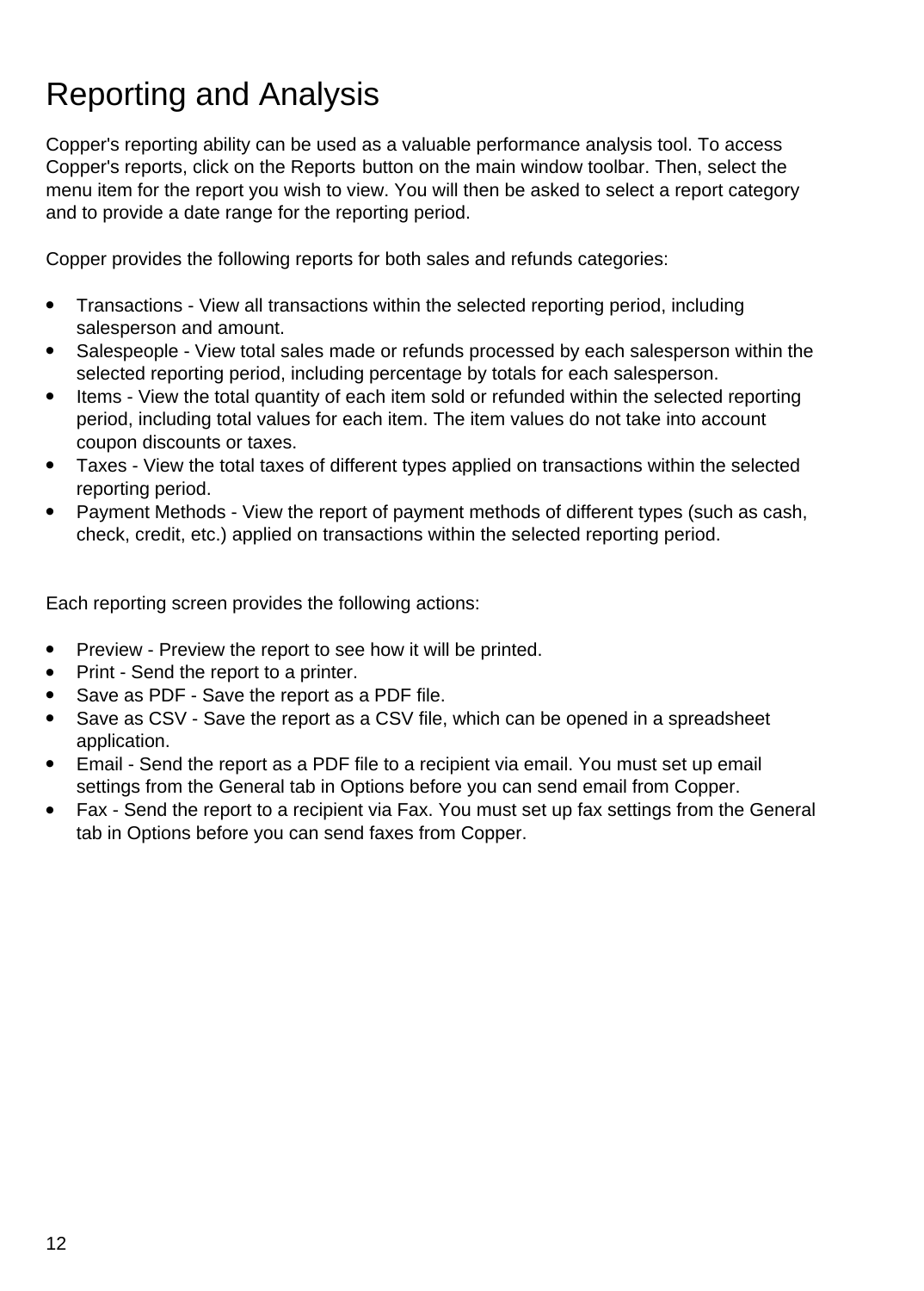# Multiple Currencies

Copper handles a business dealing with multiple currencies as a different business for each currency. For example you could create one "business" called YourCompany - USD and another YourCompany - Euro. Each could handle sales tax, VAT separately and you can print reports entirely separately for the US dollar account or the EURO account. Each account must be set up separately with its own salesperson, items etc.

To add a new currency to the business: from the menu, select Copper -> Multiple Businesses. Then click Add. After you click Add the Startup Wizard will run. Then you can choose different currency from the Options -> Regional under the Regional Format Settings section. It is recommended you name the new business currency something logical like YourCompany - AussieD. Remember to treat it as an entirely new business.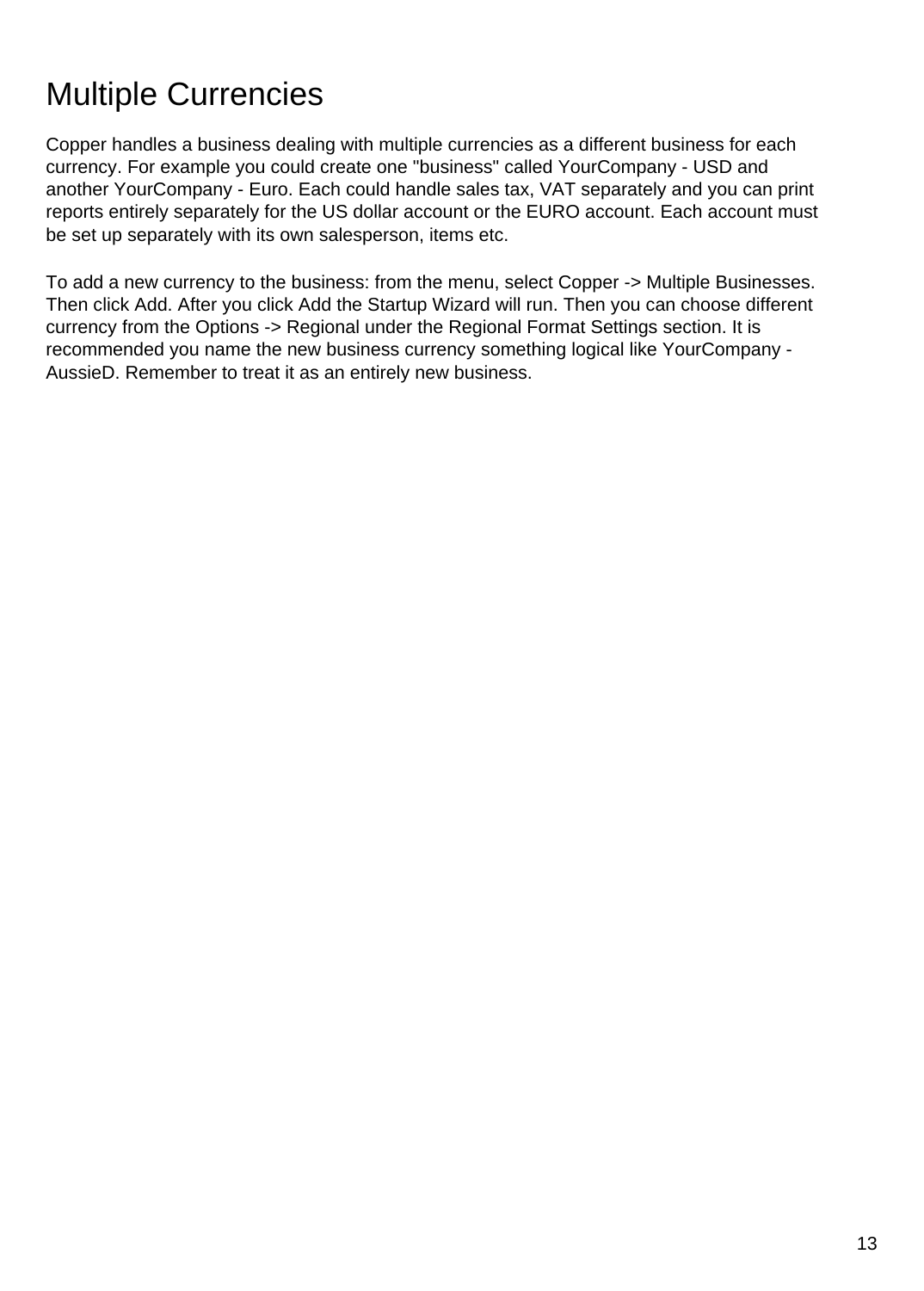# Credit Card Readers

Copper provides limited support for USB credit card readers.

#### Setup Instructions

- 1. Purchase a magnetic stripe reader that is configured from the factory to work in keyboard emulation mode + SureSwipe mode. To see whether it is working correctly, open a program such as Notepad or TextEdit. Plug in the card reader and swipe a card. If you see text all on one line, and the cursor moves to the next line, it should be working correctly. Now delete the text.
- 2. If you are using a MagTek device, the mode can be changed at this page: <http://www.magtek.com/support/mode/>, or within Copper, you can go to Options -> Credit Card Gateways and click Configure to set up the device.
- 3. Set up a "Card Present" account with a credit card gateway provider. For instance, Authorize.net provides a free test account. Later on, after you are done testing, make sure you have a live account and that it is properly activated before you start selling to customers. Otherwise, you won't get paid for the items you sell. We recommend starting with a test account and testing it thoroughly, and then switching to a live account, and then running a few small "purchases" on your own credit card before opening it up to customers. You can check the purchase status online through the web page that your gateway service provides.
- 4. Get the latest credit card interfaces by opening Copper and going to Options -> Credit Card Gateways -> Check for Updates.
- 5. Enter your credentials after going to Options -> Credit Card Gateways and selecting a provider and clicking Options.
- 6. Run test transactions by entering items and clicking "Pay". Check the box indicating that you wish to "Charge Customer via Online Credit Card Gateway". Then click "Add Payment". With the cursor in the "Card Number" field, slide your card through the reader. It should process automatically.

#### Security Considerations

- 1. Whether you are using a card reader or entering card numbers manually, it is important to keep your machine clean and free of malware.
- 2. Please consider using a reputable antivirus program. At the same time, it's healthy not to go overboard because there are some phony security programs out there. We recommend choosing one of the well-known antivirus programs.
- 3. Please consider using Copper on a dedicated machine. Other activities such as unsupervised web browsing or opening email attachments could compromise the security of the machine. If this is not practical, consider making a list of activities, programs, or web sites that are needed for running the business, and then using the machine only for these purposes.
- 4. One way to tighten security is to set up a firewall to block all Internet traffic except a few selected sites such as the operating system update site and the credit card gateway. Usually, the credit card gateway URL can be found in the credit card setup page.
- 5. Please update the credit card components regularly within Copper. Even if a new version of Copper has been installed, it is a good idea to check for credit card updates.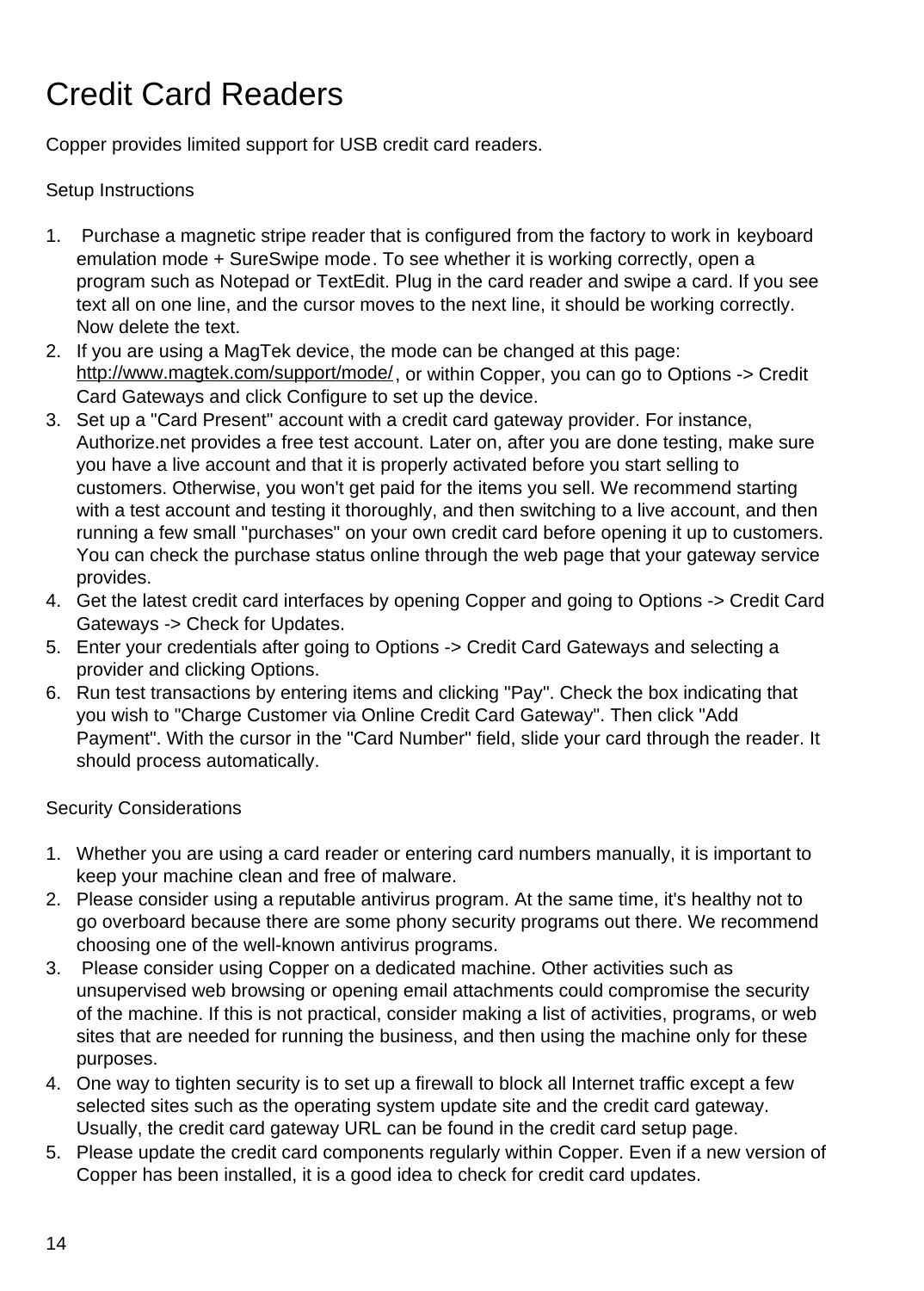- 6. If you see an unclear error message when making a credit card sale, please contact NCH support and/or check your merchant interface to see whether the transaction succeeded.
- 7. Please check bank statements regularly.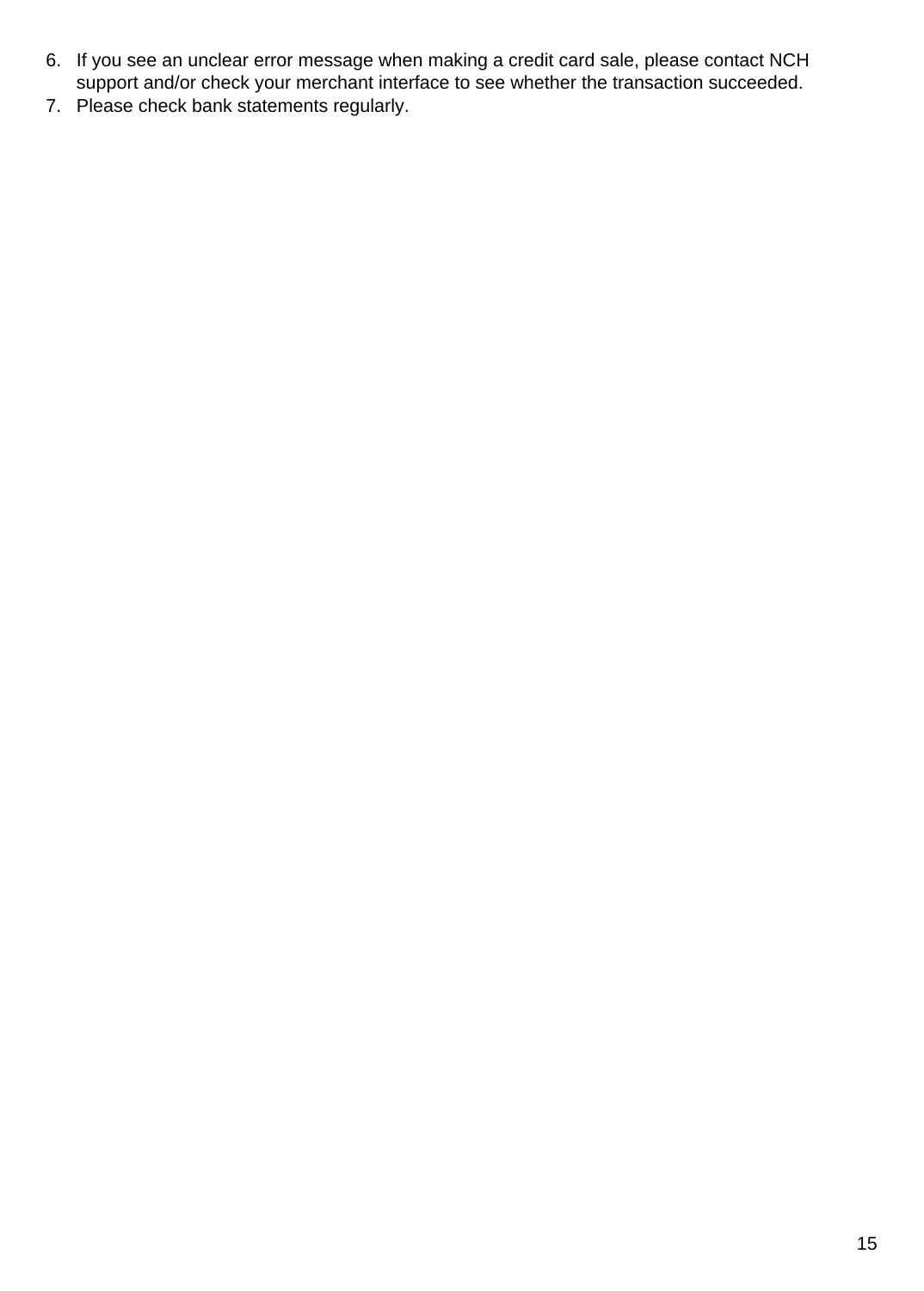### Password Management

### How to change your password

- 1. First, log in to your account and click the Open Salespeople List link on the main page.
- 2. Select your name from the list and click edit.
- 3. Enter the new password you wish to use.
- 4. Re-enter the new password to confirm it.
- 5. Click OK to finish.

### Retrieve Your Password

Click on Reset Password button on the login page. An email containing your reissued password will be sent to your email box. For security reasons, your password will be reset every time that you retrieve your password.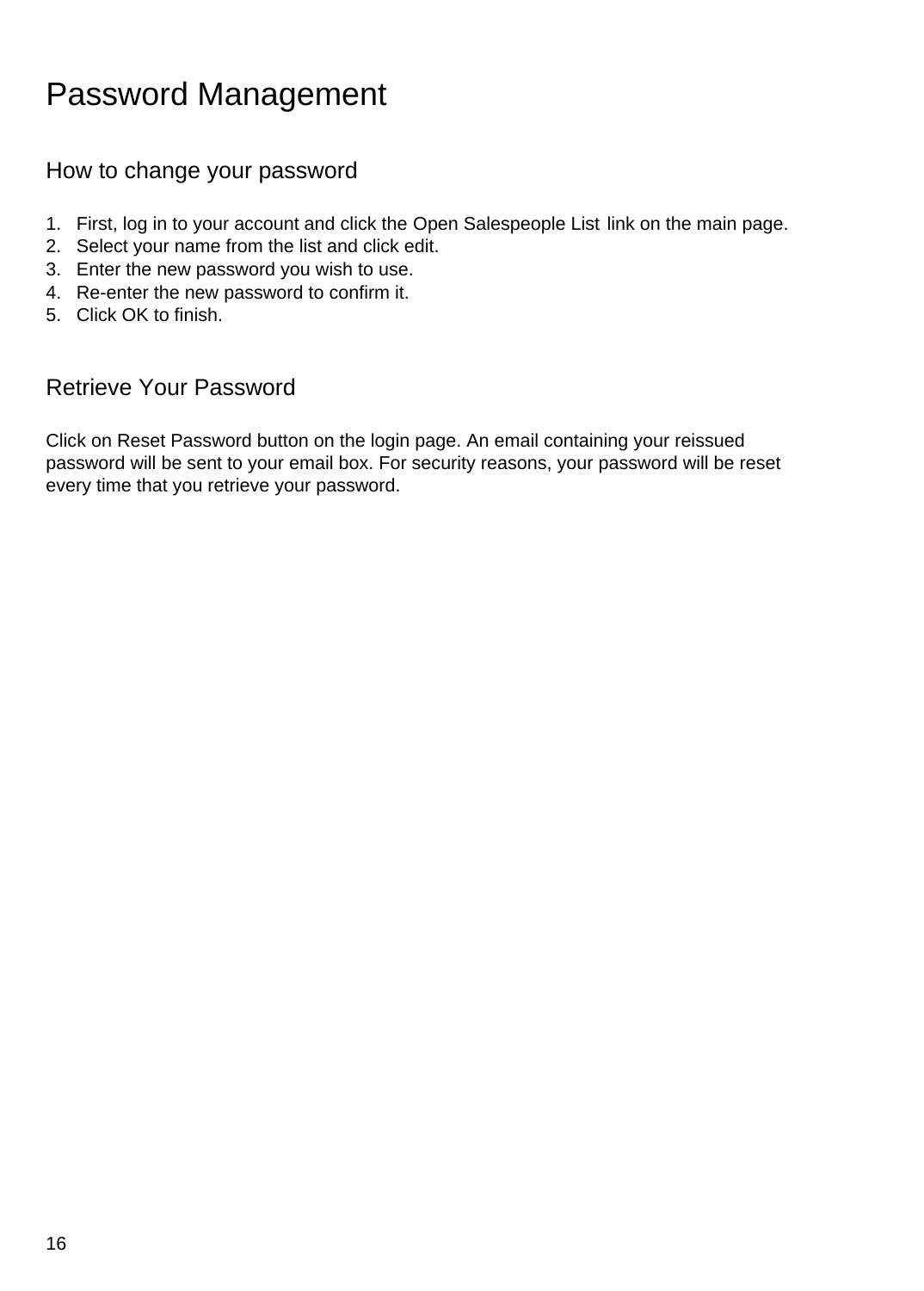### Network Setup

This tab allows you to configure your network so that you can synchronize data between applications. The following options are available.

- Allow access to Copper Point of Sale Software on the local network This option allows you to synchronize data with another computer that is on the local network. This is the preferred option.
- Allow access to Copper Point of Sale Software from the internet (Cloud Access) This option allows you to synchronize data between computers that are not on the same local network.
- Run Web Routing and Test Wizard Use this to check the firewall if you need cloud access.
- Advanced Routing This provides more options for configuring your computer on the network. If you are using Copper as a client of Inventoria on the local network, then the advanced options can typically be left alone.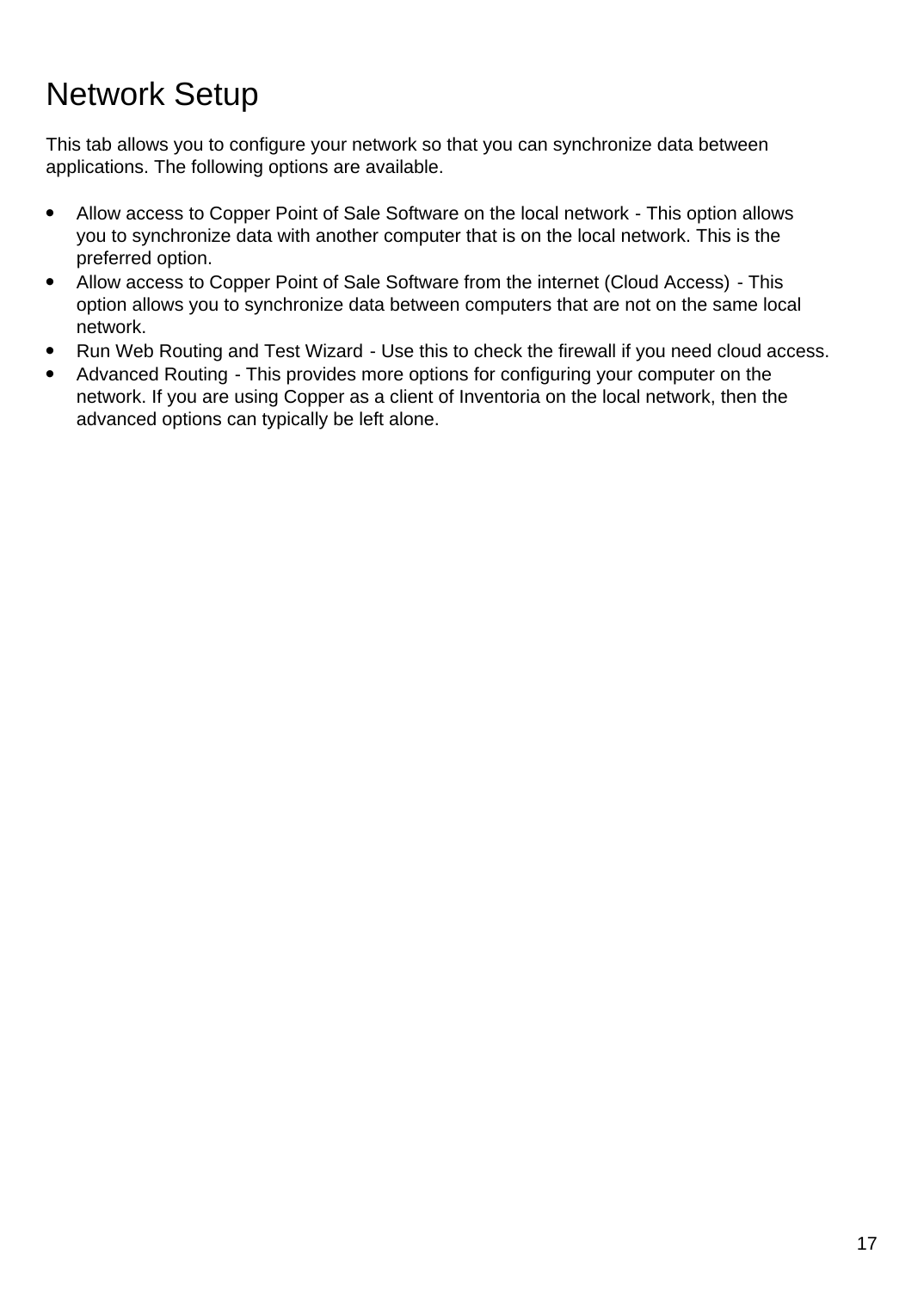# Keyboard Shortcuts

The following list shows shortcuts for the most common tasks used in Copper main window:

- View Items Ctrl+T
- View Salespeople Ctrl+F
- View Customers Ctrl+C
- Handle Refunds and Returns Ctrl+R
- View Program Options Ctrl+O
- View Help Documentation F1
- Initiate New Transaction or Void Current Transaction F3
- Make Payment for Current Transaction F4
- Delete Selected Item(s) DELETE
- Exit Copper (Close to Tray) Alt+F4

The following list shows shortcuts for the common tasks used in Copper Items List window:

- Add New Item Ctrl+N
- Add New Coupon Ctrl+U
- View Help Documentation F1
- Edit Selected Item or Select Item if in edit transaction mode ENTER
- Delete Selected Item(s) DELETE
- Exit 'Items List' window ESC

The following list shows shortcuts for the common tasks used in Copper Transaction List window:

- View Transaction Alt+V
- **Edit Selected Transaction ENTER**
- Print Selected Transaction Ctrl+P
- View Help Documentation F1
- Delete Selected Transaction(s) DELETE
- Exit 'Transaction List' window ESC

The following list shows shortcuts for the common tasks used in Copper Customers window:

- Add New Customer Ctrl+N
- View Help Documentation F1
- Edit Selected Customer Details or Select Customer ENTER
- Delete Selected Customer(s) DELETE
- Exit Customers window ESC

The following list shows shortcuts for the common tasks used in Copper Salespeople window:

- Add New Salesperson Ctrl+N
- Email Selected Salesperson Ctrl+E
- Telephone Selected Salesperson Ctrl+T
- View Help Documentation F1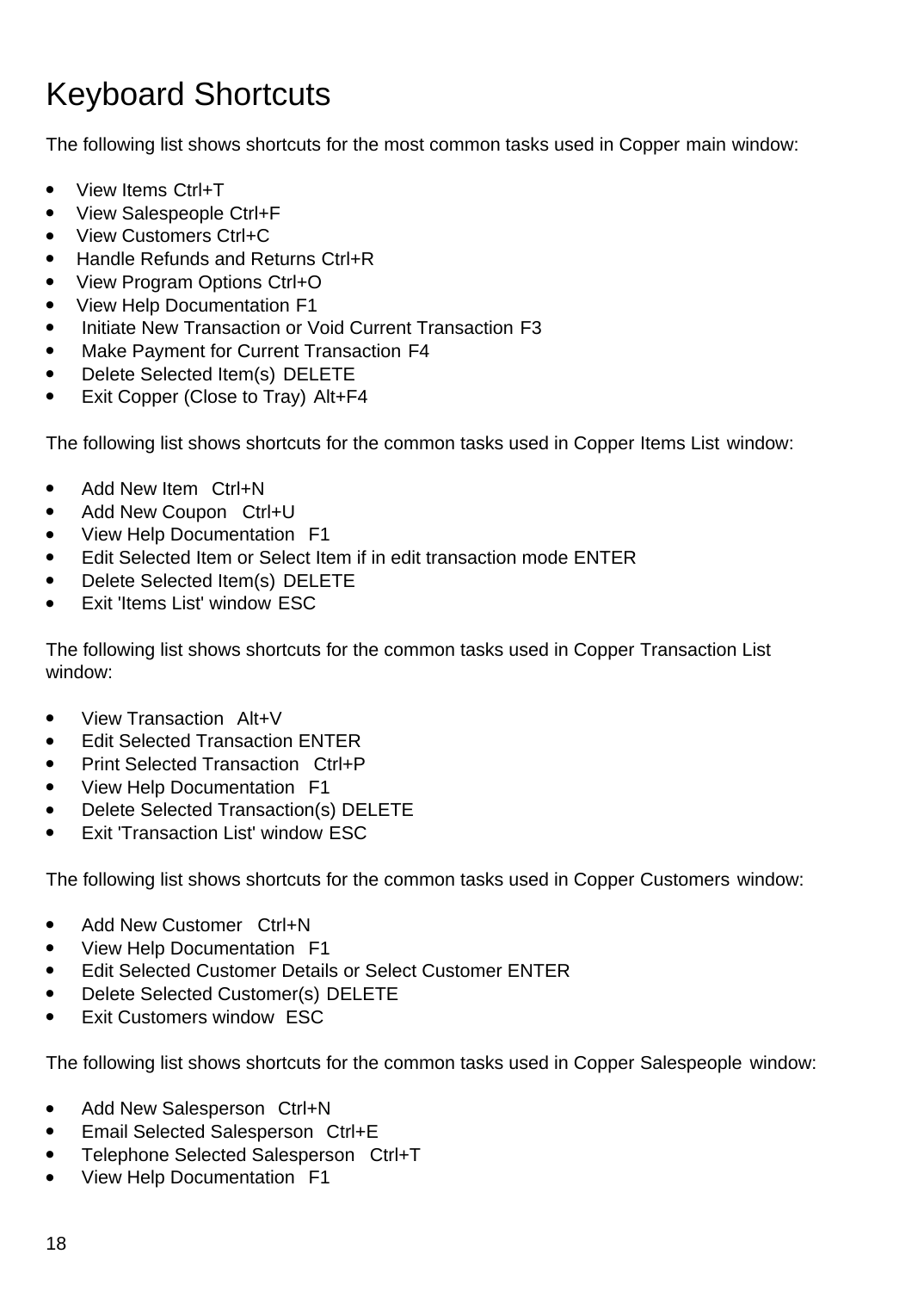- Edit Selected Salesperson Details ENTER
- Delete Selected Salesperson(s) DELETE
- Exit Salespeople window ESC

The following list shows shortcuts for the common tasks used in Copper Report windows:

- Print Selected Report Ctrl+P
- Email Selected Report Ctrl+E
- Save Selected Report as PDF file Ctrl+S
- View Help Documentation F1
- Exit Report window ESC

The following list shows shortcuts for the common tasks used in Copper Restaurant Menus windows:

- Add Menu Ctrl+N
- Edit Selected Menu/Category/Item ENTER
- Delete Selected Menu/Category/Item DELETE
- View Help Documentation F1
- Exit Restaurant Menus window ESC

The following list shows shortcuts for the common tasks used in Copper Restaurant Table List windows:

- Add New Table Ctrl+N
- Delete Selected Table(s) DELETE
- Edit Selected Table(s) ENTER
- View Help Documentation F1
- Exit Table window ESC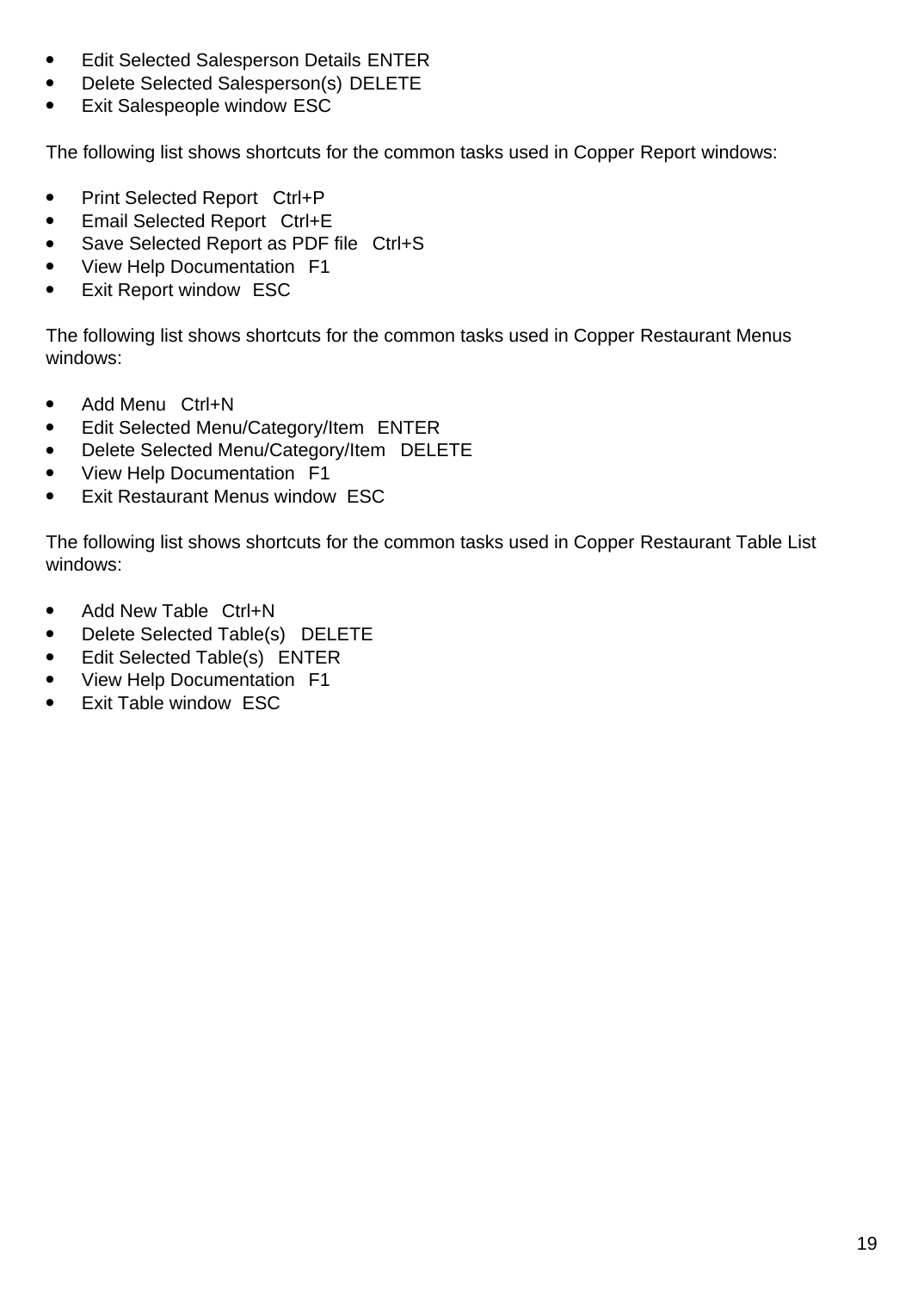# Application Synchronization

Use this help page to troubleshoot the most common problems when attempting to synchronize items or quantities with Inventoria or another instance of Copper.

### Unable to connect to [host name] through port [port number].

Copper was unsuccessful in its attempt to connect to the server program. Confirm that the server program is running and has Web Access enabled. Verify that the host name entered into Copper is the correct host name or IP address of the computer which is running the server and that the port number entered into Copper matches the port number through which the server accepts web connections.

### Connection rejected -- Application integration not enabled by [program name].

The application synchronization behavior is not enabled by any business in the server program. Complete the setup process for application synchronization in the Options dialog of the server program.

### Connection rejected -- invalid authorization key.

The authorization key entered into this instance of Copper does not match that of the server. The authorization key is case sensitive and must exactly match the authorization key entered into the server program.

Quantity change failed -- invalid location name: [location name].

Copper is attempting to update quantities for an item at a location that does not exist in the server Inventoria program. The location name entered into Copper is not case sensitive but must otherwise match the name of one location in the server Inventoria.

### Quantity change failed -- invalid item name: [item name].

Copper is attempting to update quantities for an item that does not exist in the server Inventoria program. The most likely cause of this error is that the item was created locally or deleted from the server Inventoria after the most recent item synchronization.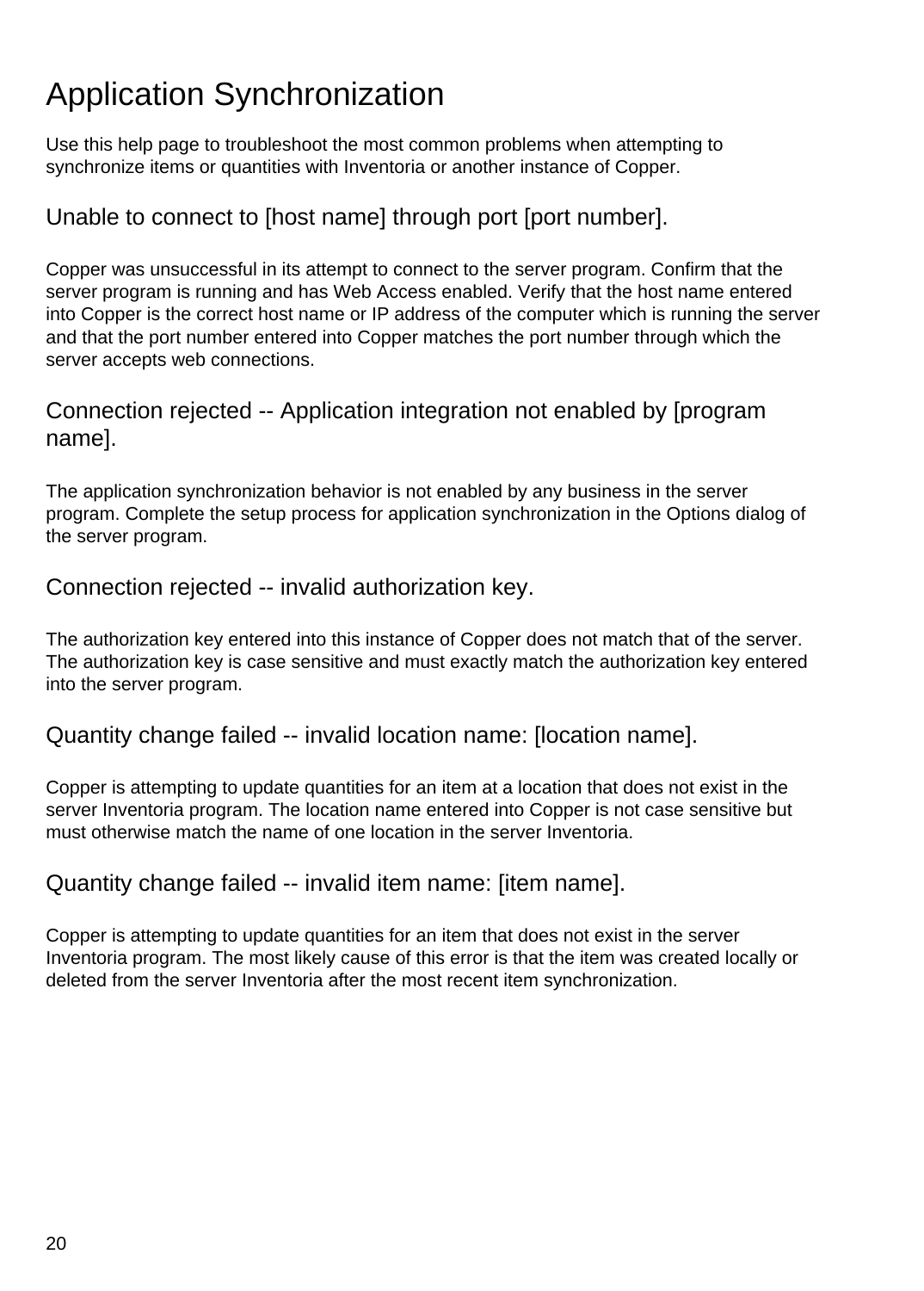# Import Items

The following fields can be imported into item records:

Item Code - A unique identifier for the item. This could be a barcode number or an identifier number or a short descriptive string. It cannot be longer than 25 characters.

Examples: 381370092346, ITEM0001, WHEAT BREAD

• Description - A description of the item. It is typically limited to 259 characters.

Examples: Dental Floss, Granola Bars w/Raisins, Golden Wheat Bread

• Price - The sale price of the item, using the format defined in the regional settings. If you are using a currency other than dollars, please configure the currency before importing. It is not necessary to include the currency symbol.

Examples: \$1.99, 2.54, 0.89

● Tax - (Optional) The name of the tax to apply to this item. If blank, the default tax applies. It can also be "Default" or "None". Please set up taxes in Copper before importing items that use taxes.

Examples: Sales Tax, Default, None, Riverton Sales Tax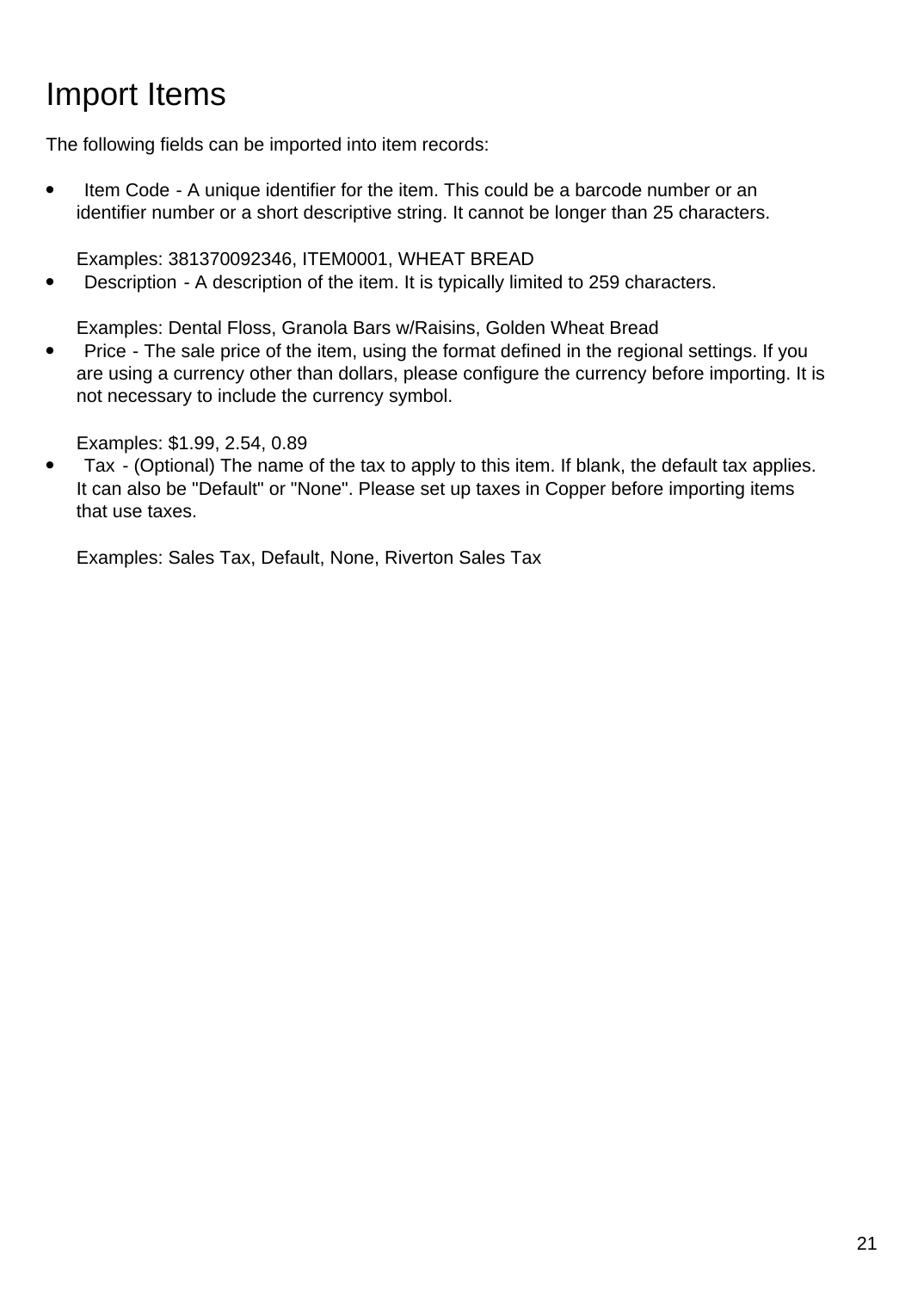### Software License Terms

This EULA limits our liability and is governed by an arbitration agreement and venue agreement. Please read below as these terms affect your rights.

1. The copyrights in this software and any visual or audio work distributed with the software belong to NCH Software and others listed in the about box. All rights are reserved. Installation of this software and any software bundled with or installed-on-demand from this software, including shortcuts and start menu folders, is licensed only in accordance with these terms.

2. By installing, using or distributing the software you, on your own behalf and on behalf of your employer or principal, agree to be bound by these terms. If you do not agree to any of these terms, you may not use, copy, transmit, distribute, nor install this software - return it to the place of purchase within 14 days to receive a full refund.

3. This software, and all accompanying files, data and materials, are distributed "as is" and with no warranties of any kind, whether express or implied except as required by law. If you intend to rely on this software for critical purposes you must test it fully prior to using it, install redundant systems and assume any risk.

4. We will not be liable for any loss arising out of the use of this software including, but not limited to, any special, incidental or consequential loss. Your entire remedy against us for all claims is limited to receiving a full refund for the amount you paid for the software.

5. You may not use this software in any circumstances where there is any risk that failure of this software might result in a physical injury or loss of life. You may not use this software if you do not regularly backup your computer, or do not have antivirus and firewall software installed on the computer, or keep sensitive data unencrypted on your computer. You agree to indemnify us from any claims relating to such unauthorized use.

6. You may copy or distribute the installation file of this software in its complete unaltered form but you may not, under any circumstances, distribute any software registration code for any of our programs without written permission. In the event that you do distribute a software registration code, you will be liable to pay the full purchase price for each location where the unauthorized use occurs.

7. Use of data collected by the software is subject to the NCH Software Privacy Statement which allows automatic anonymized collection of usage statistics in limited circumstances.

8. Choice of Law. If you reside in the United States, your relationship is with NCH Software, Inc, a United States company, and this agreement is governed by the laws and courts of Colorado. If you reside anywhere in the world outside of the United States, your relationship is with NCH Software Pty Ltd, an Australian company, and this agreement is governed by the laws and courts of the Australian Capital Territory. Such courts have continuing and exclusive jurisdiction over any dispute between you and us, regardless of the nature of the dispute.

9. U.S. Customers Only: Arbitration Agreement and Class Action Waiver: PLEASE READ THIS CAREFULLY. IT MAY AFFECT YOUR RIGHTS.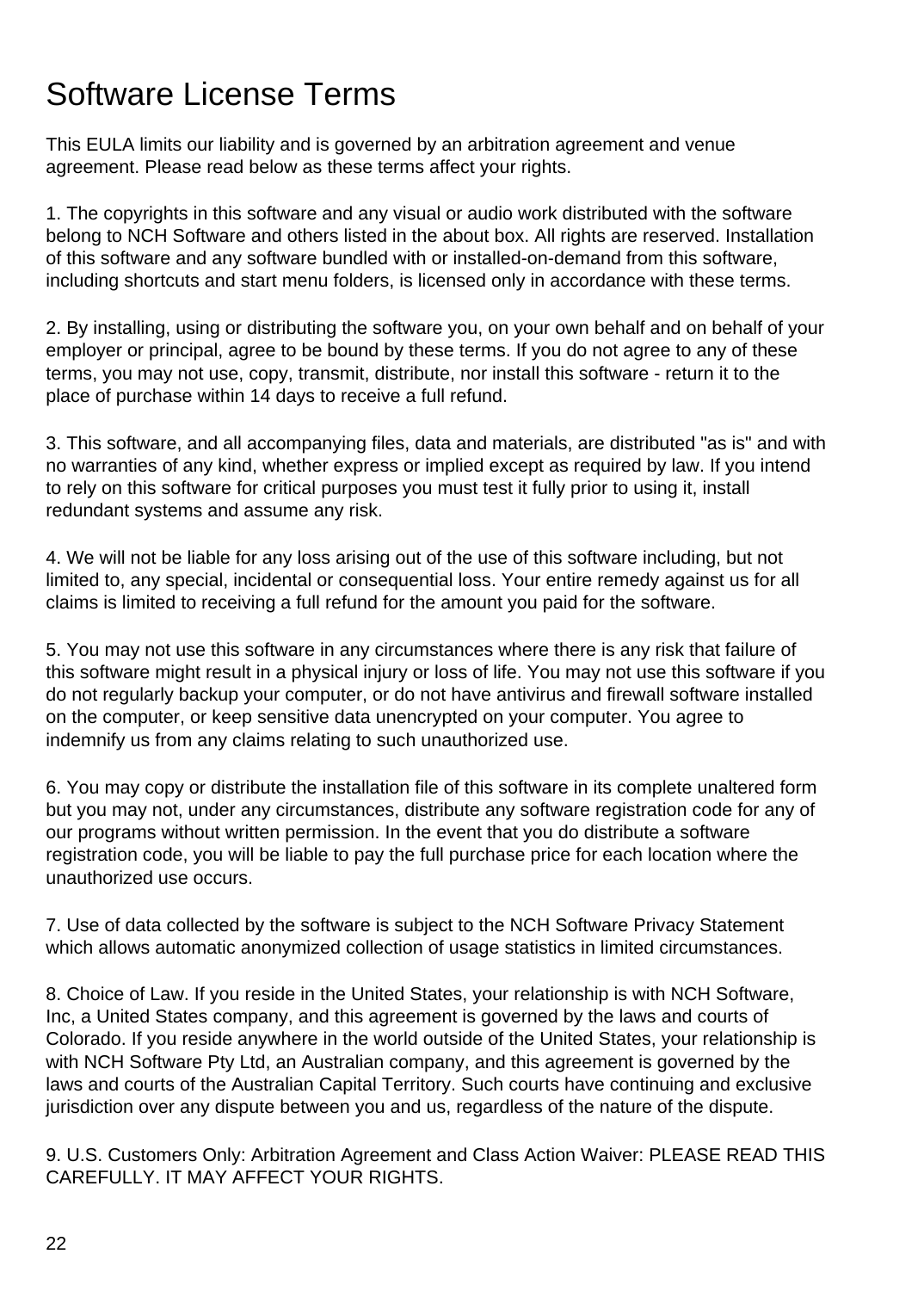If you reside in the United States, NCH Software and you agree to arbitrate all disputes and claims between us. This agreement to arbitrate is intended to be broadly interpreted. References to "NCH" "you," and "us" include our respective subsidiaries, affiliates, agents, employees, predecessors in interest, successors, and assigns. This arbitration agreement does not preclude you from bringing issues to the attention of U.S. federal, state, or local agencies. Such agencies can, if the law allows, seek relief against us on your behalf. This Agreement evidences a transaction in interstate commerce, and thus the Federal Arbitration Act governs the interpretation and enforcement of this provision. This arbitration provision shall survive termination of this Agreement.

A party who intends to seek arbitration must first send to the other, by certified mail, a written Notice of Dispute ("Notice"). The Notice to NCH should be addressed to:

Legal Department

NCH Software, Inc.

6120 Greenwood Plaza Blvd, Ste 120

Greenwood Village CO, 80111

USA

("Notice Address"). The Notice must (a) describe the nature and basis of the claim or dispute; and (b) set forth the specific relief sought ("Demand"). If NCH and you do not reach an agreement to resolve the claim within 30 days after the Notice is received, you or NCH may commence an arbitration proceeding. The amount of any settlement offer made by NCH or you shall not be disclosed to the arbitrator.

A. The arbitration will be governed by the Commercial Arbitration Rules and the Supplementary Procedures for Consumer Related Disputes (collectively, "AAA Rules") of the American Arbitration Association ("AAA"), as modified by this Agreement, and will be administered by the AAA. The AAA Rules are available online at adr.org, by calling the AAA at 1-800-778-7879, or by writing to the Notice Address. The arbitrator is bound by the terms of this Agreement. All issues are for the arbitrator to decide, including issues relating to the scope and enforceability of the arbitration provision. Unless NCH and you agree otherwise, any arbitration hearings will take place in Greenwood Village Colorado. If your claim is for \$10,000 or less, we agree that you may choose whether the arbitration will be conducted solely on the basis of documents submitted to the arbitrator, through a telephonic hearing, or by an in-person hearing as established by the AAA Rules. If your claim exceeds \$10,000, the right to a hearing will be determined by the AAA Rules. Regardless of the manner in which the arbitration is conducted, the arbitrator shall issue a reasoned written decision. NCH will pay all AAA filing, administration, and arbitrator fees for any arbitration initiated in accordance with the notice requirements above. If, however, the arbitrator finds that either the substance of your claim or the relief sought in the Demand is frivolous or brought for an improper purpose then the payment of all such fees will be governed by the AAA Rules. In such case, you agree to reimburse NCH for all monies previously disbursed by it that are otherwise your obligation to pay under the AAA Rules. In addition, if you initiate an arbitration in which you seek more than \$75,000 in damages, the payment of these fees will be governed by the AAA rules.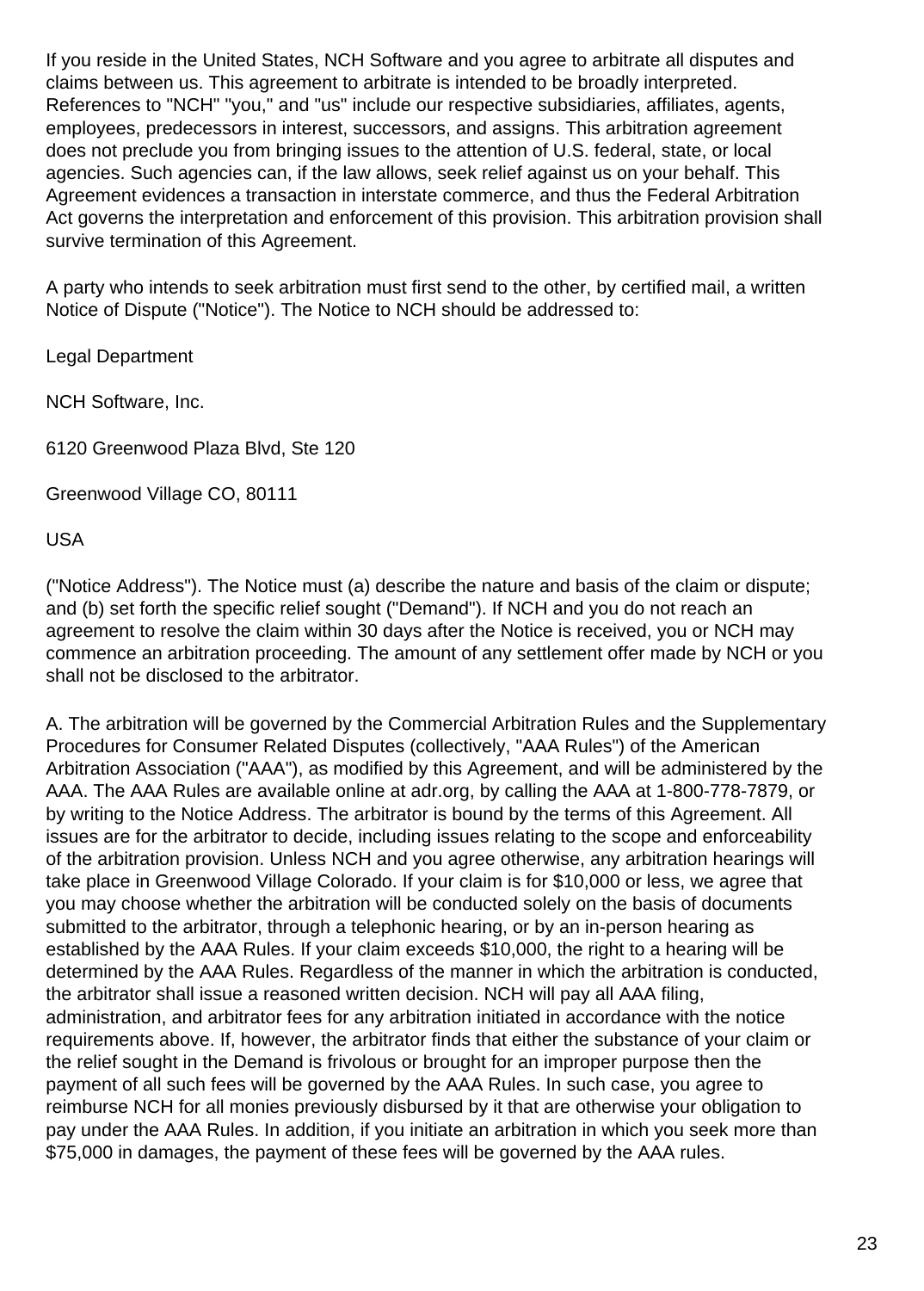B. The arbitrator may award declaratory or injunctive relief only in favor of the individual party seeking relief and only to the extent necessary to provide relief warranted by that party's individual claim. YOU AND NCH AGREE THAT EACH MAY BRING CLAIMS AGAINST THE OTHER ONLY IN YOUR OR ITS INDIVIDUAL CAPACITY, AND NOT AS A PLAINTIFF OR CLASS MEMBER IN ANY PURPORTED CLASS OR REPRESENTATIVE PROCEEDING. Further, unless both you and NCH agree otherwise, the arbitrator may not consolidate more than one person's claims, and may not otherwise preside over any form of a representative or class proceeding. If this specific provision is found to be unenforceable, then the entirety of this arbitration provision shall be null and void.

C. Notwithstanding any provision in this Agreement to the contrary, we agree that if NCH makes any future change to this arbitration provision (other than a change to the Notice Address) you may reject any such change by sending us written notice within 30 days of the change to the Arbitration Notice Address provided above. By rejecting any future change, you are agreeing that you will arbitrate any dispute between us in accordance with the language of this provision.

D. To opt out of this Arbitration Agreement and class action waiver send an Opt Out notice to the Notice Address stating "I am electing to opt out of the Arbitration Agreement and class action waiver contained in the Legal Terms applicable to my purchase of an NCH product." Your Opt Out Notice must include the date and proof of purchase. The Opt Out Notice must be postmarked no later than thirty (30) days after the date of purchase. A separate Opt Out Notice must be sent for each product purchased.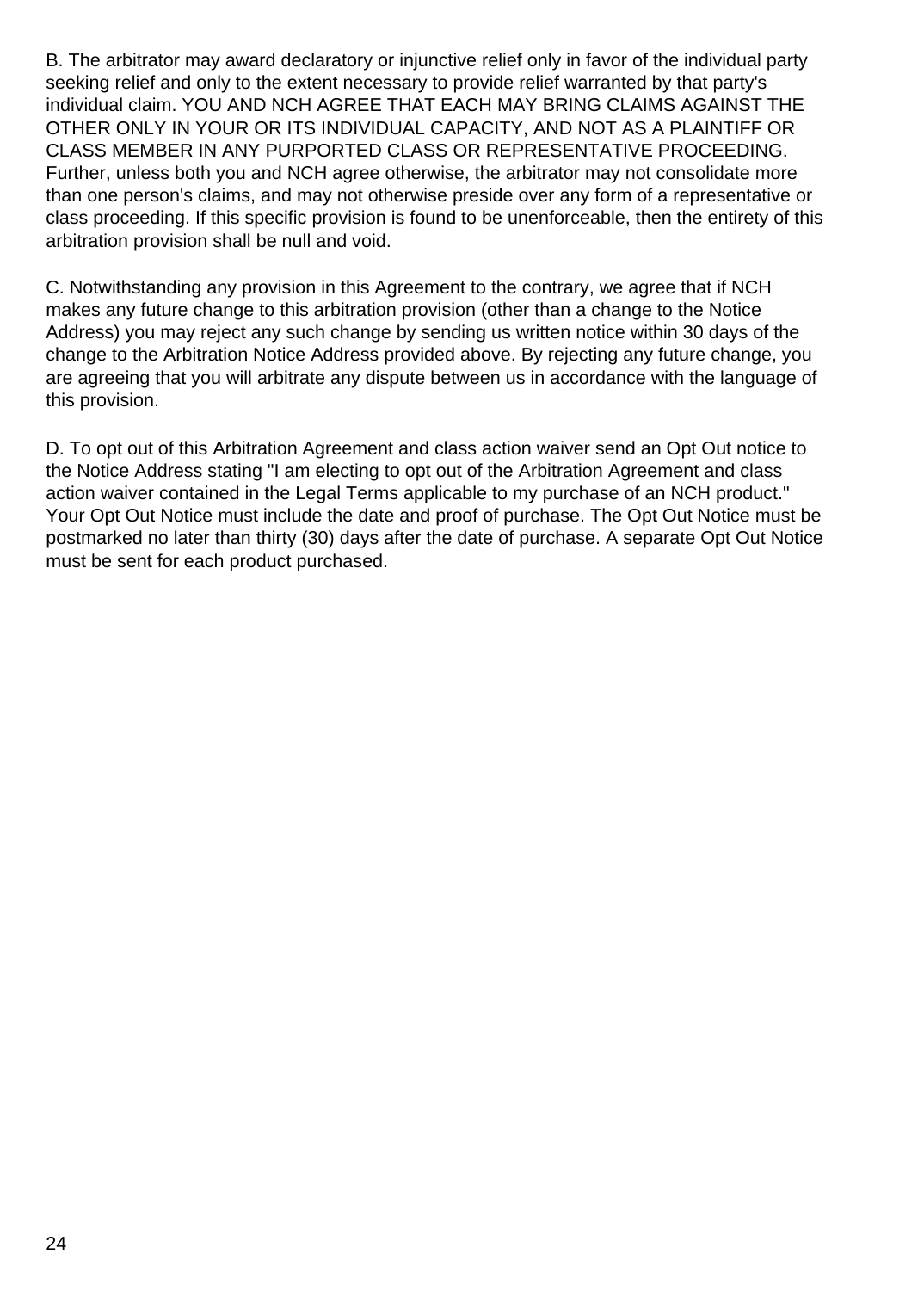### General - CSV Import Wizard: Select CSV for Import

Select CSV for Import

CSV Import File

Enter the name of the CSV file containing the import or click the adjacent button to open a file browsing dialog.

A CSV (Comma-Separated Value) file contains data entries separated by a comma. Many spreadsheet applications allow the user to save entered data in the CSV format.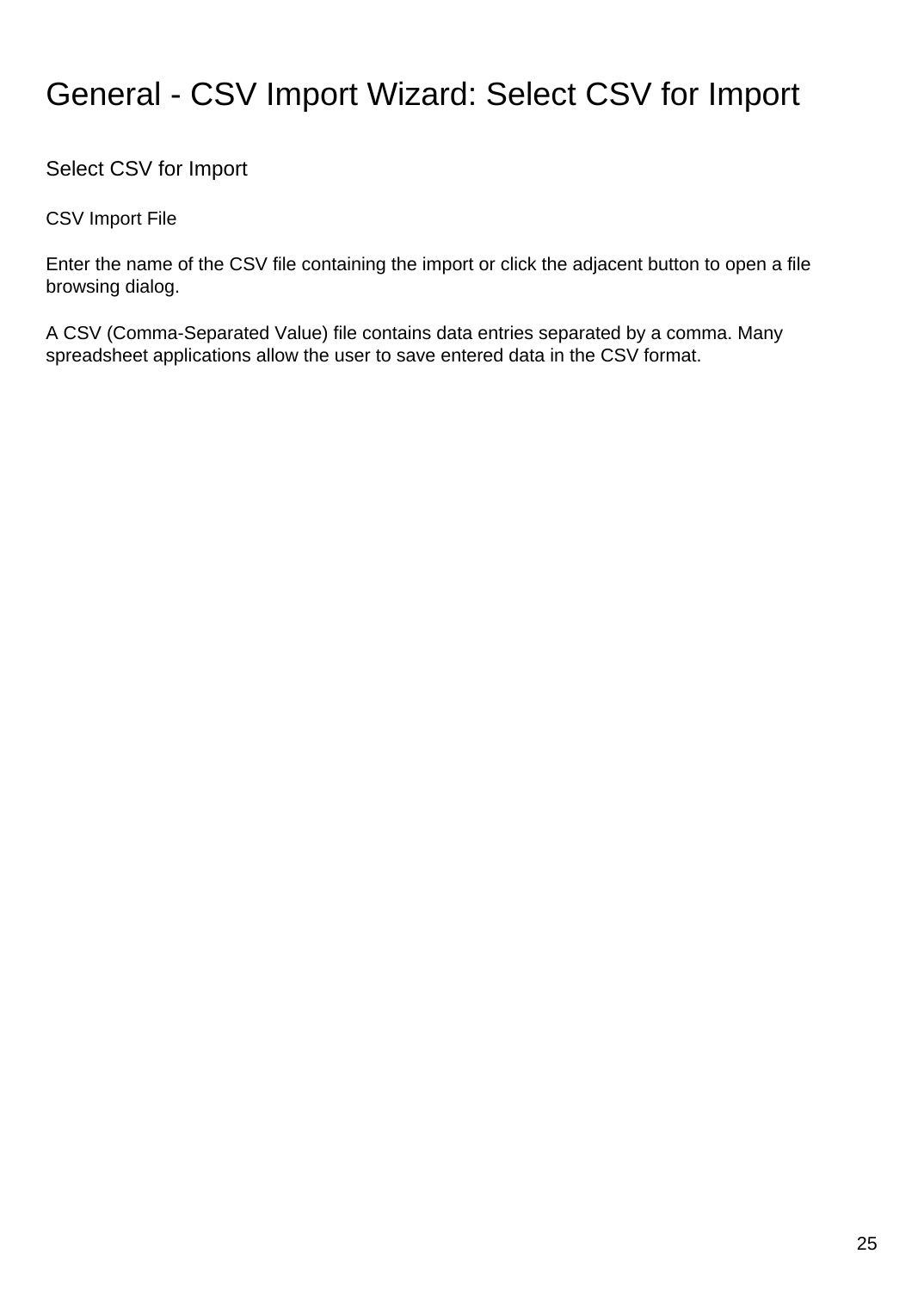### General - CSV Import Wizard: Match Data Fields

### Match Data Fields

This page of the wizard provides a means of associating the headers in your CSV file with the fields supported by Copper Point of Sale Software.

To assign a header to a specific field, click on the cell adjacent to the field. A list of unassigned headers will display, from which you may select the header you wish to assign.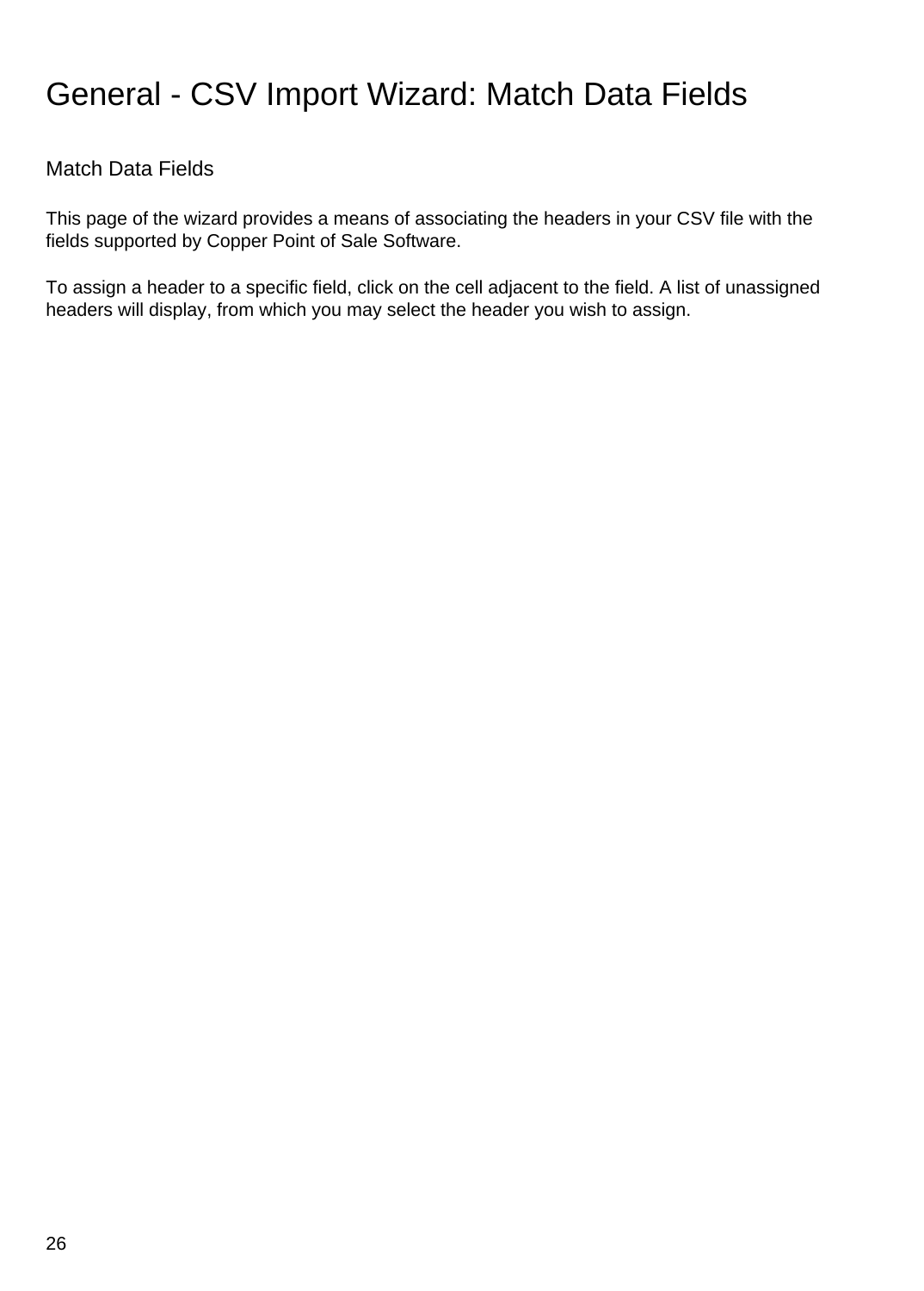### General - CSV Import Wizard: CSV Import Results

### CSV Import Results

The results page shows how many items were successfully imported, how many rows failed to produce an import, as well as all relevant errors generated during the import.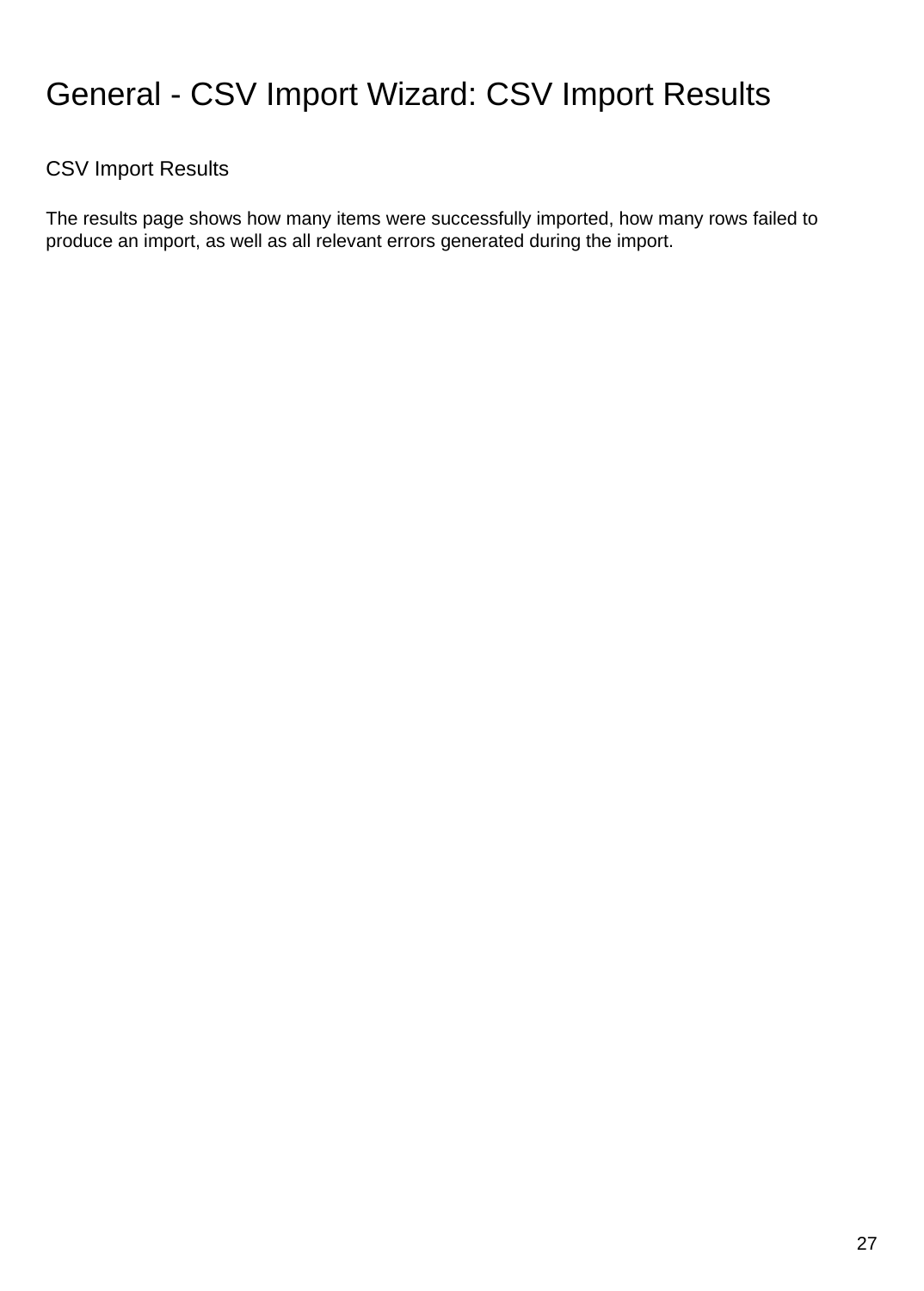### Options - Options ~ Credit Card Gateways

The Credit Card Gateways tab of the Options dialog is where credit card payments are configured, so that you can accept credit card payments from customers using Copper Point of Sale Software. Credit card gateways can virtually take the place of physical credit card swipe machines and process your customer's payments securely.

A list of the available credit card gateways appears on this tab. If you do not see any gateways, click the Update List button to refresh the list. By updating the list, you will see credit card gateways that have been tested with Copper Point of Sale Software.

To configure settings for a gateway, select it from the list so that its name is highlighted, and click the Options button. To enable a credit card gateway for charging customers, check the box to the left of its name. Only one credit card gateway can be selected at a time. Note that if you do not enable a gateway by checking its box, credit card charging with Copper Point of Sale Software will not be possible.

For more information about each of the supported gateways, click the links below:

- **Authorize** 
	- Authorize website: [www.authorize.net](http://www.authorize.net/)
	- Authorize getting started guide [www.authorize.net/files/gettingstarted.pdf](http://www.authorize.net/files/gettingstarted.pdf)
	- Also see the [Authorize account settings](authorize.html) topic in this manual.
	- Free sandbox account: <https://developer.authorize.net/sandbox/>. Choose a "Card Not Present" account if you always enter card data manually, or a "Card Present" account if you are using a supported card reader.
- Eway
	- Eway Australia website: <http://www.eway.com.au/>. More countries are available by selecting the location on the website.
	- Also see the [Eway account settings](eway.html) topic in this manual.
- PayPal
	- PayPal website: [www.paypal.com](http://www.paypal.com/). You will want to set up a Paypal account, and then set up a Payflow Pro account.
	- Payflow Pro website: <https://www.paypal.com/us/webapps/mpp/referral/paypal-payflow-pro>.
	- Also see the [Paypal Payflow Pro Account Settings](payflowpro.html) topic in this manual.

Supported Currencies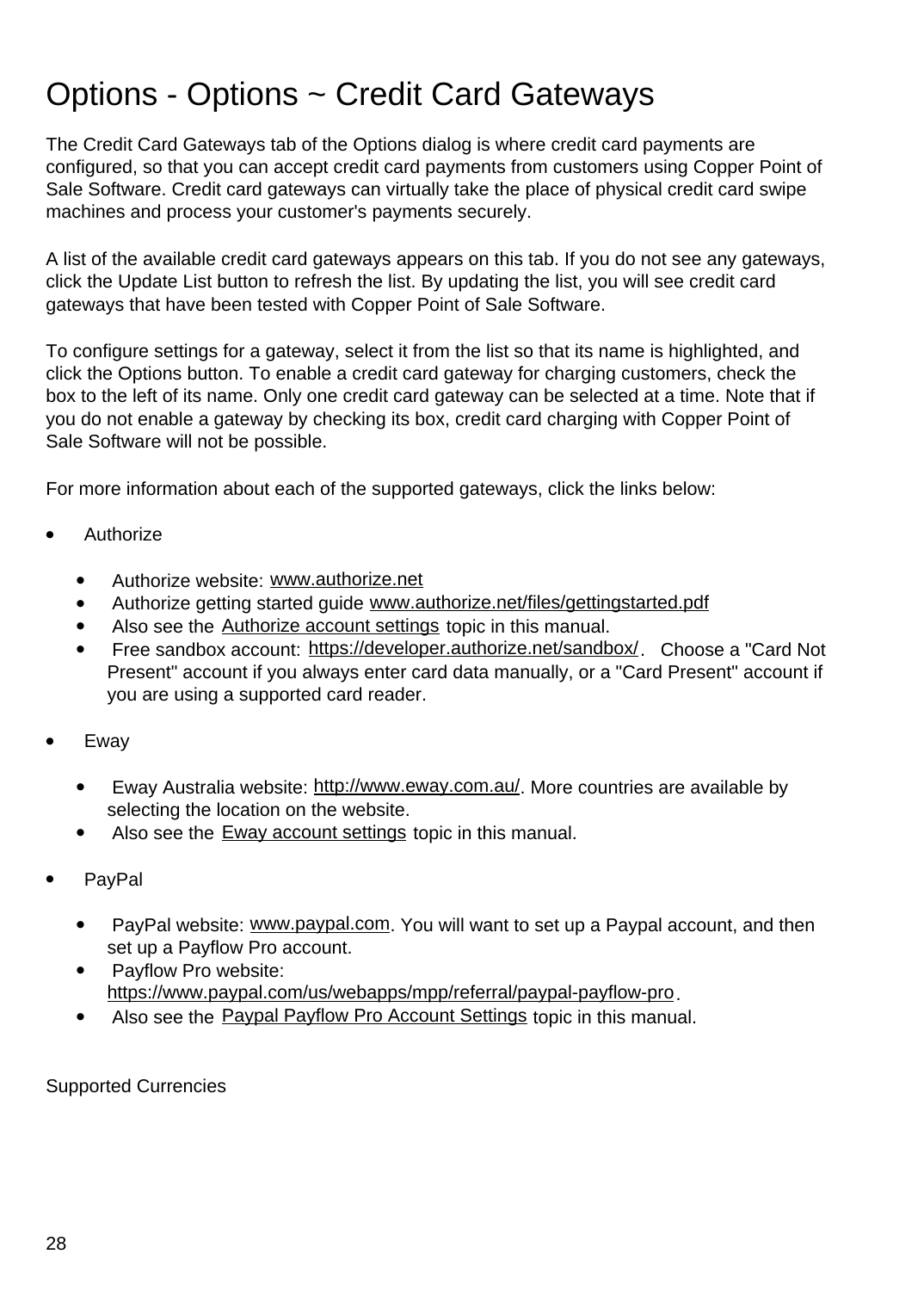Currently, only currencies with two decimal places (such as US dollars) are supported. Currencies with zero or three decimal places are not yet supported. To use a currency other than US dollars, please set the default currency in your credit card gateway interface. Then run a few small test transactions and then review the merchant interface to make sure the results are as expected.

Charge Customers via online Credit Card Gateway - Select this option to enable credit card charging functionality. If you are using a self-contained external credit card machine instead, do not select this.

Configure... - Configure or adjust the settings for the selected account.

Update List - Connect to the internet and check for updates, or for support for additional gateways.

#### HARDWARE DEVICES

Use this section to configure a USB credit card reader. Currently, only some MagTek readers and generic keyboard-mode readers are supported.

Show all devices - Check this box to show USB devices connected to your computer, even if they aren't recognized as card readers.

Refresh - Updates the list of attached USB devices.

Configure - Select an item in the list and click "Configure" to set up a card reader to work with Copper.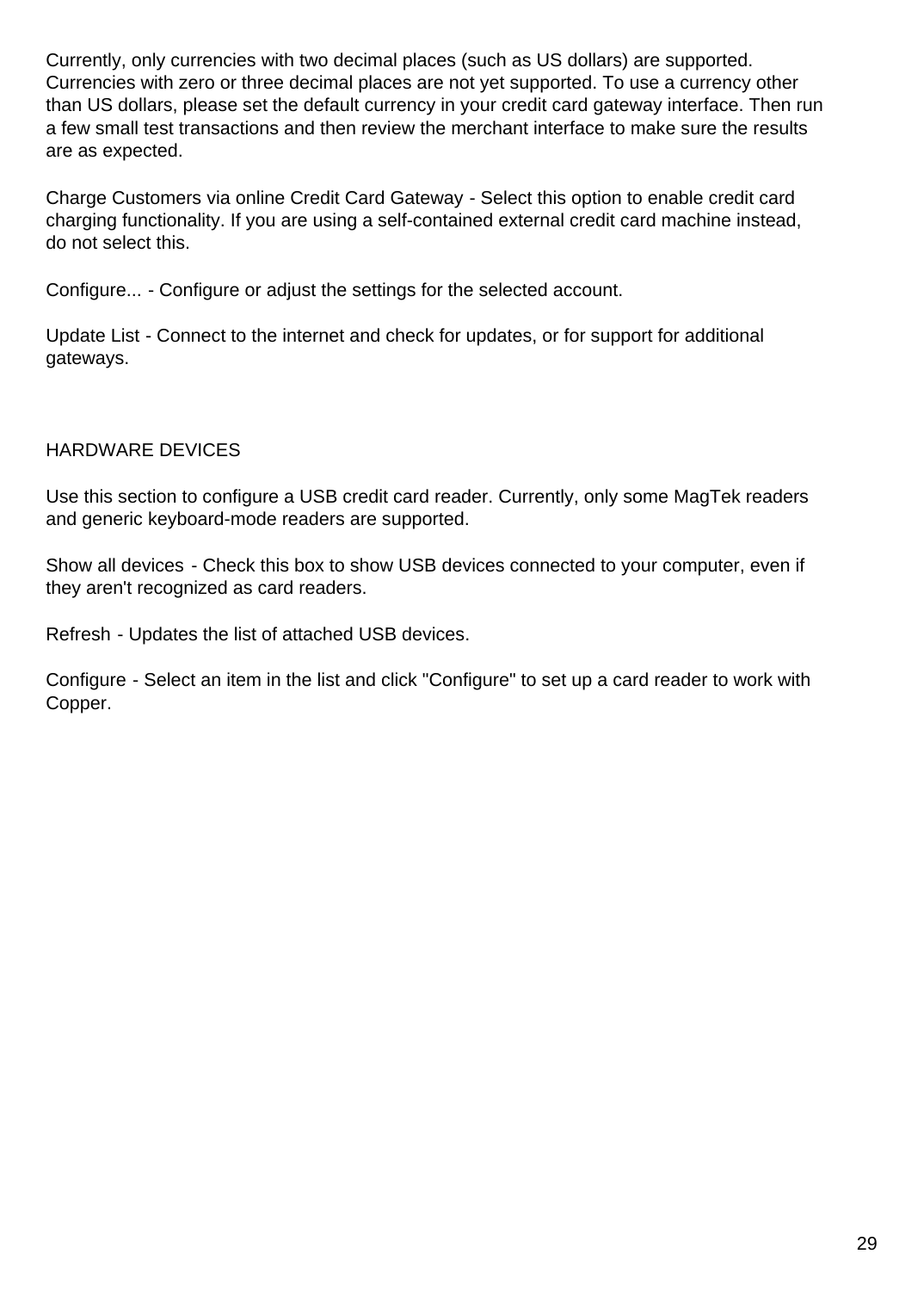### Screen References - Transaction

Previous transactions can be viewed using this dialog window, but once transactions have been recorded, they cannot be altered unless you have administrative privelege. When viewing a previous transaction, you will see the Date and Time at which the transaction was recorded. You will also see a list of all items sold, and a summary of payment details below. At the bottom of the window is a Receipt button which you may click on to reproduce a receipt for the transaction.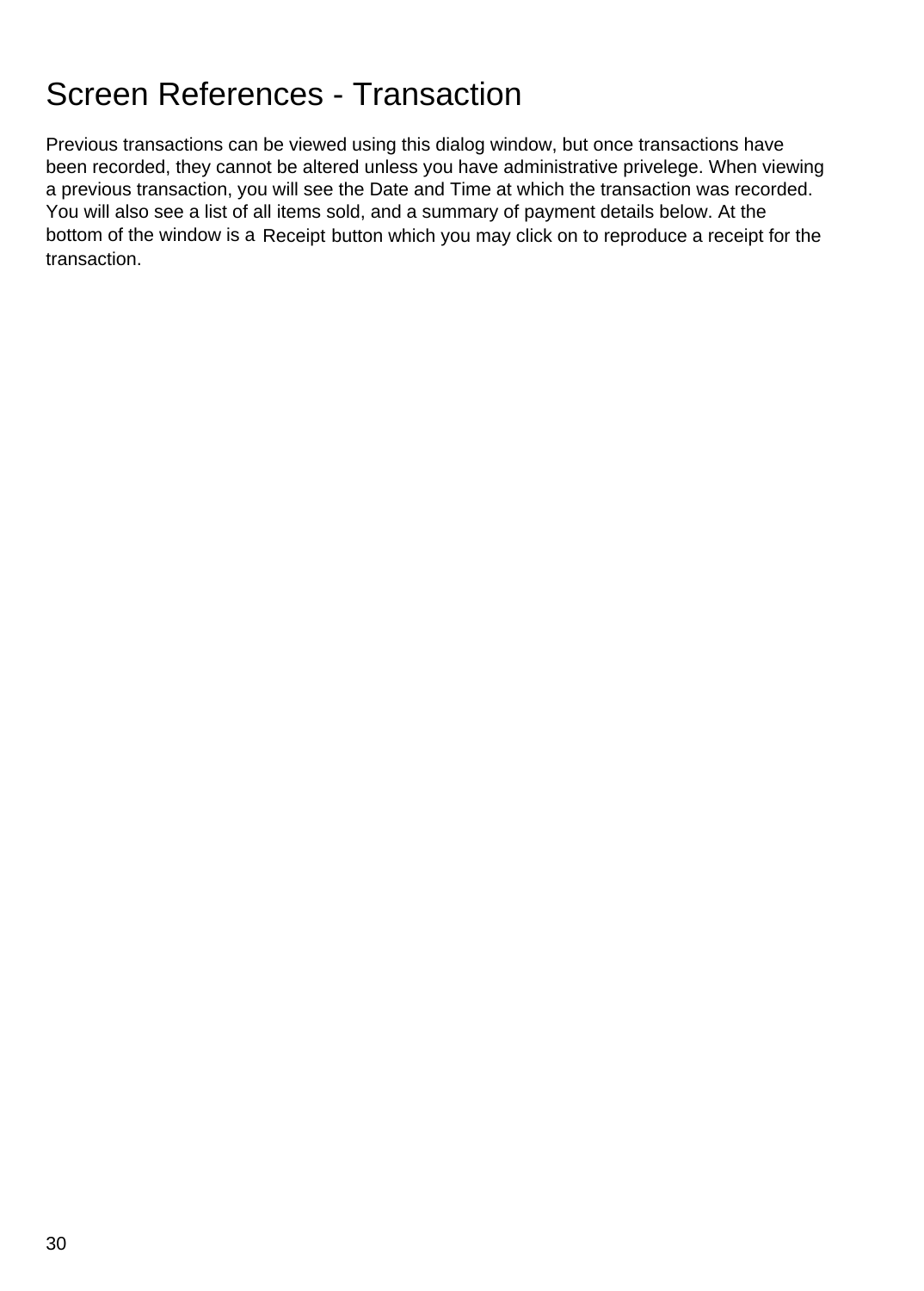# Screen References - Draft Transaction

Draft transactions can be viewed using this dialog window. When viewing a draft transaction, you will see a list of all items to be sold, and a summary of payment details below. To use a draft transaction, close the dialogs and use the "Open Draft" button on the main screen.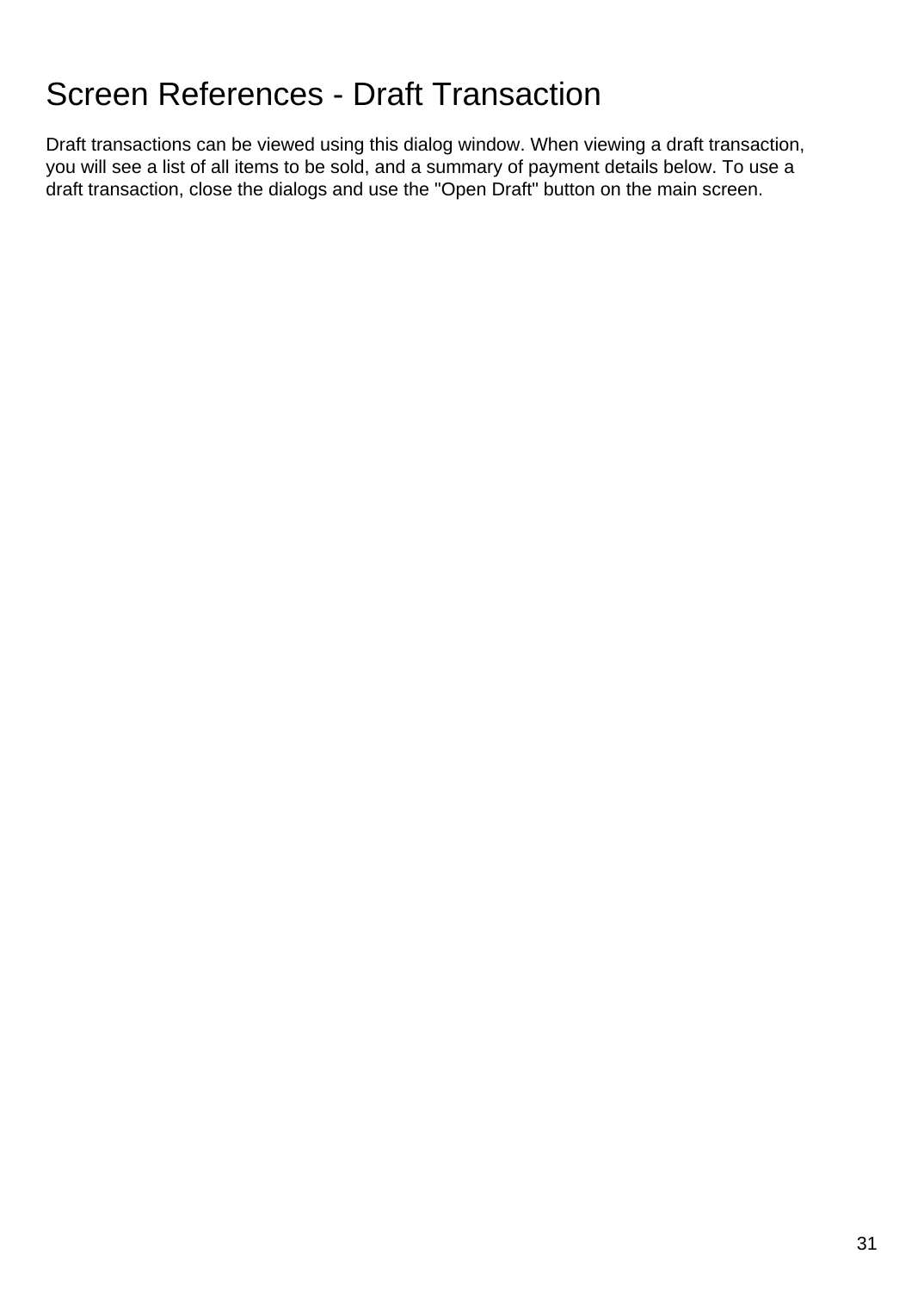### Screen References - Salespeople List

This screen lists all the salespeople who are allowed to use Copper. Before salespeople can use Copper, they must first Log On. It is not mandatory, but it is strongly suggested that you assign a password for each salesperson.

You can use this screen to manage the list of salespeople who are allowed to use Copper. The following actions are available:

- Add Add a new salesperson to the list so that they may use Copper.
- Delete Remove an existing salesperson from the list. Once this is done, the salesperson will no longer be able to use Copper.
- Edit Edit the details of an existing salesperson.
- Email Send email to the selected salesperson using your email client software. Note that this action is not affected by the Report Send Settings which are configured via the 'General' tab of the Options Dialog.
- Telephone Make a phone call to the selected salesperson using NCH Expresstalk VoIP software. Additional resources are required to activate this feature.
- Import Import a list from a CSV file. The following fields are supported: First Name, Last Name, Phone, Phone 2, Email, and Additional Information.

The salespeople list can easily be filtered by entering the filter text in 'Find SalesPerson' input box. The filter string matches in first and last name as well as the phone number, and it is case-insensitive. 'Clear' button clears the filter and displays full salespeople list.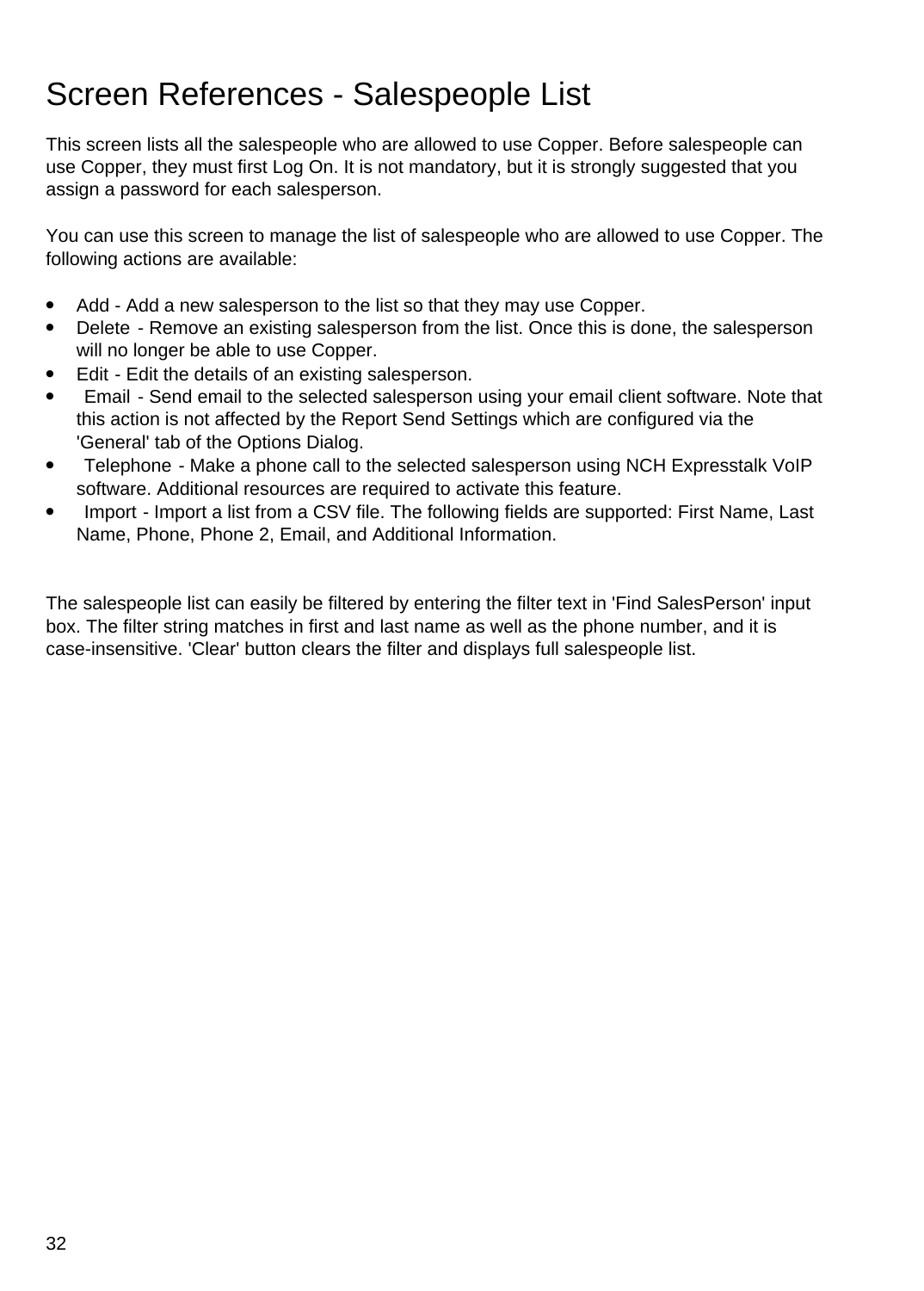# Screen References - Salesperson Search

Use this dialog to search for a salesperson by first name, last name, or phone number. The first matching entry will be selected. To find subsequent matching entries, press F3 or click on Salesperson -> Find Next.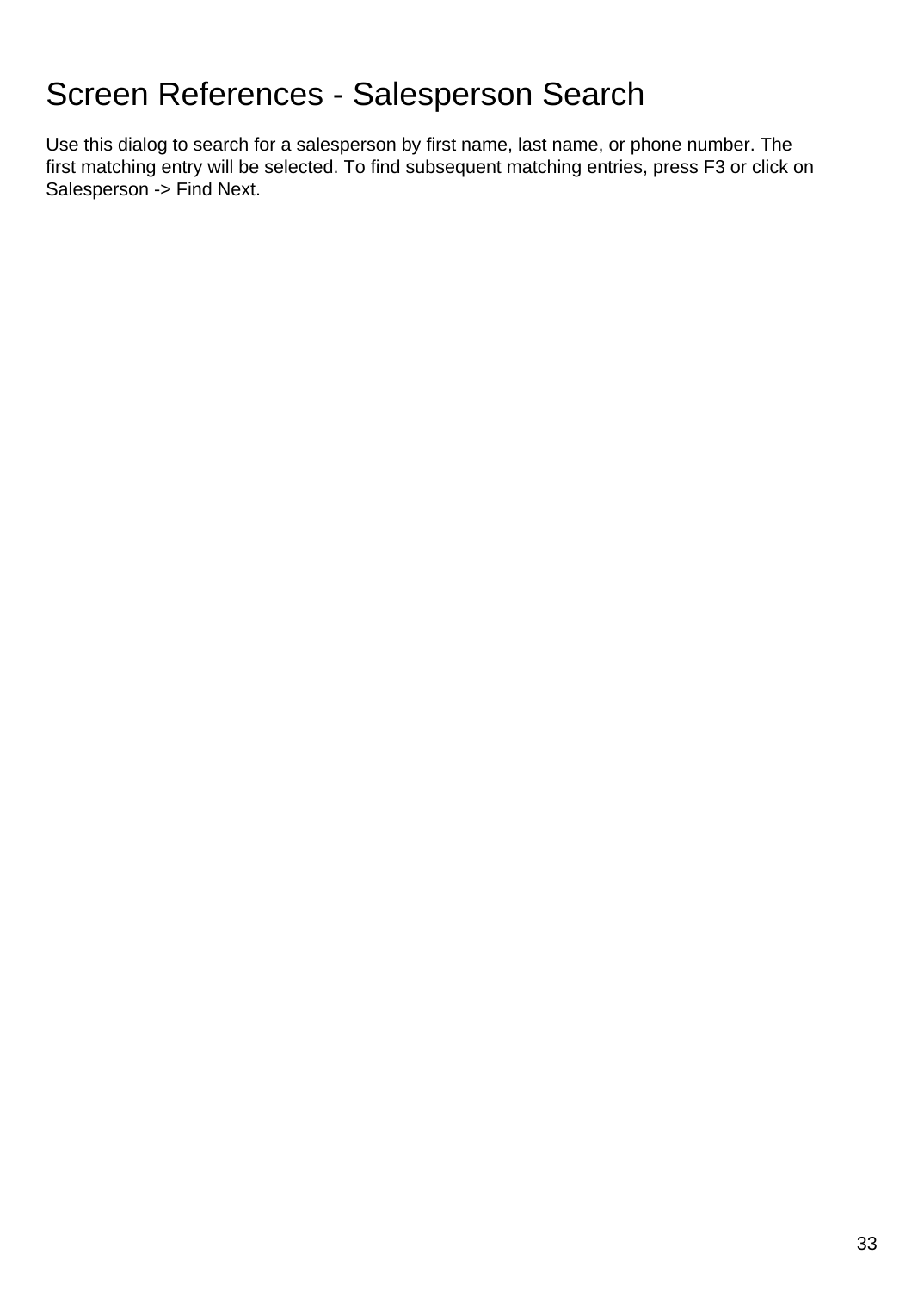### Screen References - Customer List

Use this screen to manage your customer records. Here you will see a list of all the customers which Copper is aware of.

You can use this screen to manage the list of customers managed by Copper. The following actions are available:

- Add Add a new customer to the list.
- Delete Remove an existing customer from the list.
- Edit Edit the details of an existing customer.

Also, 'Select' option is available for unpaid or new transaction on clicking 'Select Customer...' button on main transaction dialog.

• Select - This button is enabled when a customer is selected from the customers list, and can be used to add the selected customer to the active transaction.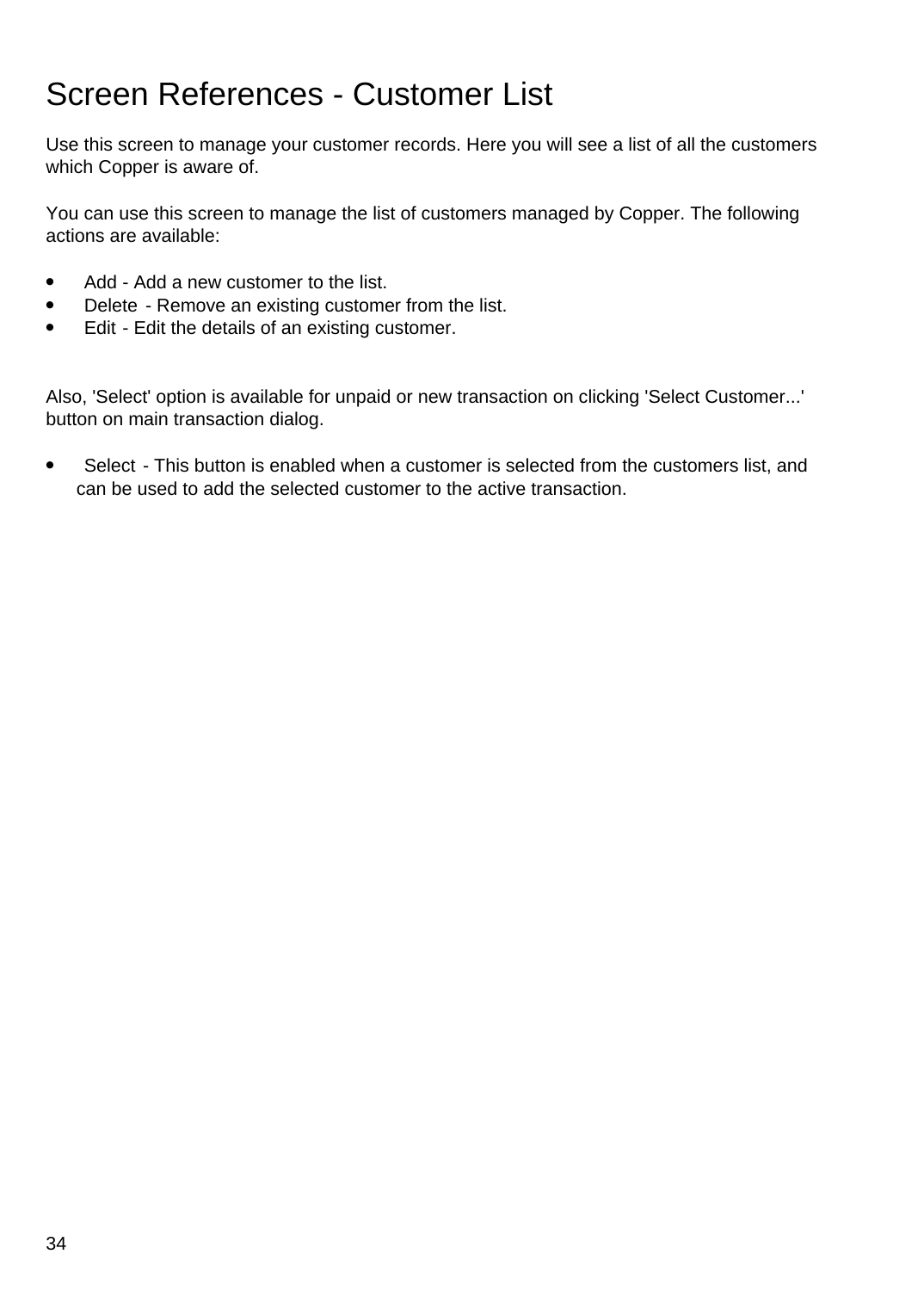# Screen References - Items List

This screen lists all recorded items.

You can use this screen to manage the list of all recorded items including coupons. The following actions are available:

- Item Add a new item to the list.
- Coupon Add a new coupon to the list.
- Delete Remove an existing item from the list. Once this is done, the item can't be used any more.
- Edit Edit the details of an existing item.
- Import Import the items from a CSV file.

The items list can easily be filtered by entering the filter text in 'Find Item' input box. The filter string matches in item code and item description, and it is case-insensitive. 'Clear' button clears the filter and displays full items list.

Also, 'Select' option is available for unpaid or new transaction on clicking 'Select item...' button on main transaction dialog.

• Select - This button is enabled when an item is selected from the items list, and can be used to add the selected item to the active transaction.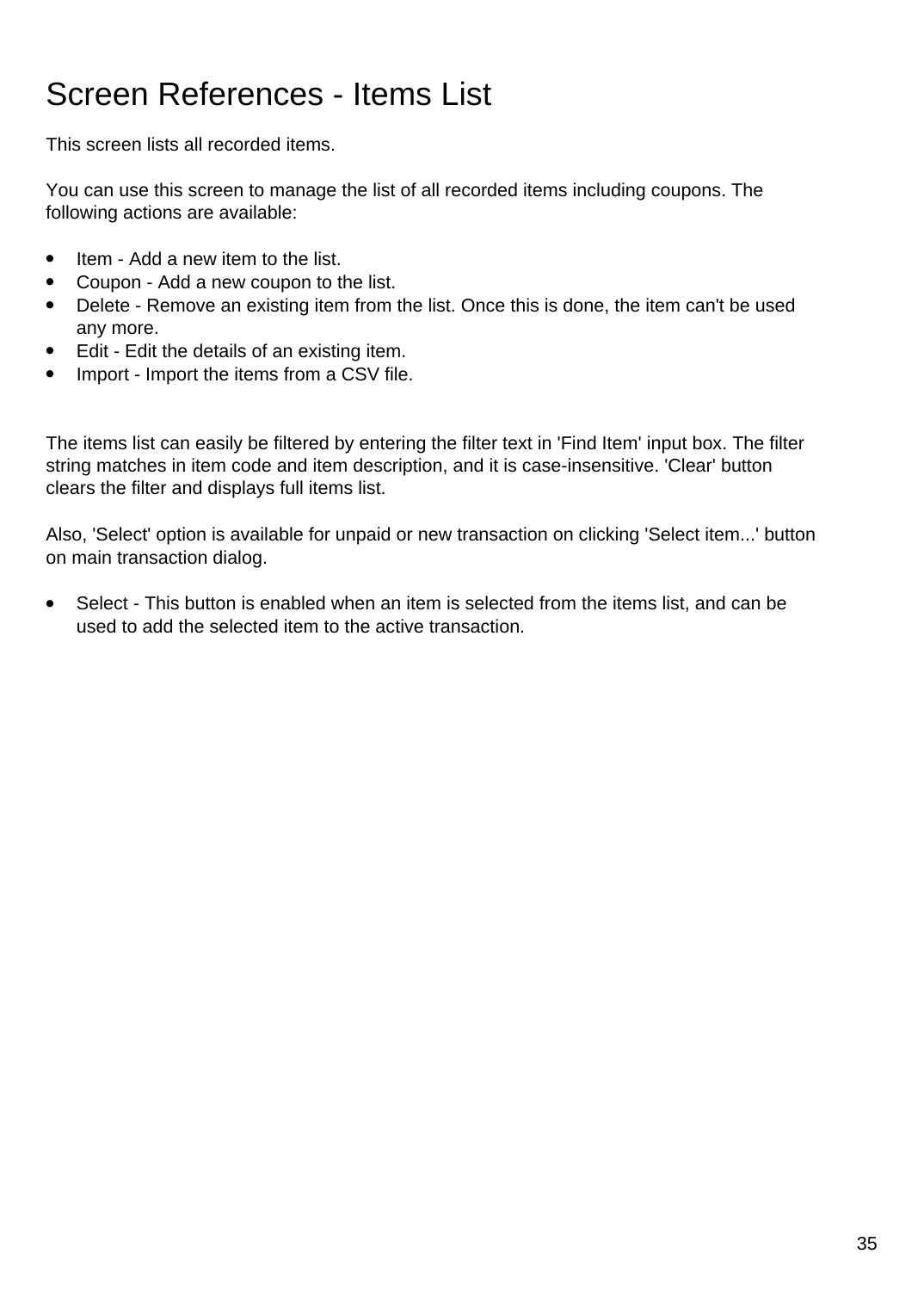## Screen References - Restaurant Menus

This is the general menus screen. This screen lists all menus, and the associated categories and items.

You can use this screen to add new Menus/Categories/Items. You can also delete/edit existing Menus/Categories/Items. Assigning (new/existing) category to selected menu and assigning (new/existing) item to selected category is also available. You can also use this screen to view the list of Categories and list of Items. The following actions are available:

- Add Menu Add a new menu.
- Add Category Add a new category.
- Add Item Add a new item.
- Edit Menu/Category/Item Edit selected Menu/Category/Item.
- Delete Menu/Category/Item Delete selected Menu/Category/Item.
- Assign Category Assign (new/existing) category to selected Menu.
- Assign Item Assign (new/existing) item to selected Category.
- View Category List View Category list.
- View Item List View Item list.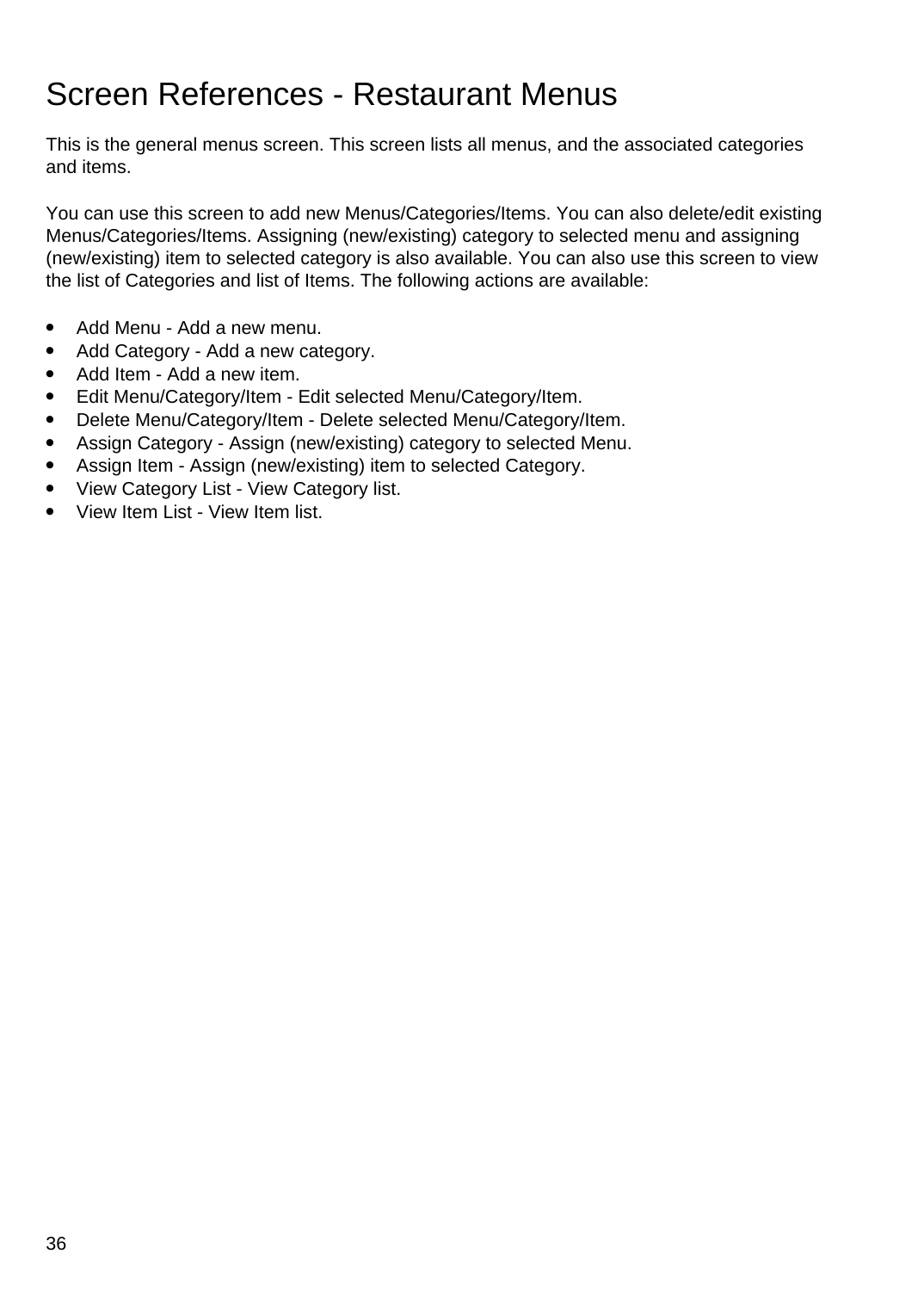# Screen References - Restaurant Menu Categories

This screen lists all menu categories.

You can use this screen to manage the list of all menu categories. The following actions are available:

- Add Add a new menu category.
- Delete Remove an existing menu category.
- Edit Edit the details of an existing menu category.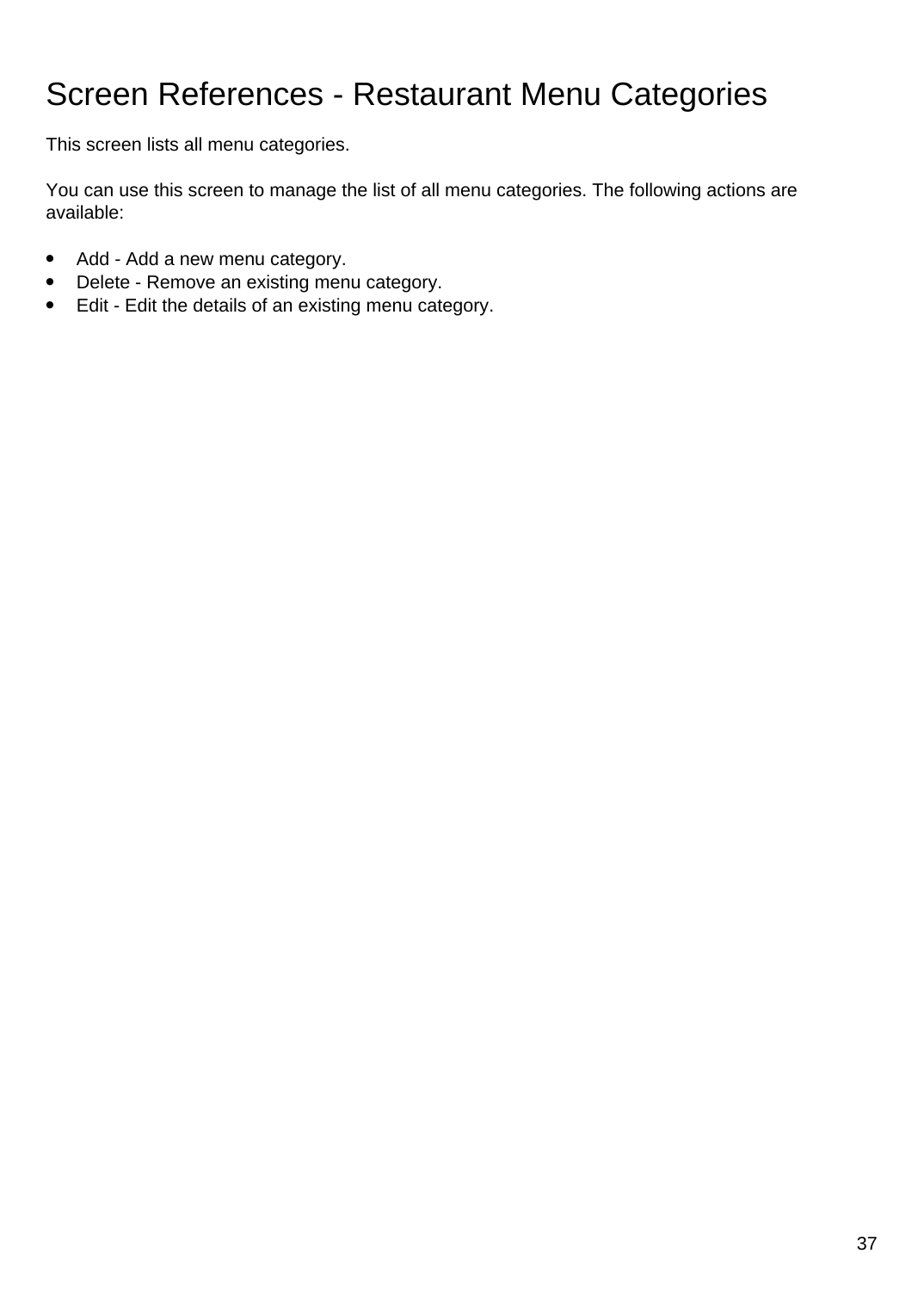# Screen References - Restaurant Menu Items

This screen lists all menu items.

You can use this screen to manage the list of all menu items. The following actions are available:

- Add Add a new menu item.
- Delete Remove an existing menu item.
- Edit Edit the details of an existing menu item.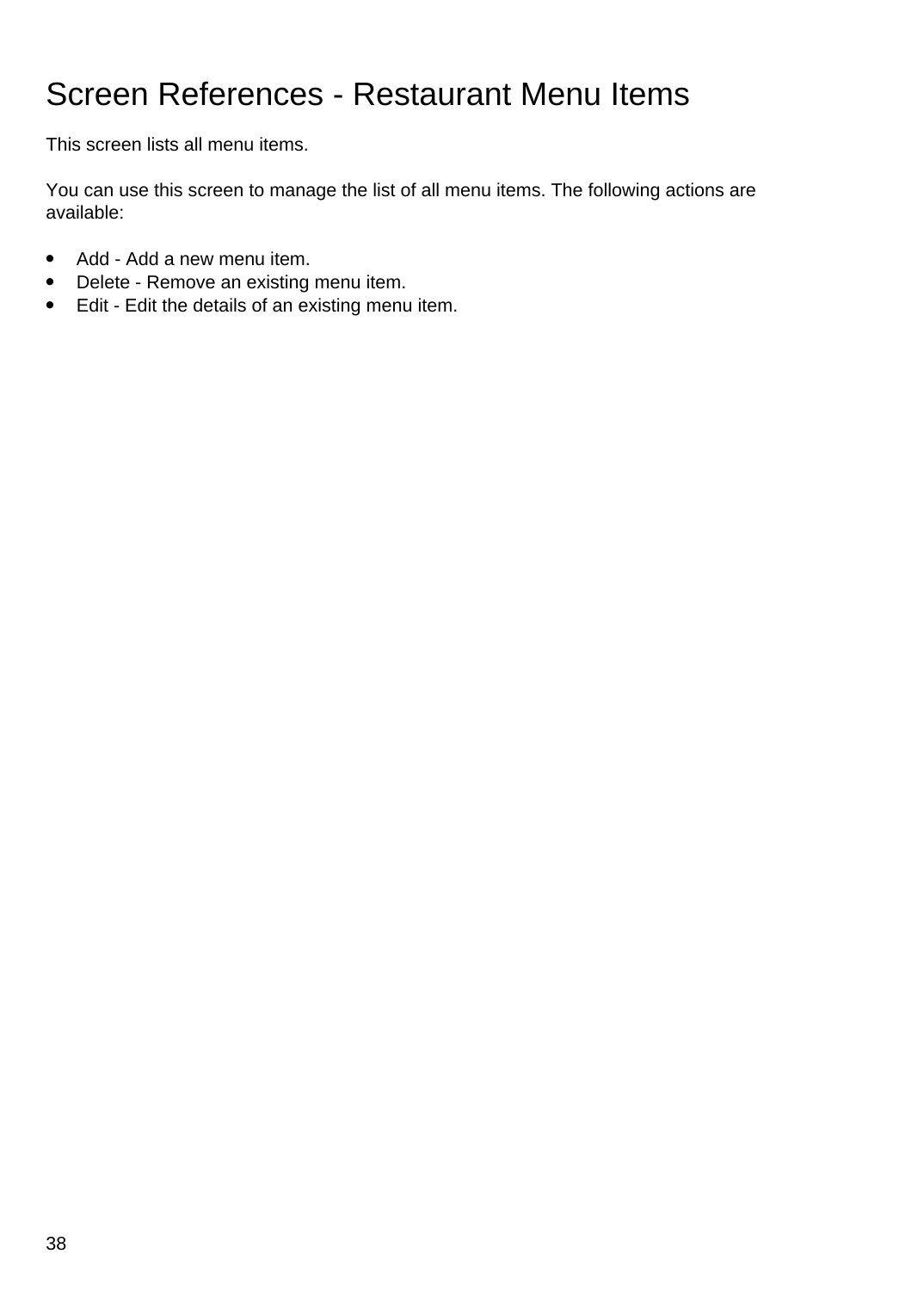# Screen References - Restaurant Tables

This screen lists all tables.

You can use this screen to manage the list of all tables. The following actions are available:

- Add Add a new table.
- Delete Remove an existing table.
- Edit Edit the details of an existing table.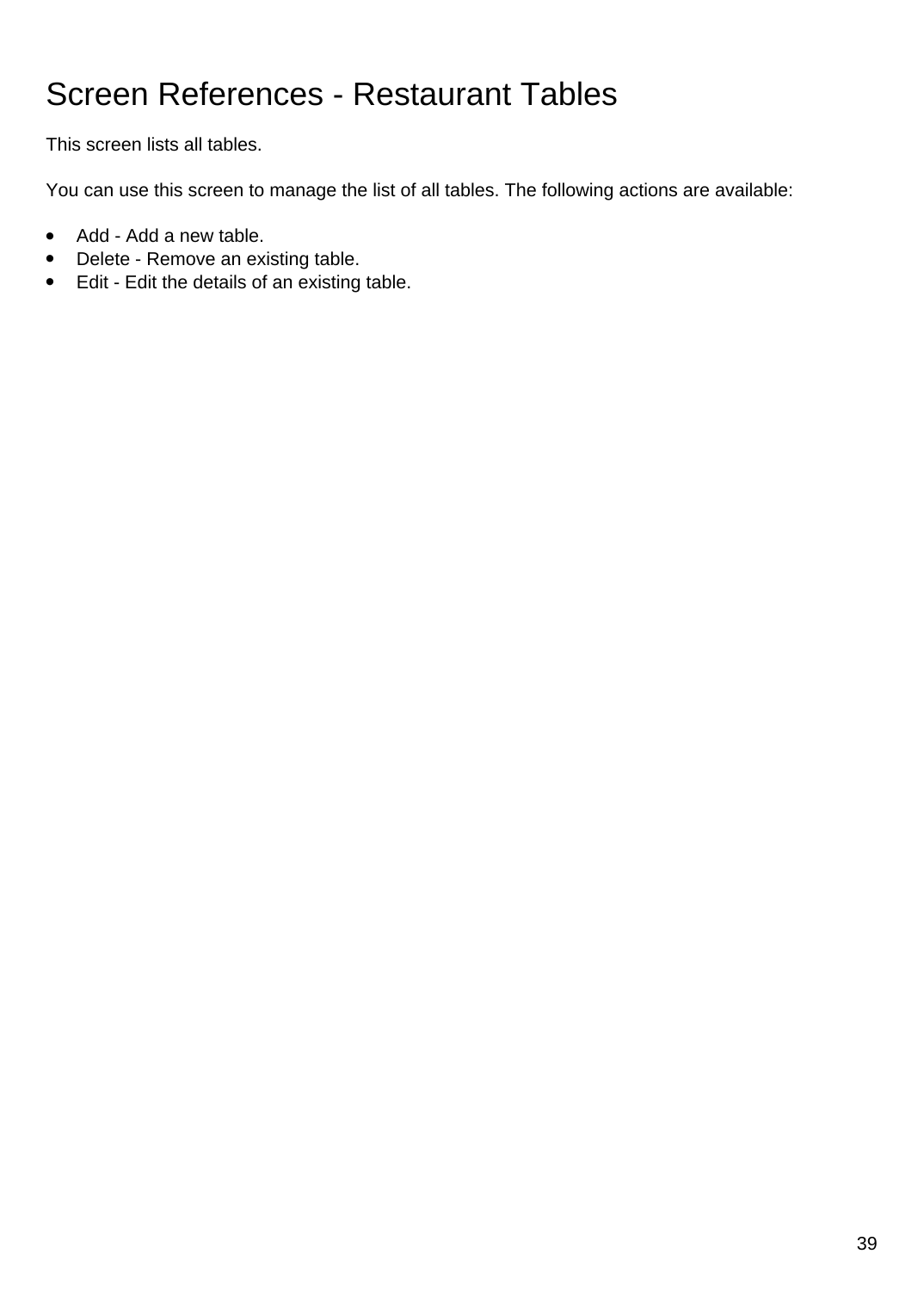# Screen References - Restaurant Terminal

Selecting Terminal from the Restaurant menu opens the payment terminal screen.

If you have not created restaurant menus, categories or items yet, you will have the following options:

- Add Menu Click this button to add a menu.
- Assign Item Click this button to add an item to the menu and assign the category.

Existing menus are displayed on the left side in the menu panel. The menu items will display in the items panel in the center or the screen. Each item is color coded according to its category.

Click on an item in the item panel to add it to the order. A table must be added and selected when making an order. The order docket is located on the right side of the terminal.

To edit an item quantity in the current order:

- Click on the item in the item panel to increase the quantity by one.
- Click on the item in the order row, then click on the new quantity using the keypad buttons on the bottom right.

To remove an item in the current order, click on the item in the order row, then click X button.

To apply a payment to the order, click on the Cash, Credit or Check button. Enter the payment information in the dialog that opens.

To cancel a transaction and start a new transaction, click on the Void button.

Click Change button to switch staff account.

Click Exit Console button to exit payment terminal screen.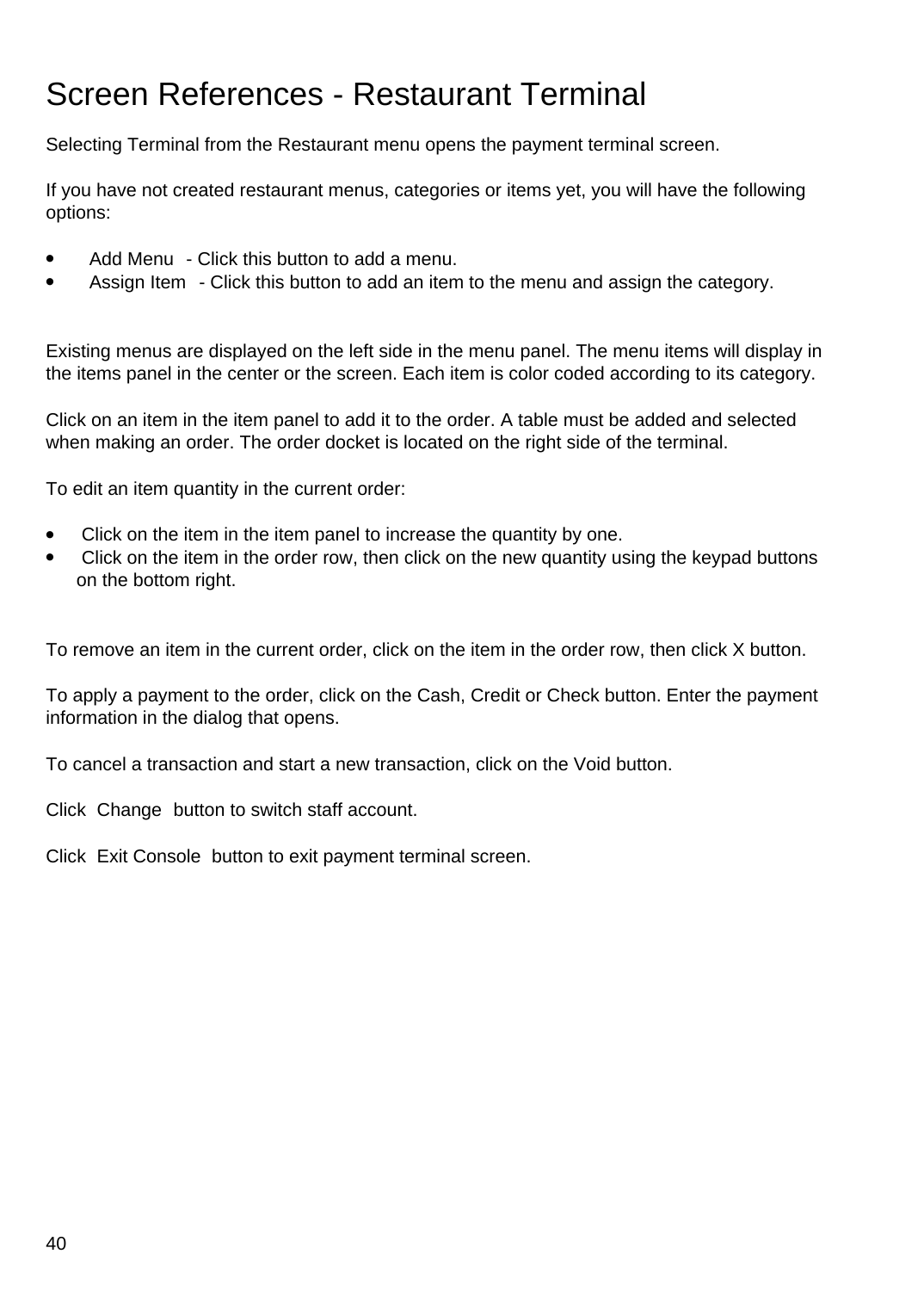# Screen References - Restore

This feature restores the previously backed up data in Copper data repository.

Warning: When you do restore, all the current data will be over-written or deleted permanently from the Copper data storage folder, and it will be replaced by the restored data. Thus, it is highly recommended to back up the current data before performing restore operation.

### How to restore

- 1. Login to your account using root user credentials. Root user is the first user created when installing the Copper for the very first time.
- 2. Select the 'Restore data...' submenu item under 'Tools' menu.
- 3. Confirm by clicking 'Yes' on the popup query message if you want to continue restore operation. (See 'Warning' above)
- 4. Select the parent folder where Copper backed up data is pren. Generally, the parent folder name has format 'Copper-Backup-YYYY-MM-DD'.
- 5. Click OK to start restoring.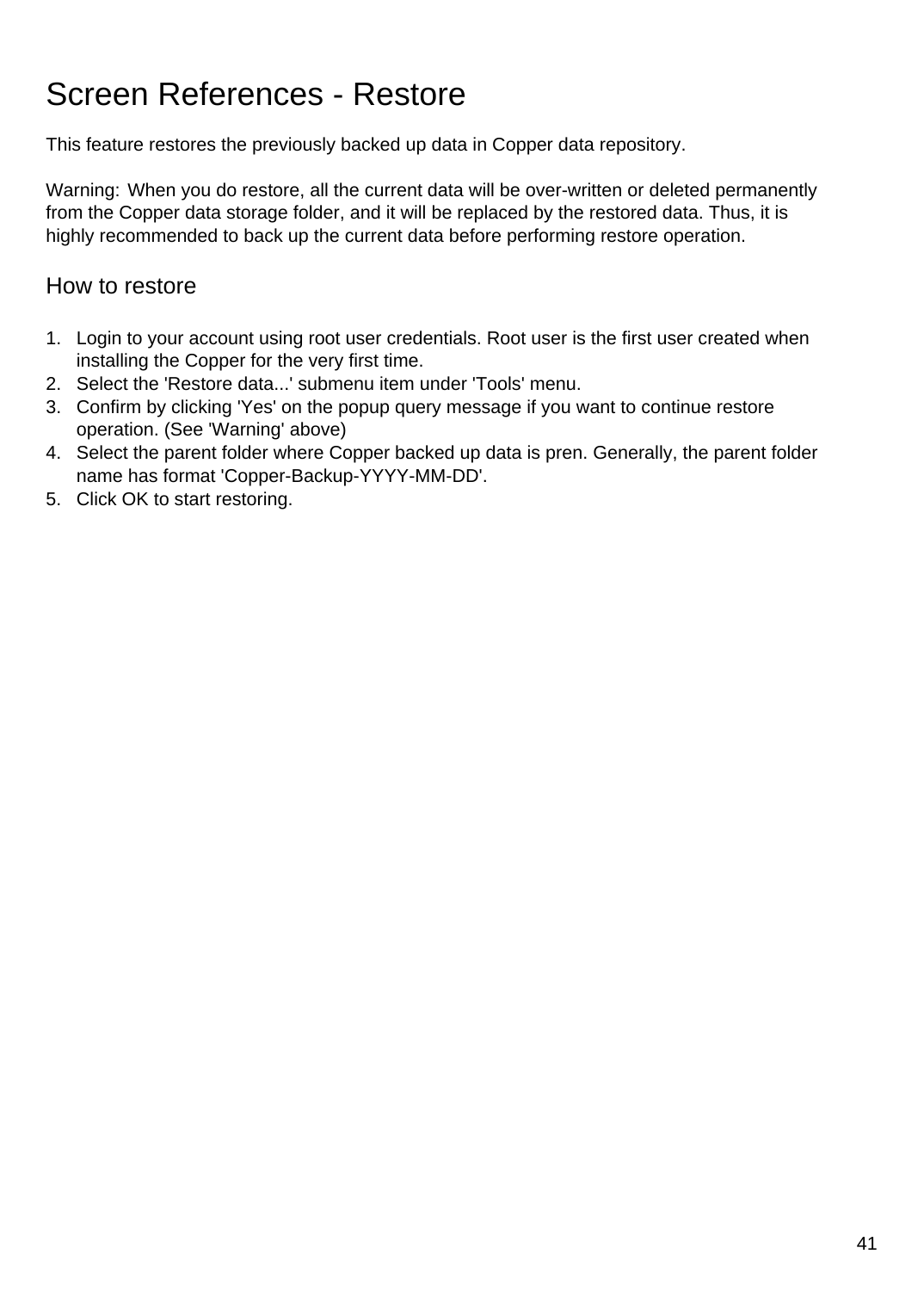# Screen References - Dual Screen

This feature enables the dual screen mode, i.e., a second dialog will open up which will display the transaction details from the main window. This is intended for systems with two monitors, where one monitor is turned towards customer and other towards salesperson; hence, allowing both customer and salesperson to view and review transaction details during the check-out process.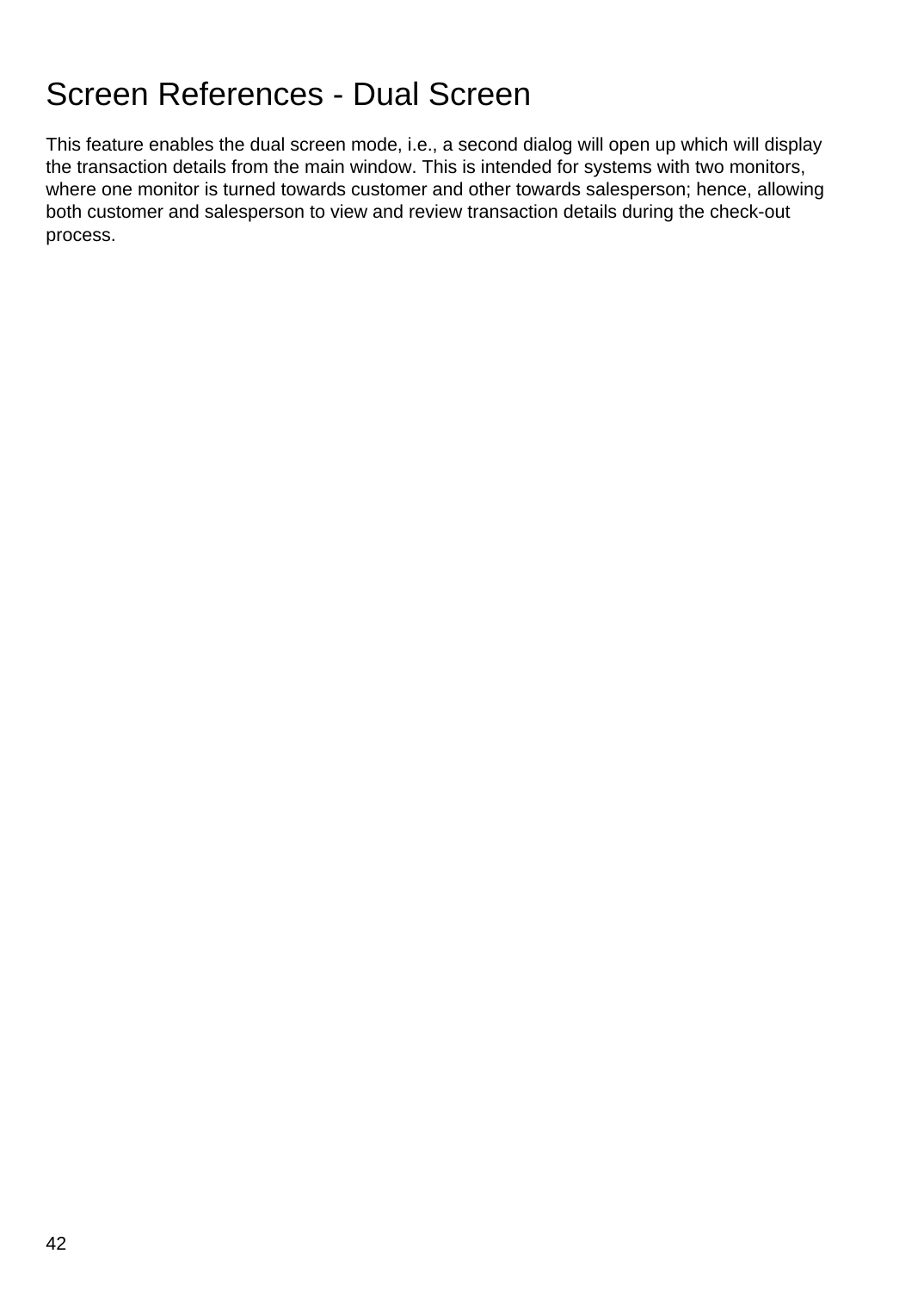# Screen References - Refunds

"The refund feature in Copper allows a salesperson to process and record items returned by customers.

#### Processing a Refund

Refunds are processed from Refunds window and it can be accessed from toolbar button on main window. Refund processing is a two step process: adding returned items, and recording the refund.

Adding Items to a Refund Transaction

If necessary, use the New Refund button located in the lower right corner to clear all items and information from the previous transaction. There are several ways to add a new item to a transaction:

- Enter a transaction number from the past receipt into the Enter Transaction Code text box, then press Enter or the Add Transaction button. This would add all items from the entered transaction.
- Use the Browse Transaction to select items from recorded transaction list.
- Use the Select Item button to select an item from the Items List. Note that adding new items is not allowed when refunding a past transaction.
- Use the Manual Item Entry button to add an item that does not have a barcode, or cannot be found in the Items List (requires a keyboard). Note that adding new items is not allowed if processing from a past transaction.

You may be able to Adjust Quantity and Adjust Unit Value of the added items in the list depending on item types and past transaction types.

#### Recording the Refund

When at least one item has been added to a new refund transaction, and you are ready to process and record the refund, click or press the Process Refund button.

Select the refund method to be used, and enter the amount refunded to the customer. Copper will calculate the amount of change to receive if any as you enter the refund amount, and will display this in the field below.

When you have entered the correct refund details, and returned the correct change to the customer, click the 'Record' button to save the refunded transaction.

#### Coupons in a Refund

When creating a refund, coupons must be selected for each refund. If a coupon is not included, the refund price will be greater.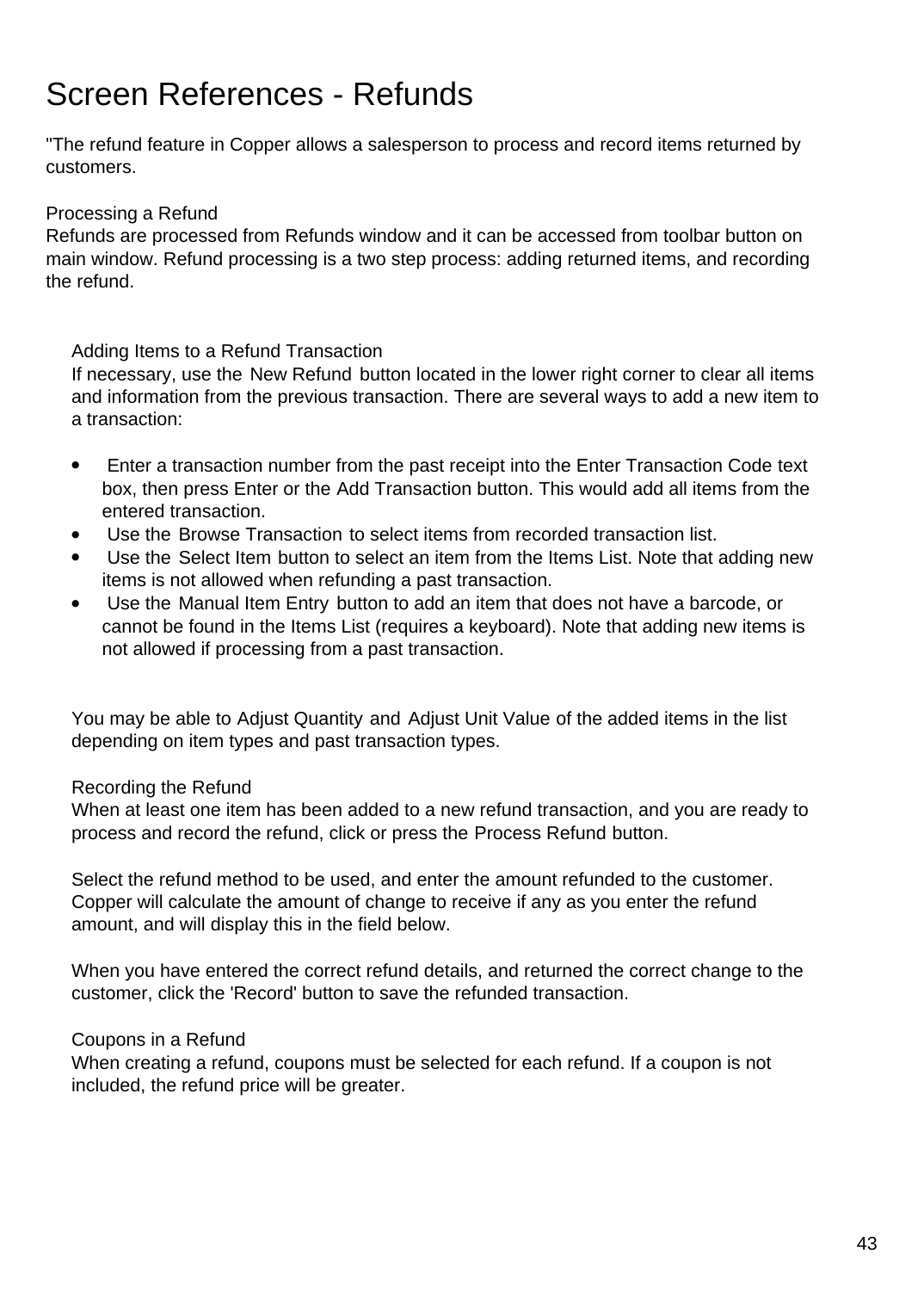## Screen References - View Previous Refunds

Previously refunded transactions can be viewed using this dialog window. When viewing a previous transaction, you will see the Date and Time at which the transaction was recorded. If available, it also displays the original transaction reference number from which the items were refunded. You will also see a list of all items refunded, and a summary of payment details below. At the bottom of the window is a Receipt preview and print buttons which you may click on to reproduce a receipt for the refunded transaction.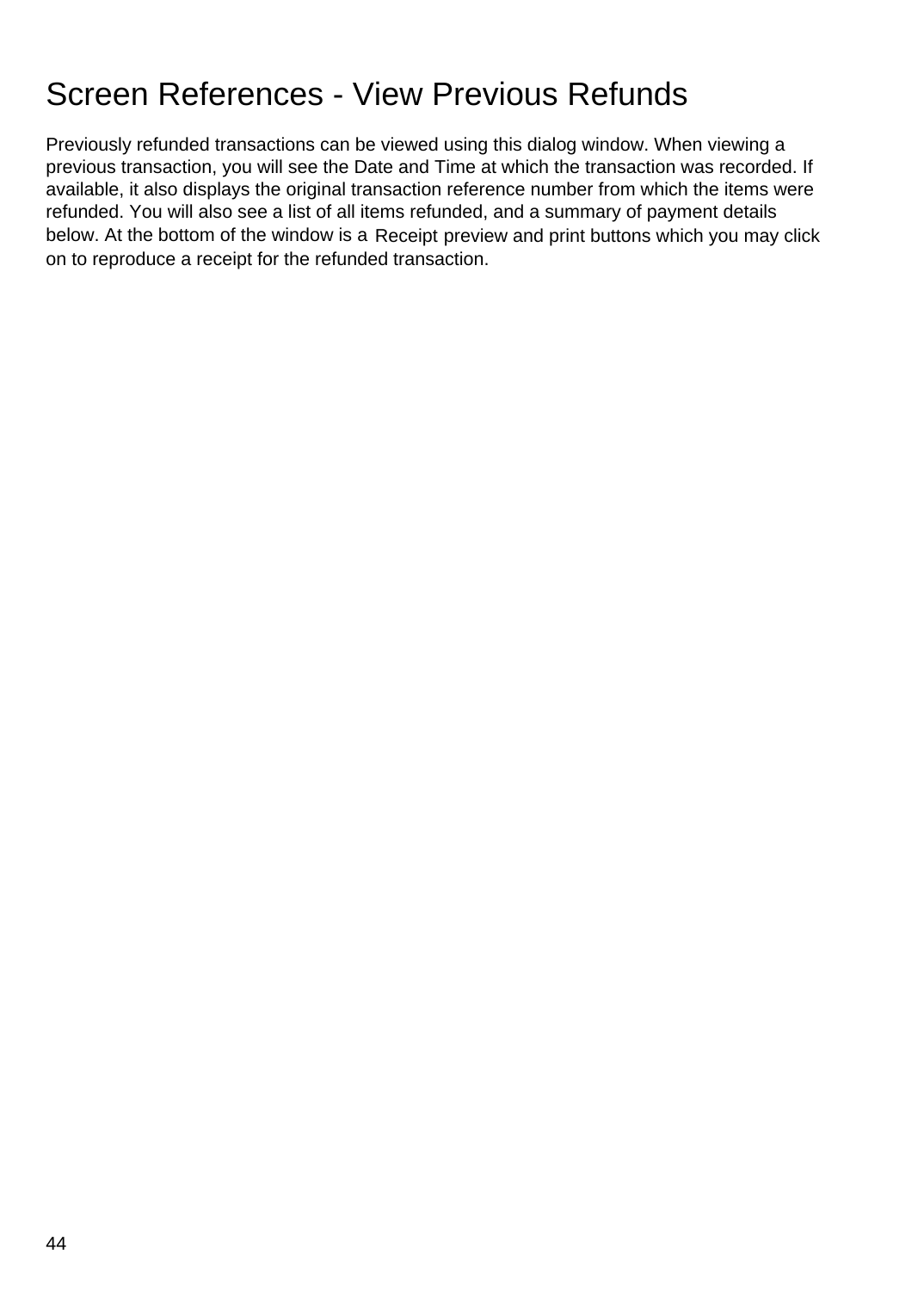## Screen References - Browse Transactions

Past recorded transactions can be viewed and items from a selected transaction can be added to process refunds using this dialog window. The dialog consists of two list views:

- Top listview contains the list of past transactions. The list can be filtered by selecting the time period by using the pool-down-list control, or by selecting custom start and end dates. Click on a transaction to select it and populate the bottom listview.
- Bottom listview contains the list of items from the selected transaction. Select items to be refunded by checking the checkboxes next to each item row, and click Refund Selected to continue processing the selected items for refunds. Coupon item from a selected transaction is always added even if it is left unselected.

Note that Copper can only process items from one transaction at a time for refunds.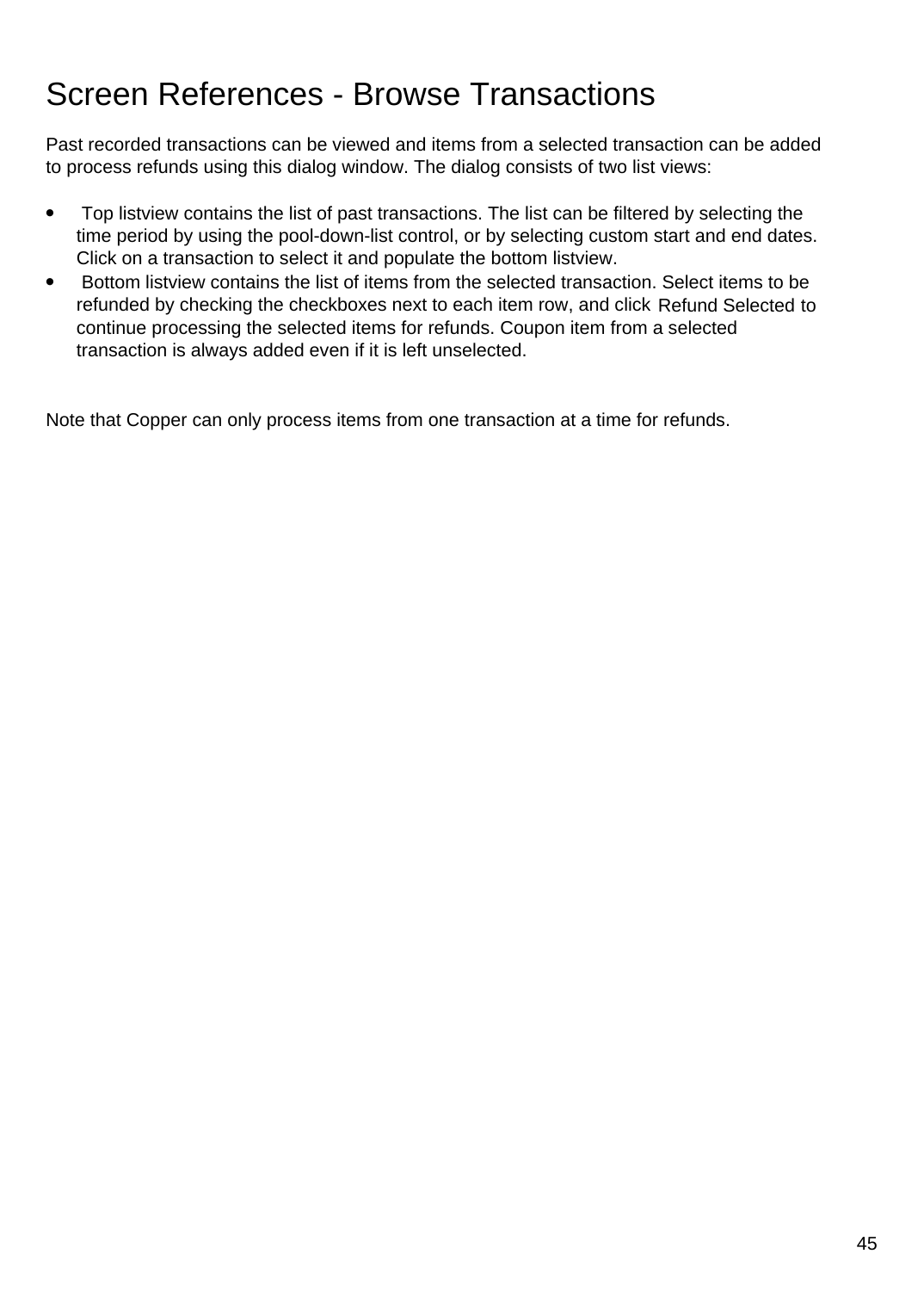# Screen References - Process Refund

After you click the 'Process Refund' button on the 'Refunds' screen, the Process Refund dialog will appear. This is where you enter how you paid back the customer. Note that to maintain consistency, this dialog is designed to closely resemble 'Receive Payment' dialog, which processes the sales payment details.

### Total Refund Due

This field displays the total amount owed to the customer for the transaction.

### Method

Refund by cash, check, or gift card. (Credit cards are not supported for refunds at this time.)

### Balance Remaining

This field displays the remaining balance amount owed to the customer for the refunded transaction.

### Refund Amount

Enter the amount to refund. Any change owed is displayed in the Change field below. You may enter the amount, less than the total amount due. In such occasion, you are required to complete the refund processing by splitting into multiple refund payments.

### Refund Reference

Enter the credit transaction reference number here, or the check number. This is an optional field.

### Change

If the refund amount is more than the Total Refund Due, the change due will be displayed here.

### Add Refund

If the salesperson or business wants to split the total refund amount into multiple payment methods, then use 'Add Refund' button to add each partial tendered amount to the pay list. Once the transaction is fully paid, click 'Record' to save and store the payment information.

### Remove Payment

Use this option to remove the selected refund payment.

### Show/Hide Keypad

46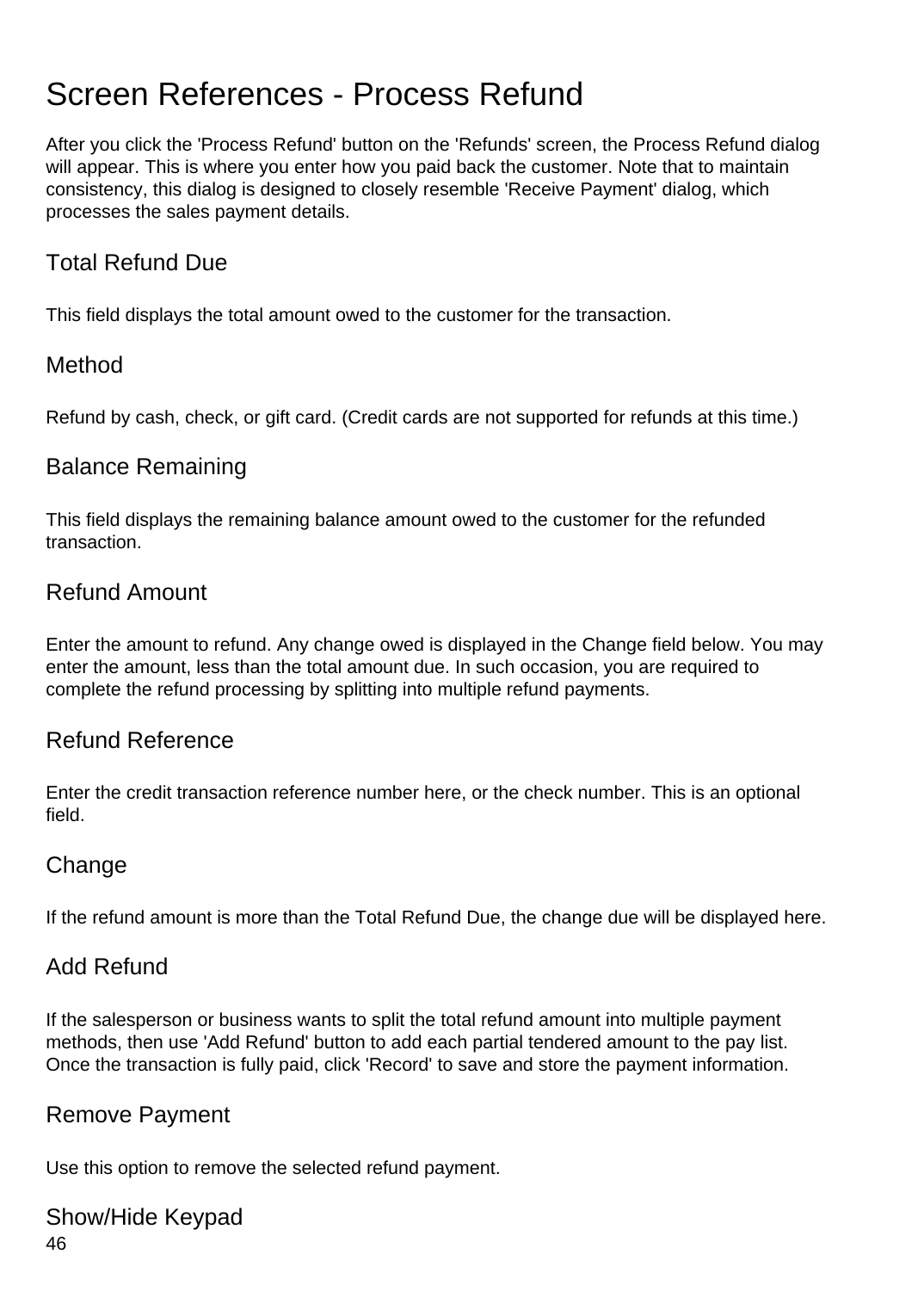This button shows or hides a numeric keypad, and could be useful for touch screen interfaces.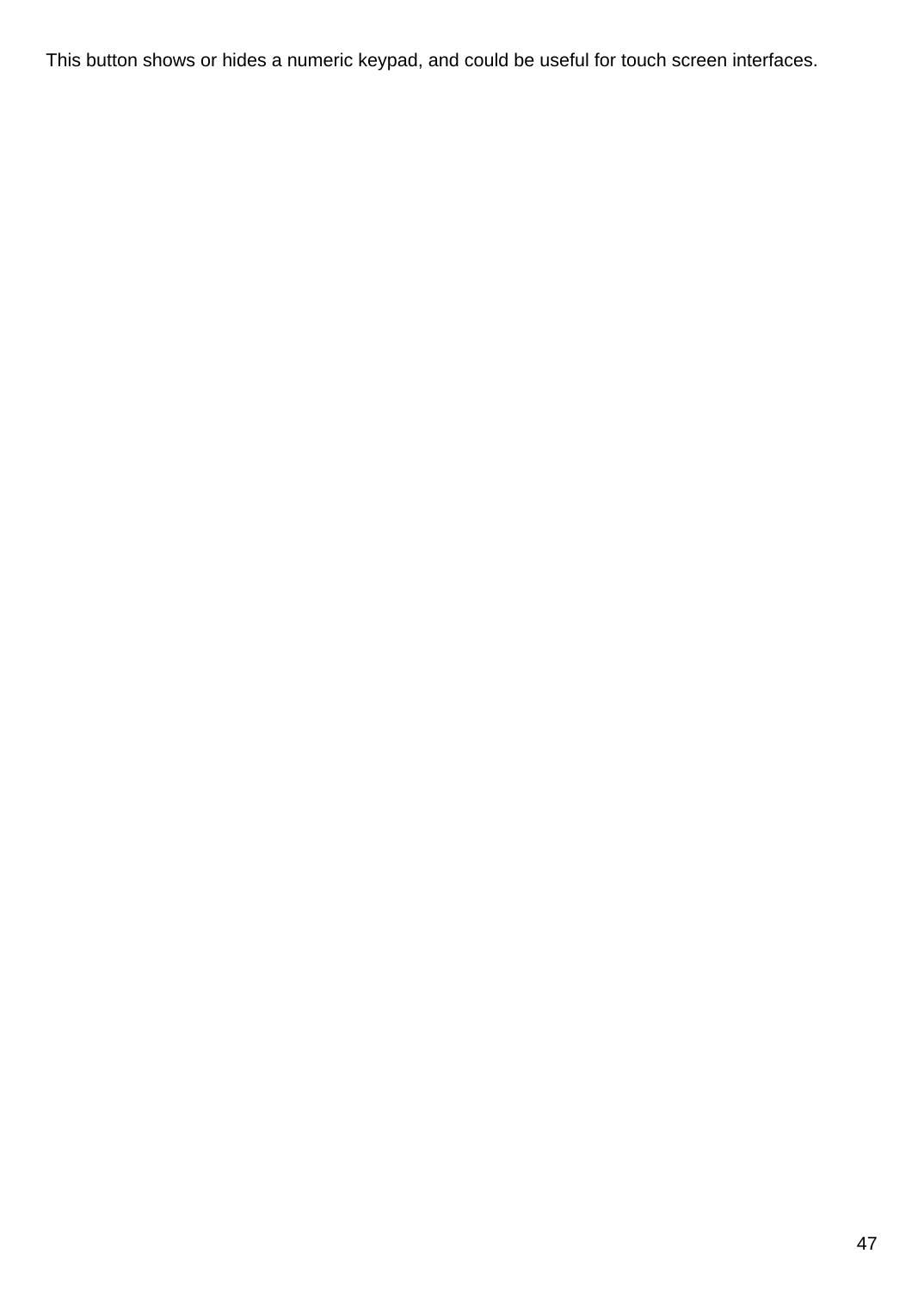# Screen References - Gift Card

You can use this screen to manage the gift cards registered with Copper. The following actions are available:

- Issue Gift Card Register a new Gift Card with Copper.
- Check Balance Check the remaining balance on a registered Gift Card.

Issue Gift Card

Register a new gift card.

- Enter the gift card code: Enter the code number for the new gift card.
- Enter the gift card amount: Enter the inital value for the new gift card.

#### Check Balance

This will show the remaining value left on the gift card.

● Enter the gift card code: - Enter the code number for the gift card to be checked.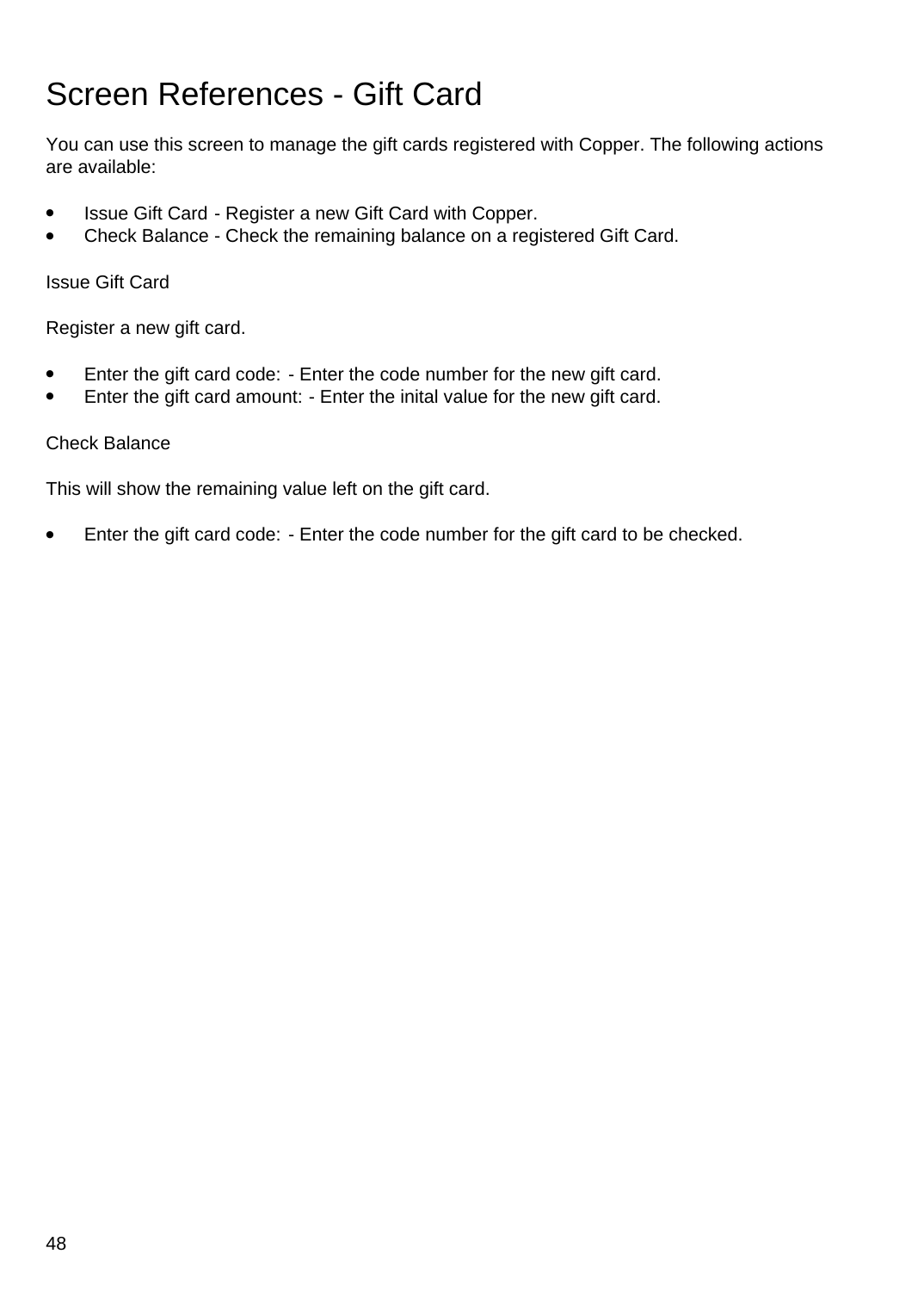# Screen References - Apply Gift Card

Enter the Gift Card Code you want to apply to this payment.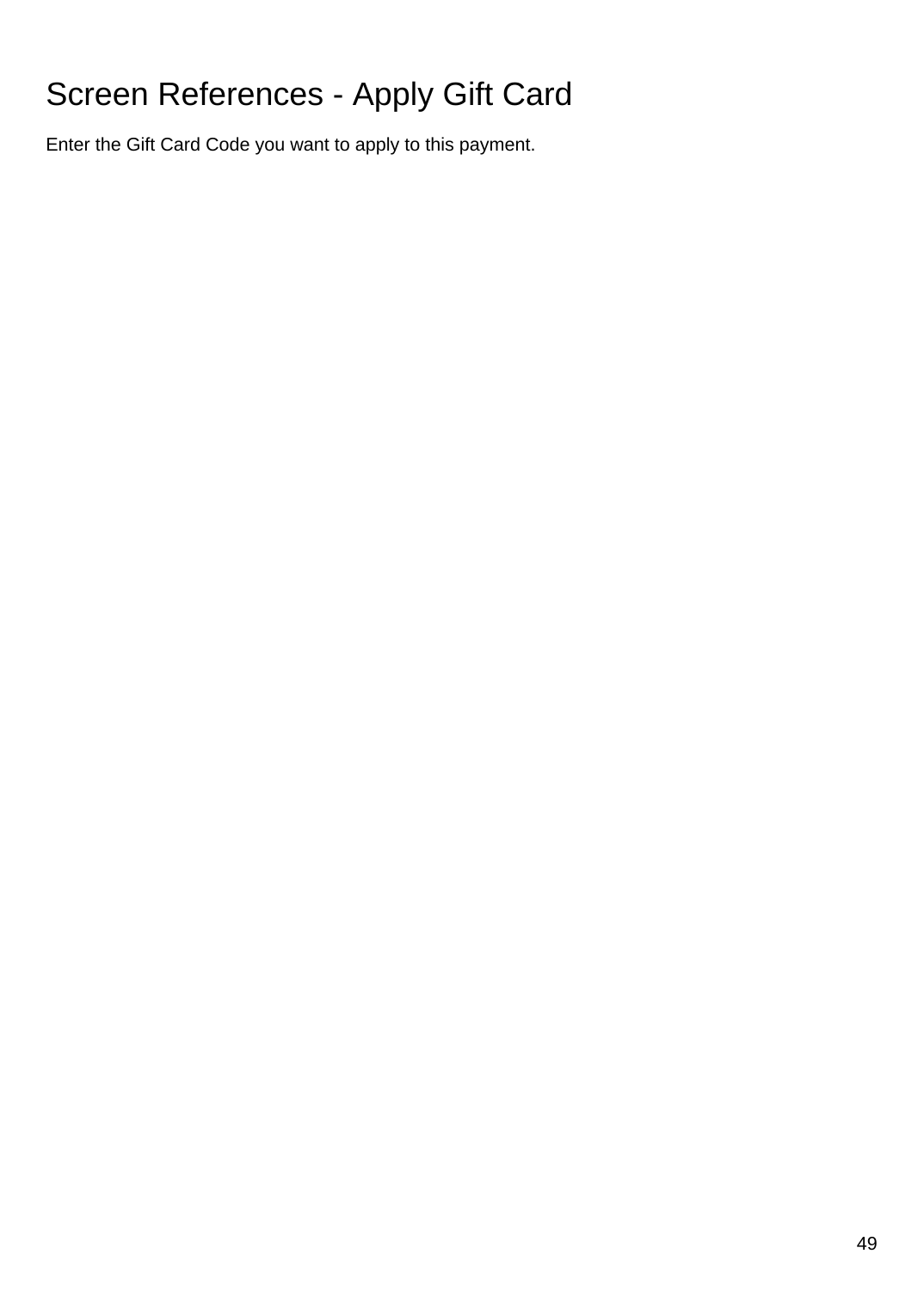# Screen References - Add Menu Item

Name:

Enter the name of the menu item.

Description:

Enter the description of the menu item.

Unit Value (price or rate):

Shows the price per serving.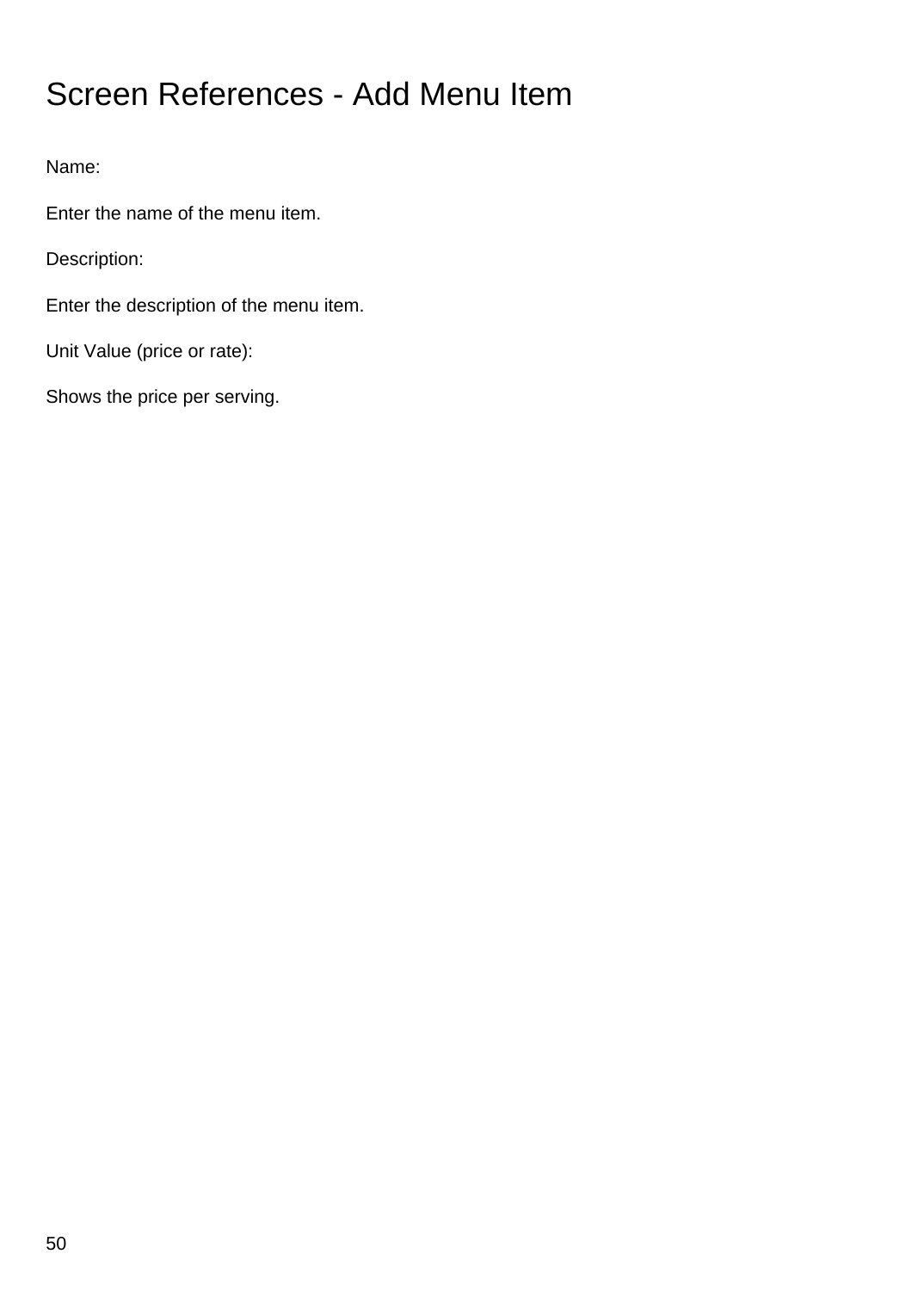# Screen References - Recipe

Name: Enter the name of the recipe. Description: Enter the description of the recipe. Number of portions: Enter the number of portions this recipe makes. Preperation time: Enter the time require to make this recipe. Price per portion: Enter the normal price per portion. Cost per portion: Enter the cost per portion.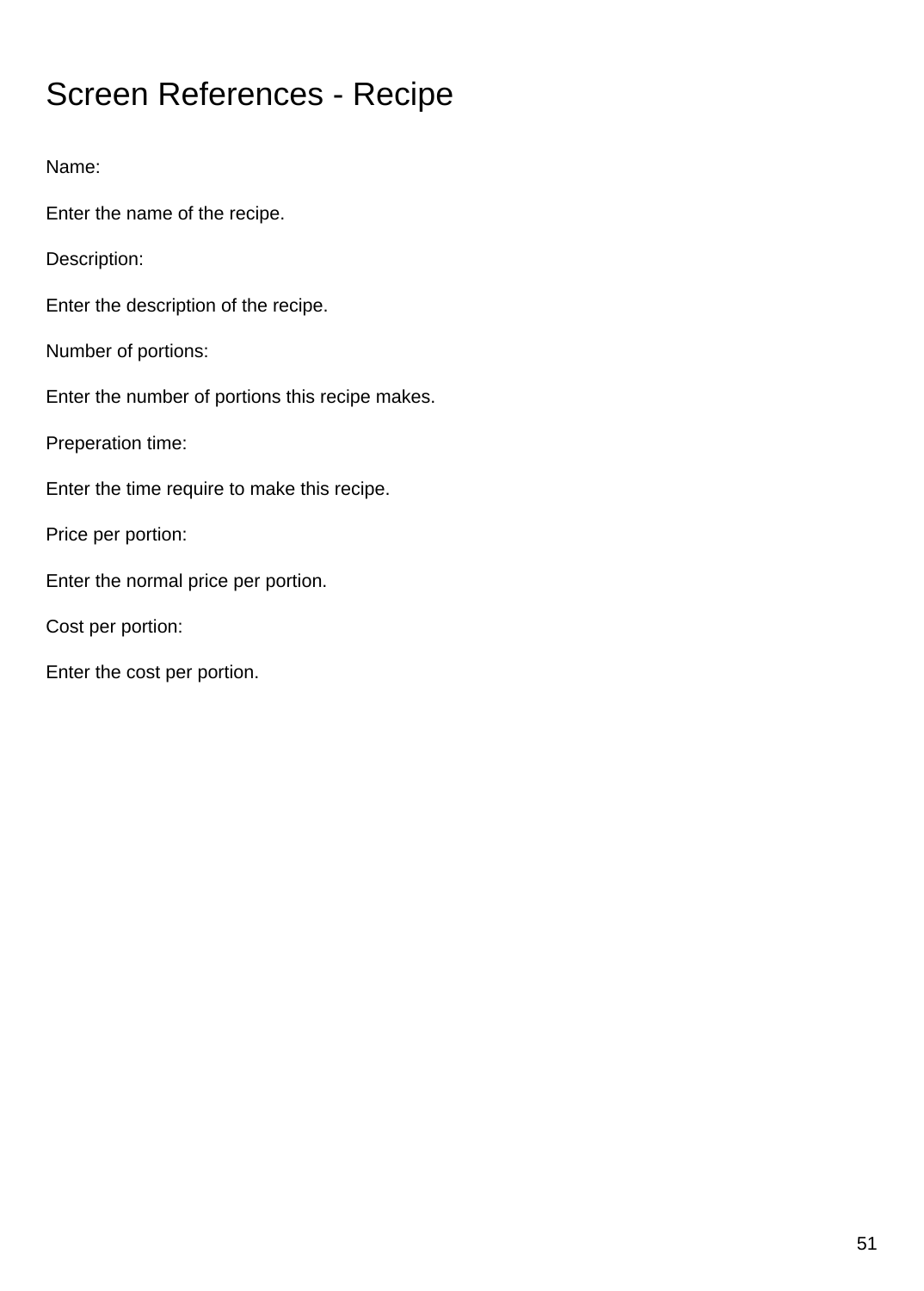# Screen References - Table

Number:

Enter the table number.

Number of seats:

Enter the number of seats that are normally at this table.

Location:

Enter the description of the location.

Notes:

Enter any addition notes about the table.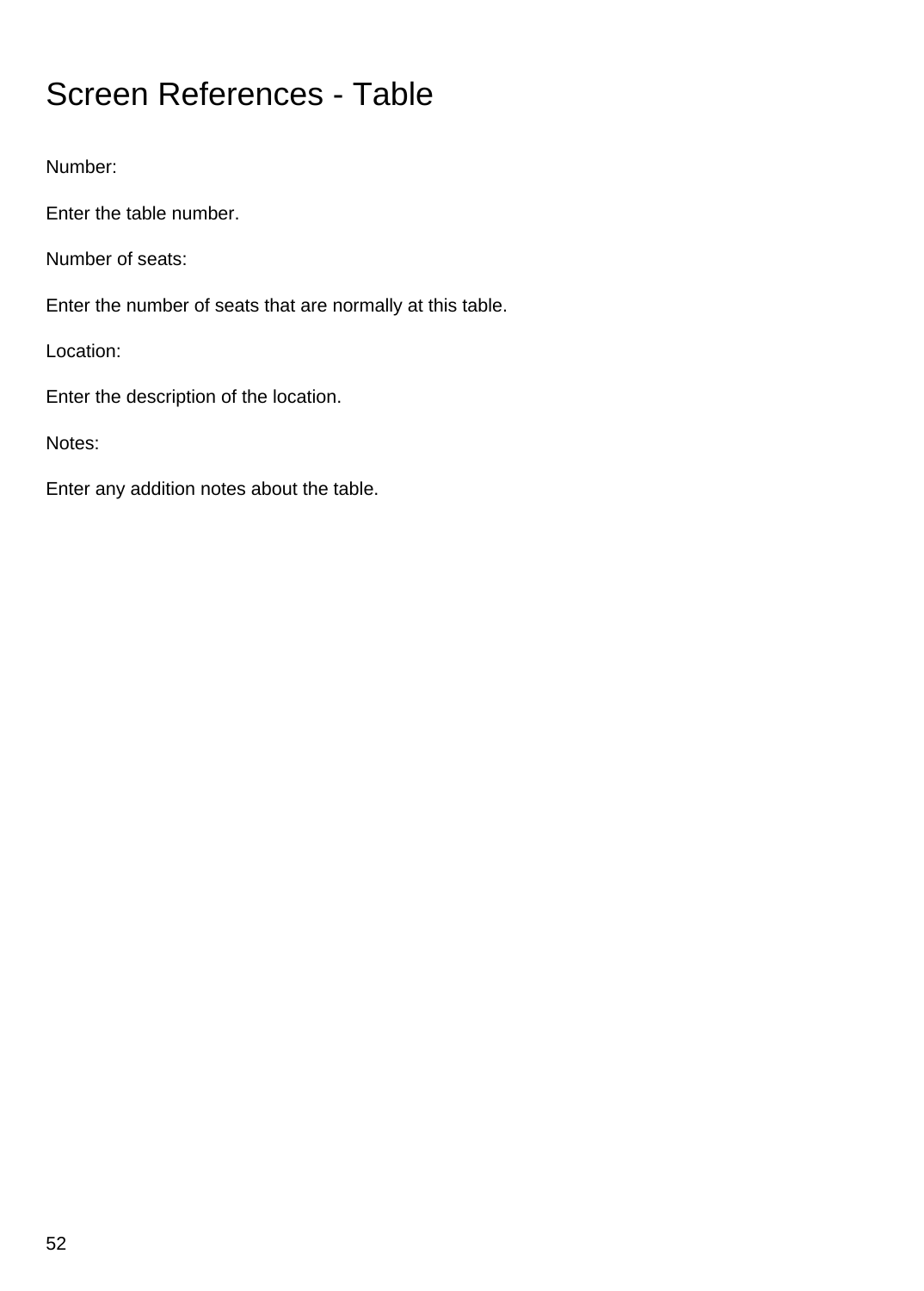# Screen References - Add Menu

Name:

Enter the name of the menu.

Description:

Enter the description of the menu.

Add Category

Add a category associated to the current menu.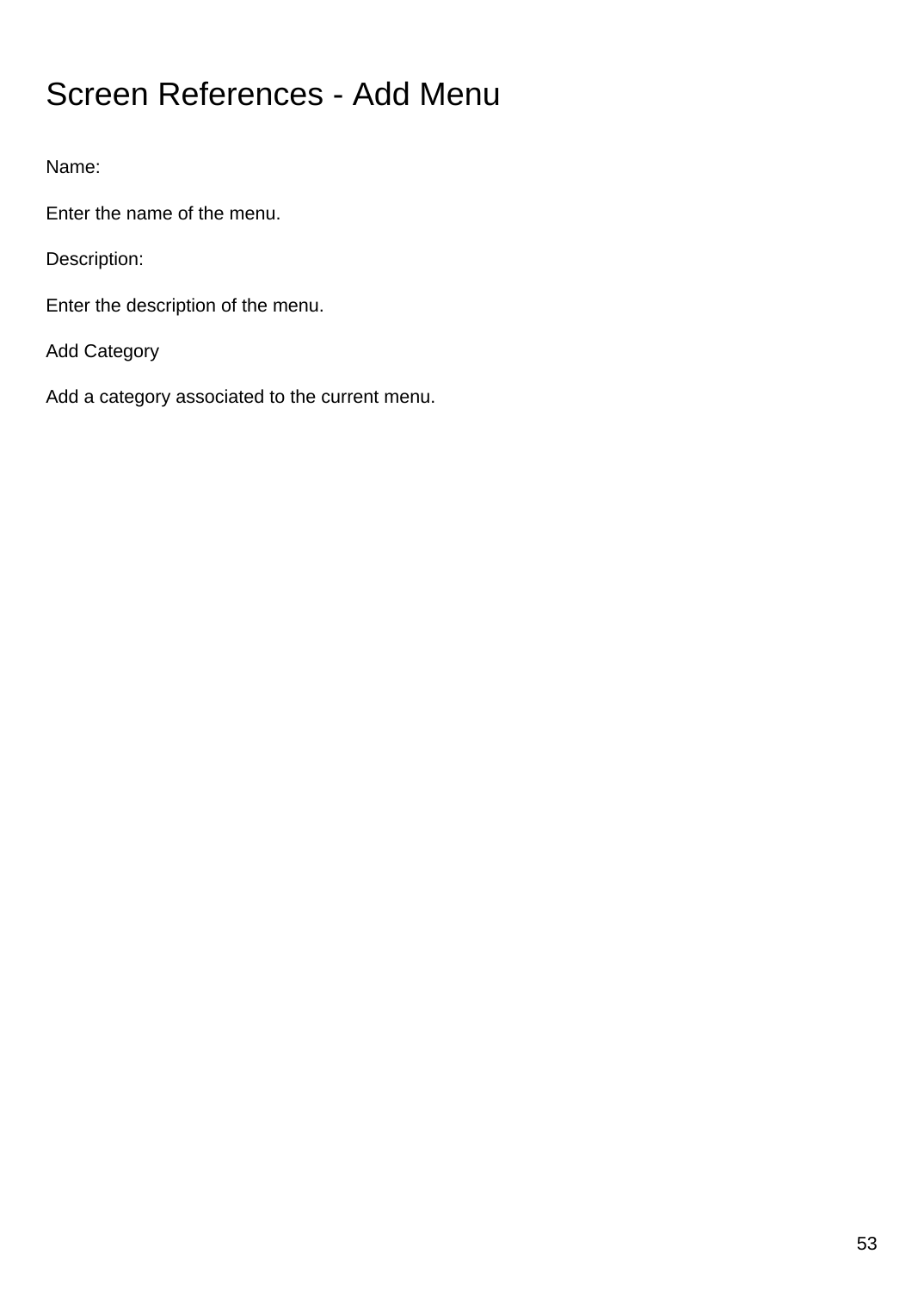# Screen References - Add Menu Category

Name:

Enter the name of the category.

Description:

Enter the description of the Category.

Color:

Enter the color of the category.

Add Item

Add an item associated to the current category.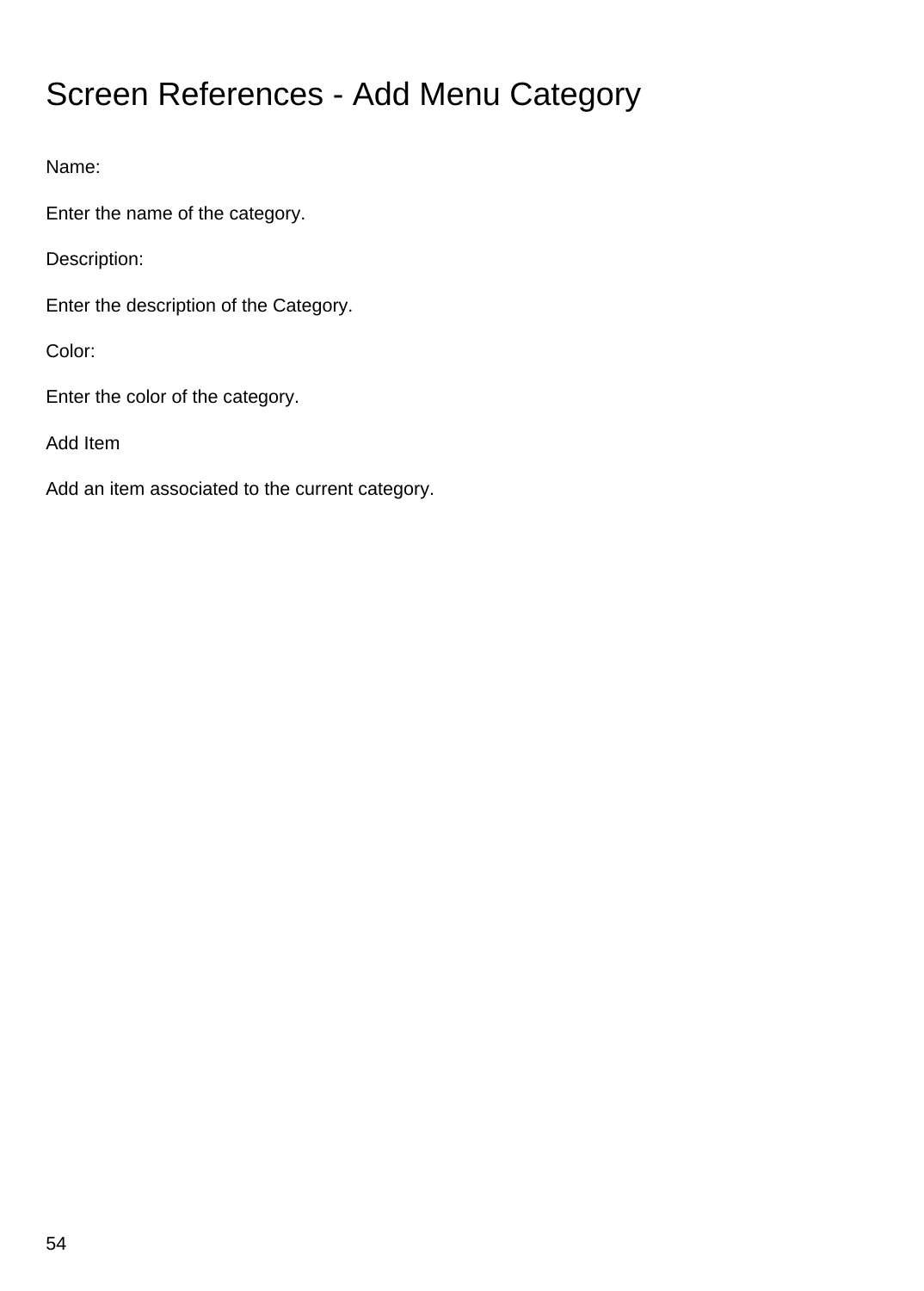# Screen References - Server

Name:

Enter the name of the menu.

Description:

Enter the description of the menu.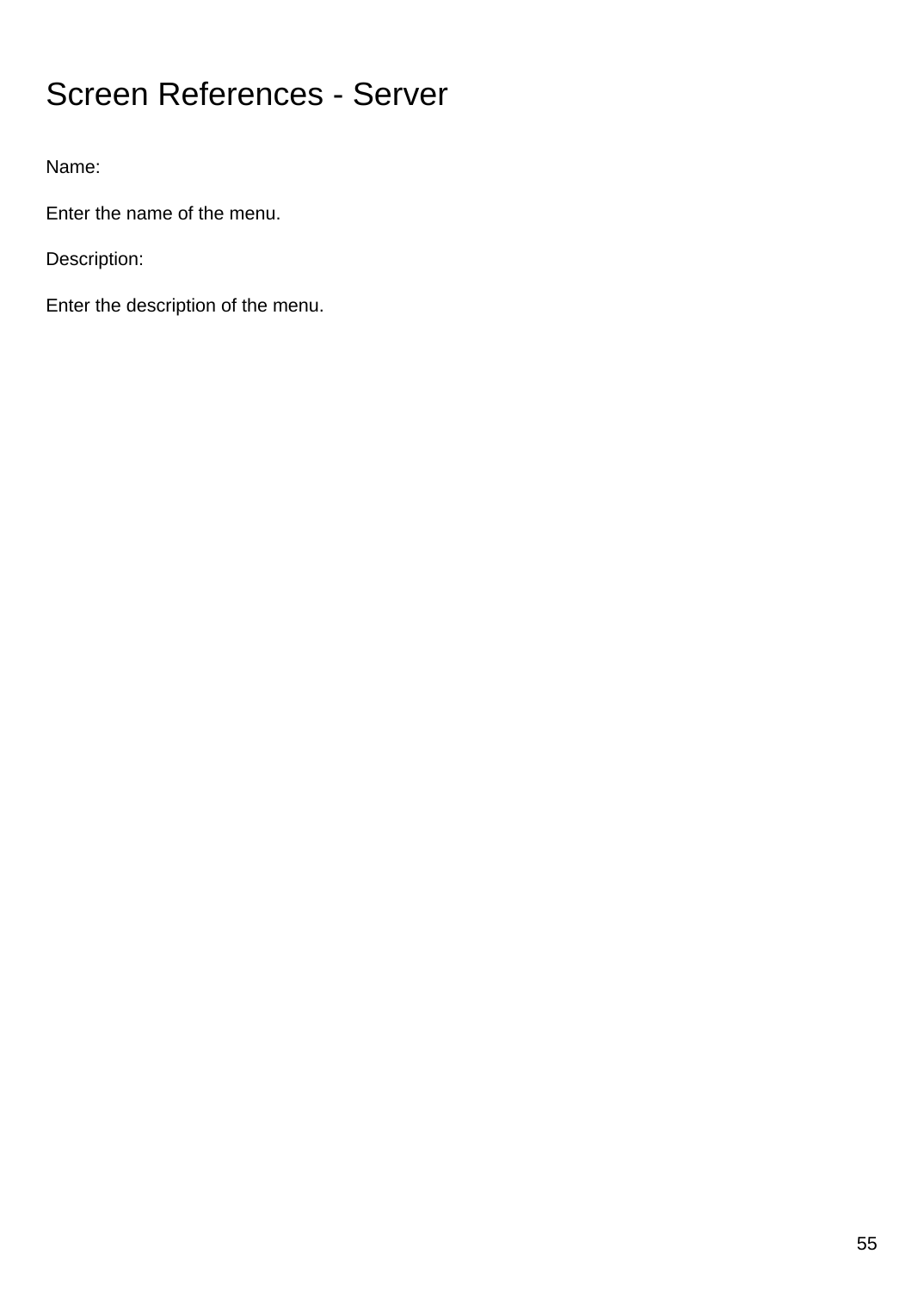# Screen References - Select Item

Select item to be assigned to the category.

You can assign a new item by selecting "Add New".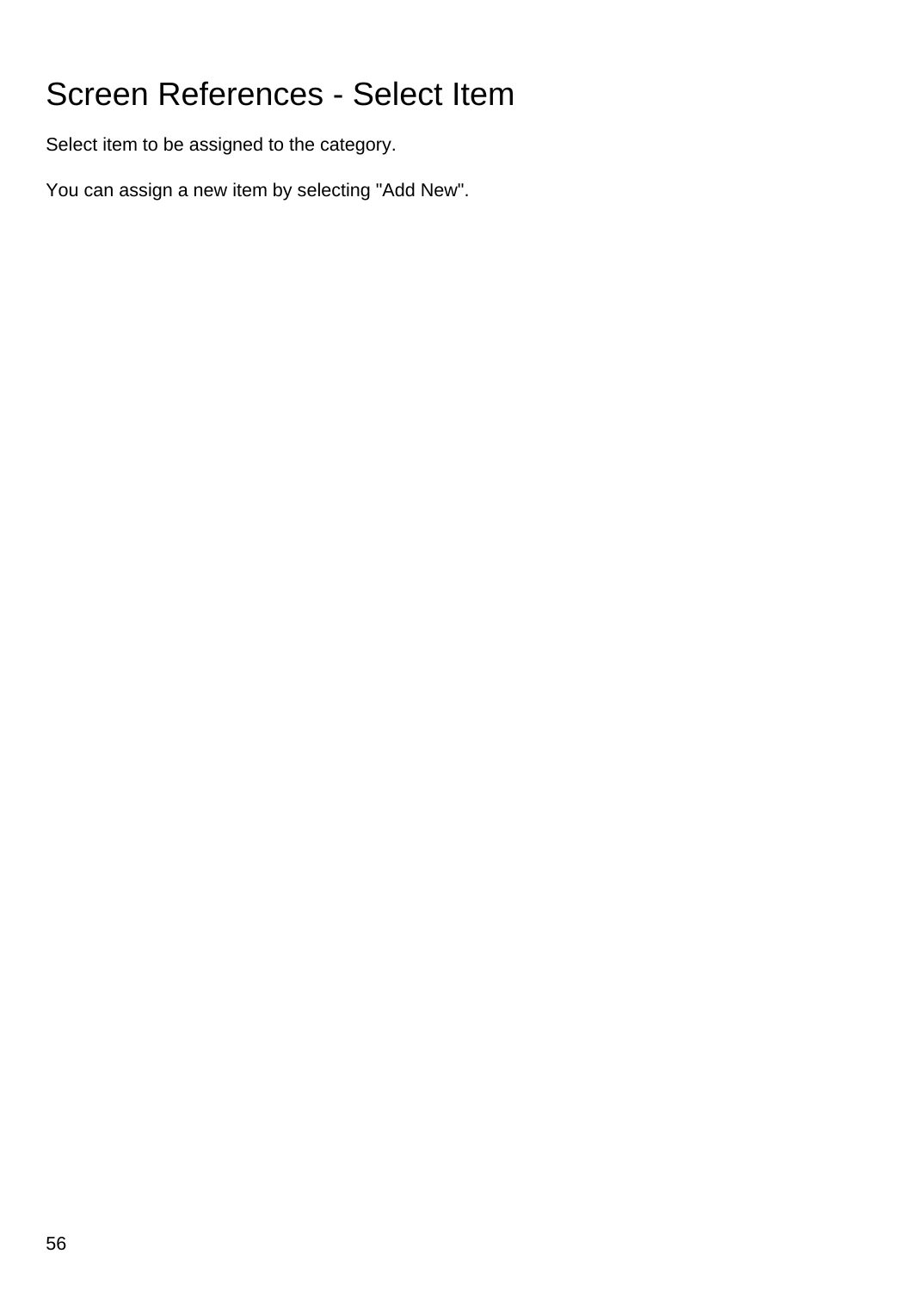# Screen References - Select Category

Select category to be assigned to the menu.

You can assign a new category by selecting "Add New".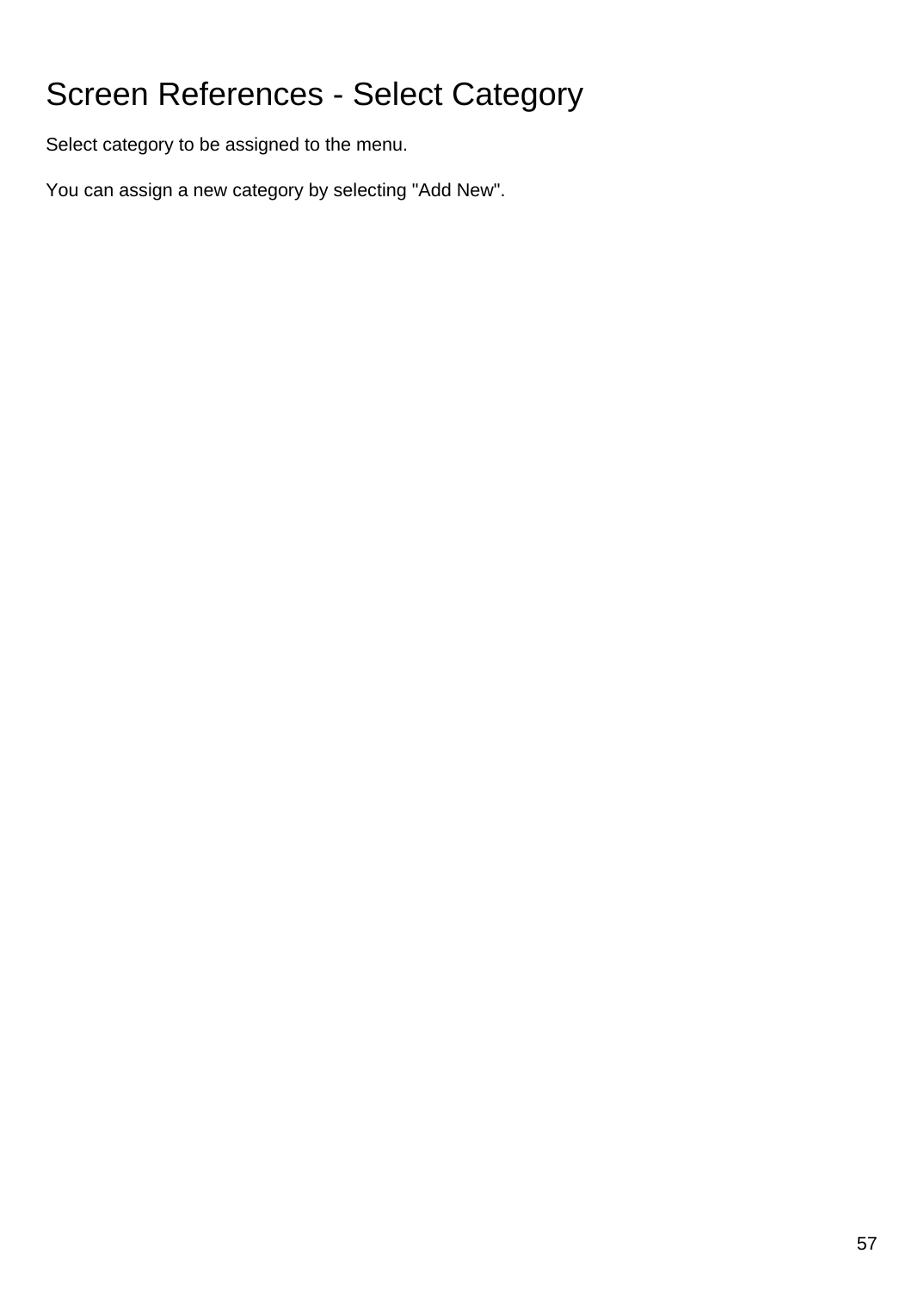# Screen References - Authorize Account Settings

Authorize Account Settings

Login:

Enter a login ID you've obtained from Authorize.Net

Transaction Key:

Enter a transaction key you've obtained from Authorize.Net

Gateway URL:

Enter the Authorize.Net gateway. It should be https://secure.authorize.net/gateway/transact.dll for a normal account, or https://test.authorize.net/gateway/transact.dll for a test account.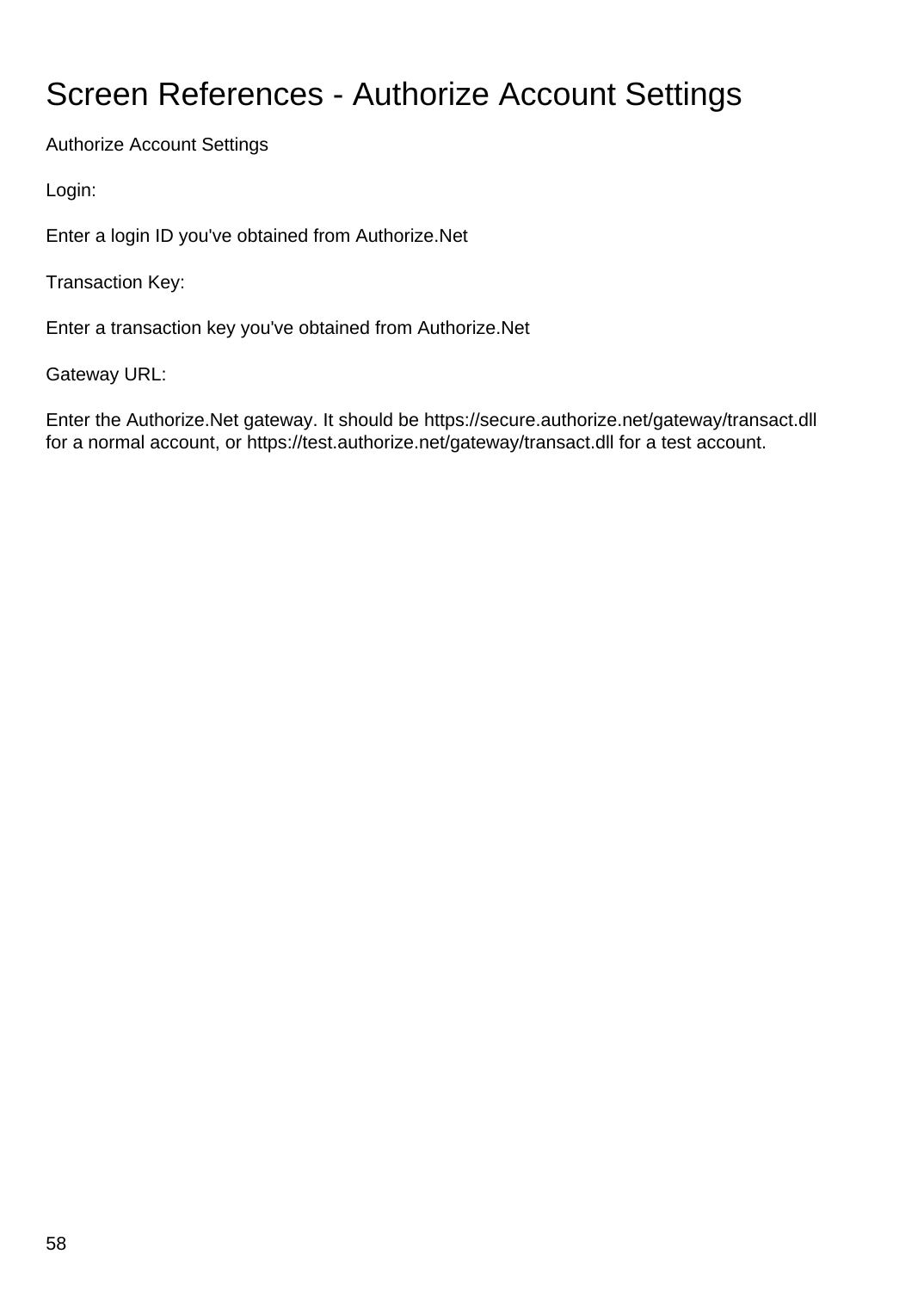# Screen References - Eway Account Settings

Eway Account Settings

CustomerID:

Enter a customer ID you've obtained from Eway.

Gateway URL:

Enter the Eway gateway. Typical URLs are https://www.eway.com.au/gateway\_cvn/xmltest/testpage.asp for a test account, and https://www.eway.com.au/gateway\_cvn/xmlpayment.asp for a live account.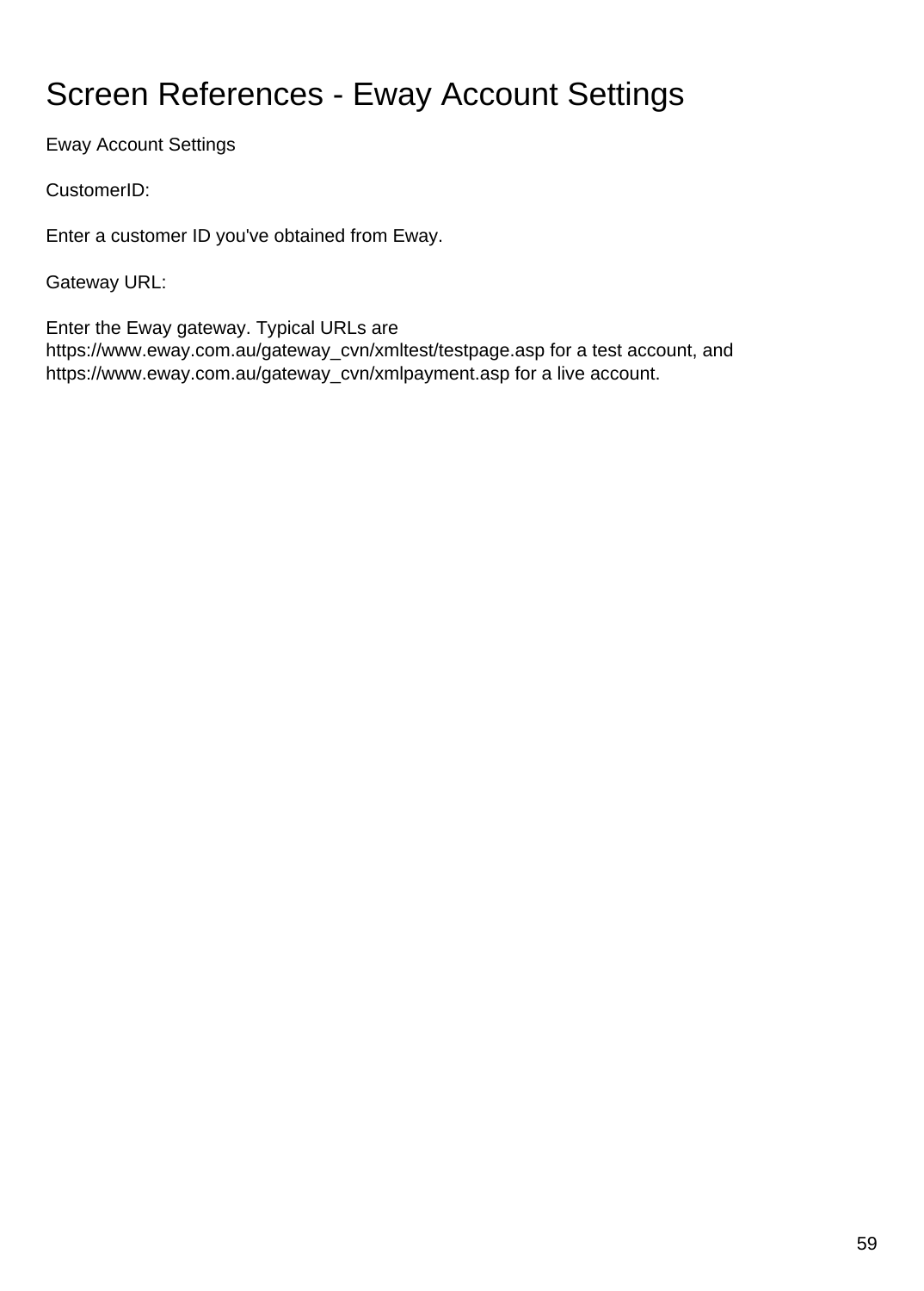# Screen References - Paypal Payflow Pro Account **Settings**

Paypal Account Settings (Payflow Pro / PayPal Payments Pro)

Partner:

Enter the PayPal partner (usually PayPal). Use the same credentials you would use to log in to https://manager.paypal.com.

Merchant Login:

Enter your merchant login

User:

Usually this is the same as the merchant login

Password:

Enter the password to your PayPal merchant account

This is a test account (see help)

Check this to use test mode instead of running live transactions. To use test mode, you may need to create a sandbox account at https://sandbox.paypal.com and then enter your sandbox email address at http://manager.paypal.com under Service Settings -> Hosted Checkout Pages -> Setup. (Source:

https://www.paypalobjects.com/webstatic/en\_US/developer/docs/pdf/payflowgateway\_guide.pdf 19 July 2013 p.50)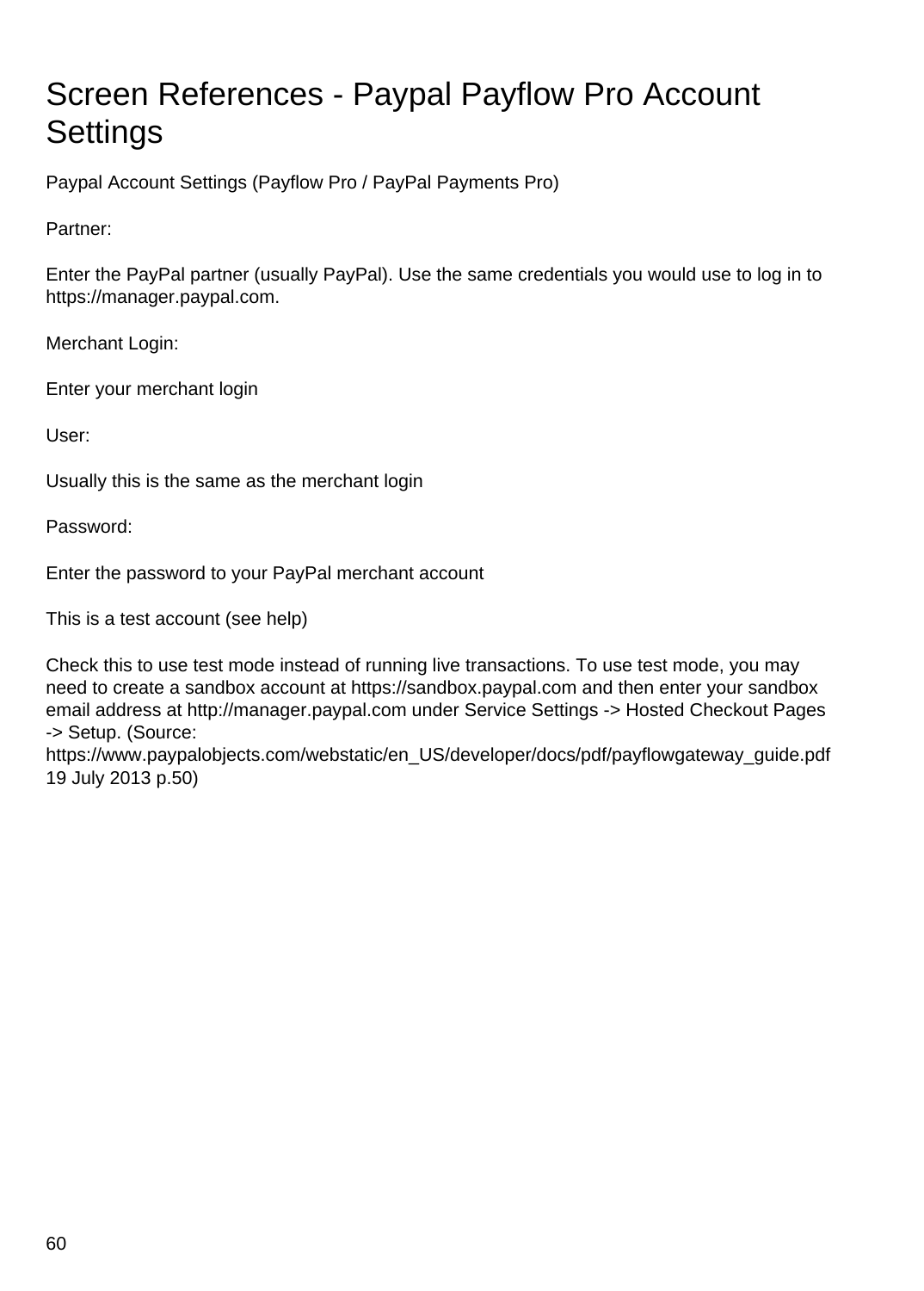# Screen References - Paypal Account Settings

Paypal Account API Username: Enter an API user name you've obtained from PayPal API Password: Enter an API password you've obtained from PayPal Gateway URL: Enter the PayPal gateway. Usually, https://api-3t.paypal.com/nvp API Credentials Client Side SSL Select this option if you are using a certificate. 3-token Authentication Select this option if you are using a signature. Signature: Signature for 3-token Authentication Certificate Password: Password of the Certificate file for Client Side SSL Full file path of Certificate file for Client Side SSL. Test Connection

Click this to check the connection to the gateway using the credentials provided.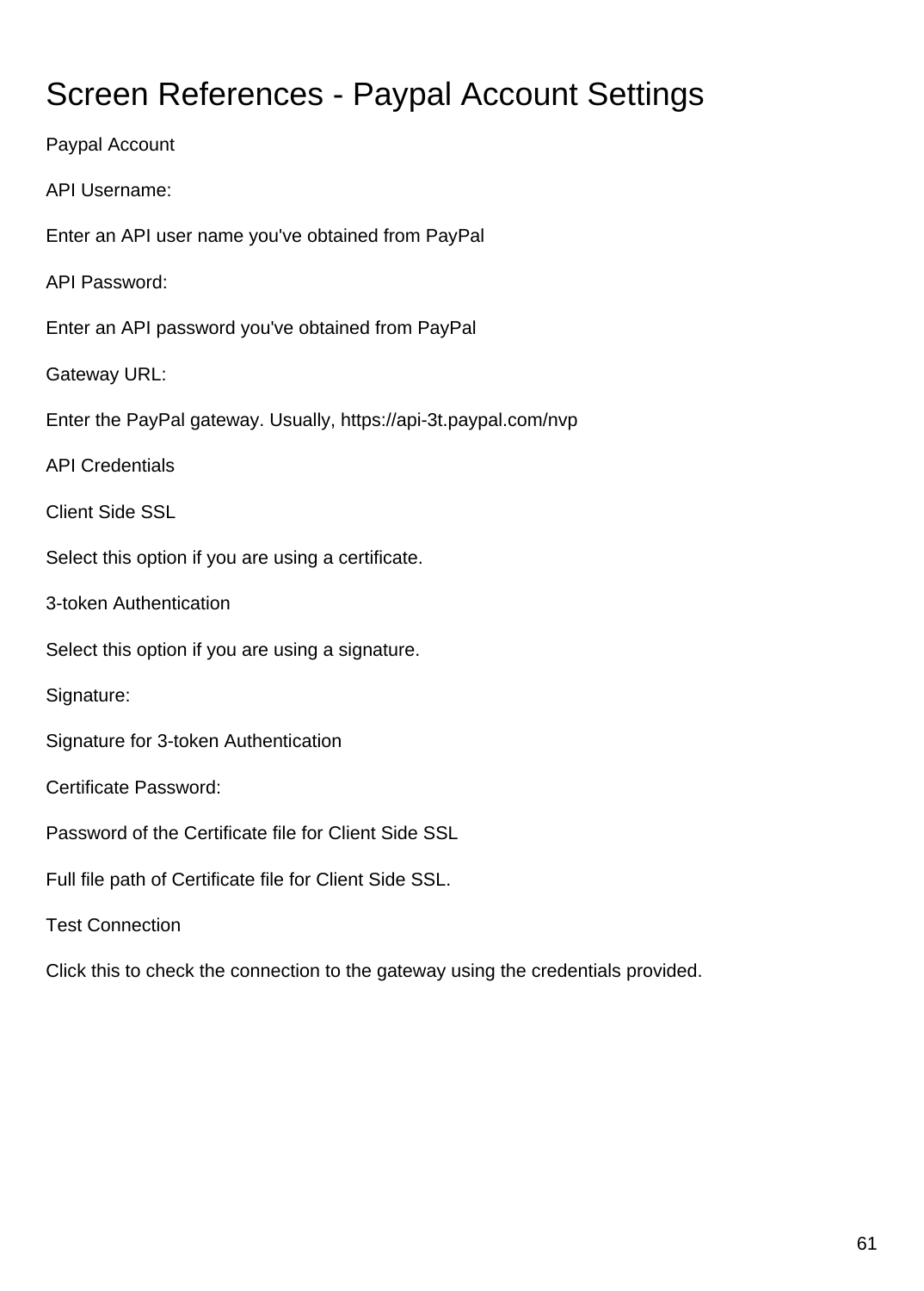# Screen References - Account Settings

If you are using a third-party credit card gateway DLL, enter the full URL-encoded login string here.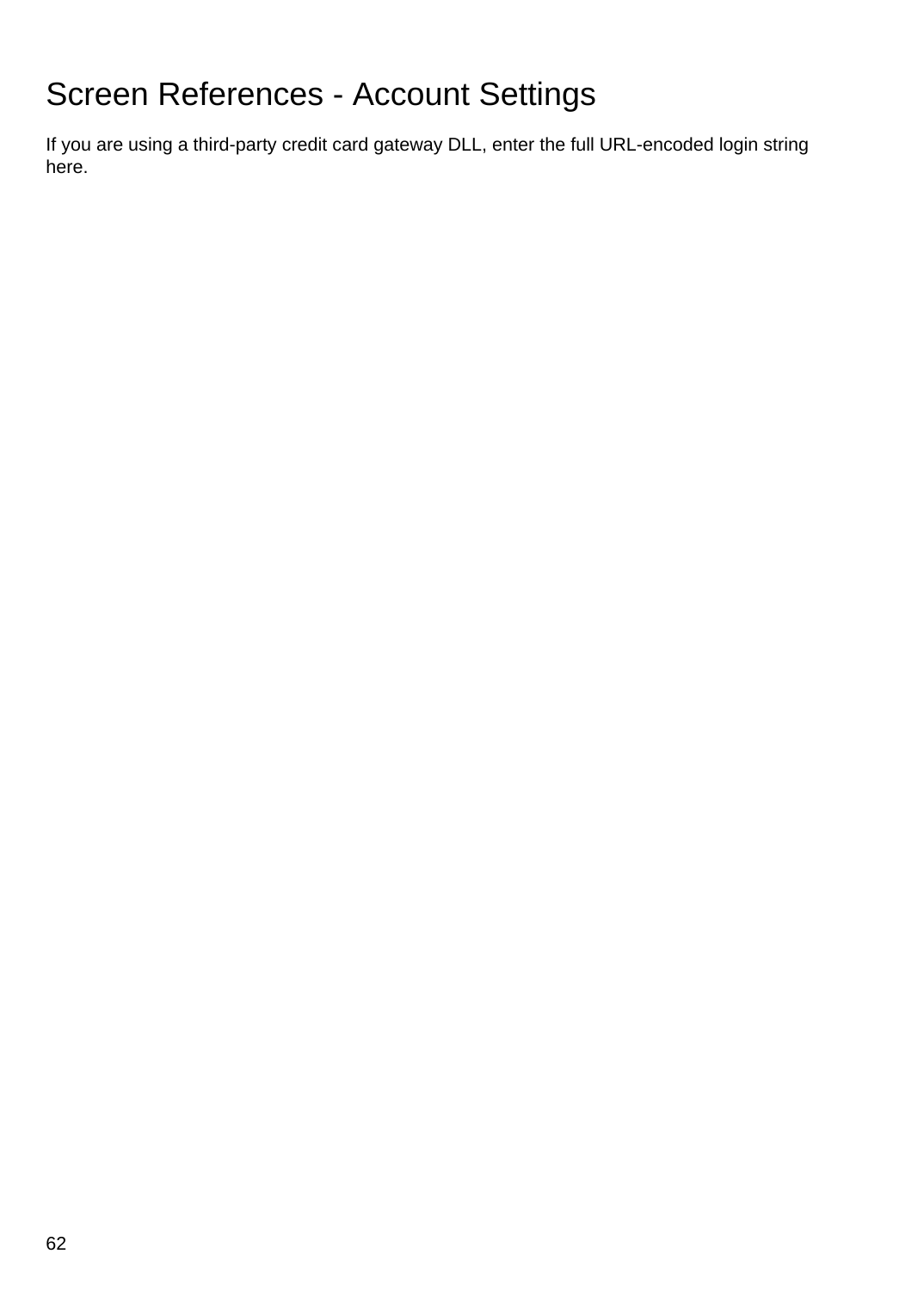# Screen References - Fax Settings

To send faxes you need an electronic gateway to send direct from your PC using email protocols. Click on the recommended gateways link for more information.

Gateway domain (after @):

To send faxes you must enter the gateway domain (that is the part after @). For example to send a fax to [FaxNumber]@yourfaxco.com enter yourfaxco.com as the domain.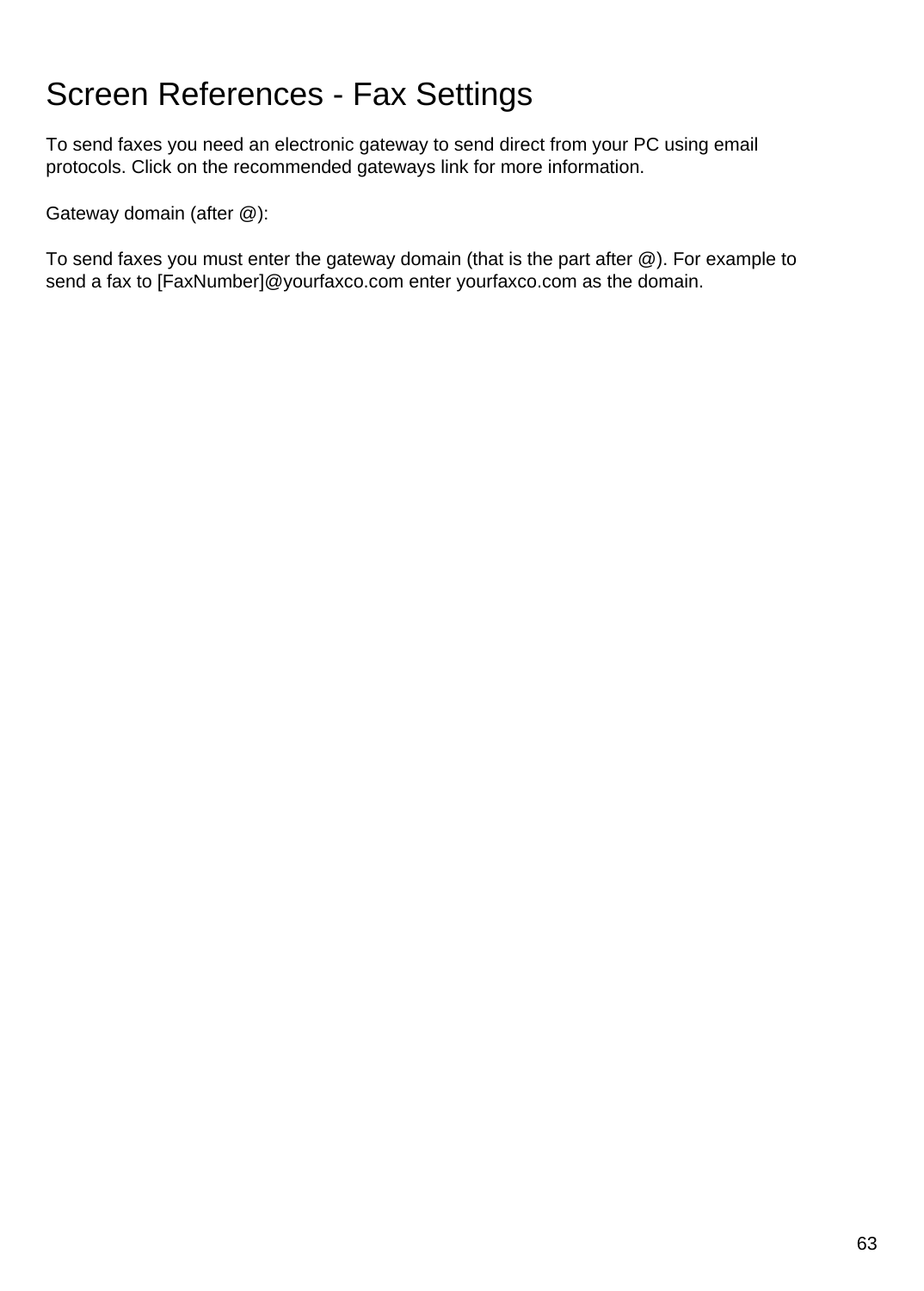# Screen References - Fax Number

Please enter the telephone number for the fax to send to.

Remember this fax number

Tick 'Remember this fax number' to save the number for use in the future.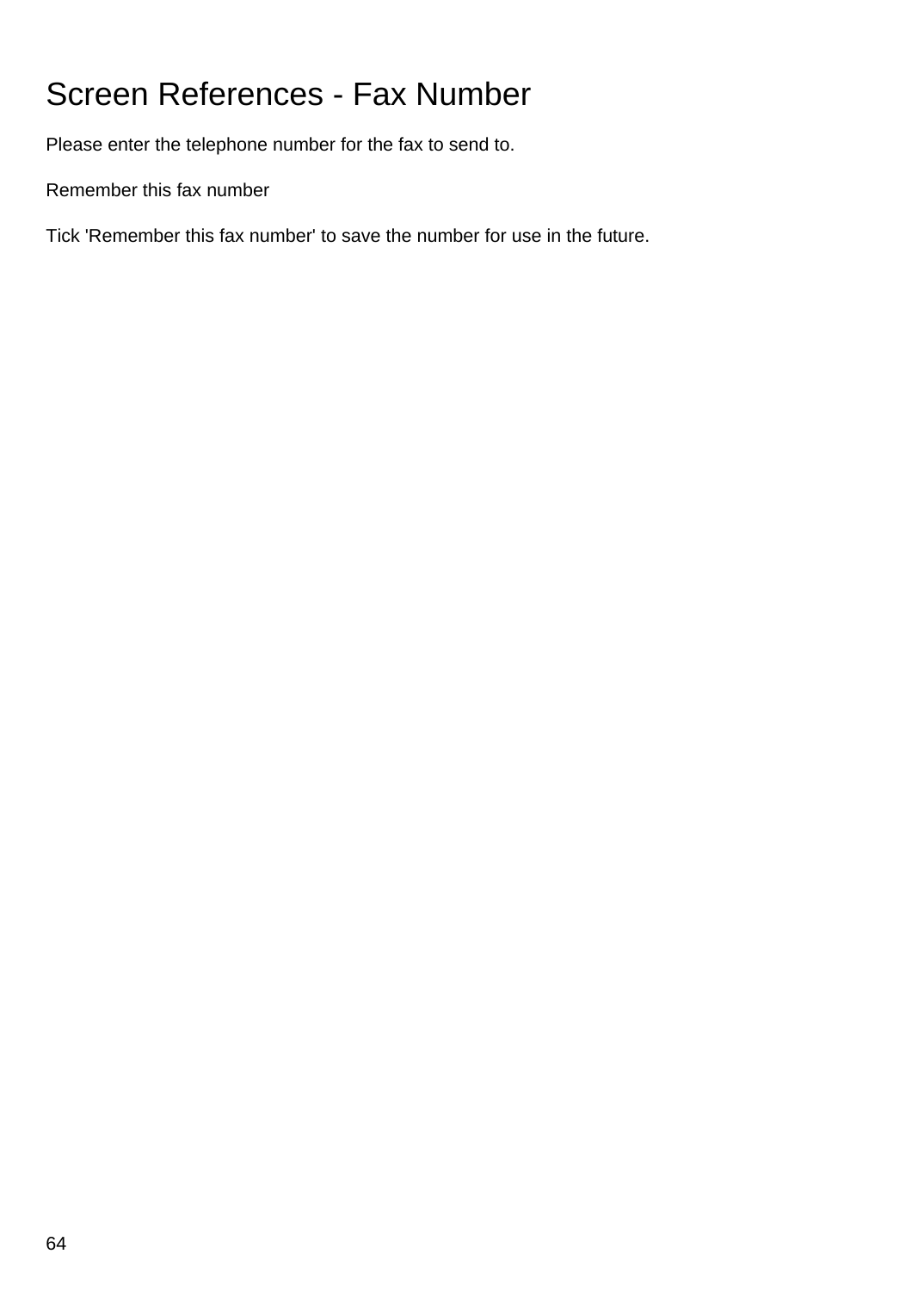## Screen References - Email Address

Please enter the email address you want to send to. This needs to be the full email address, e.g. tom.jones@example.net . To send to multiple email addresses, separate each address with a comma. For problems with sending an email, please refer to [this page.](https://www.nch.com.au/kb/10018.html)

Remember this email address

If this option is available, tick 'Save this as email ...' to save the email address for use in the future.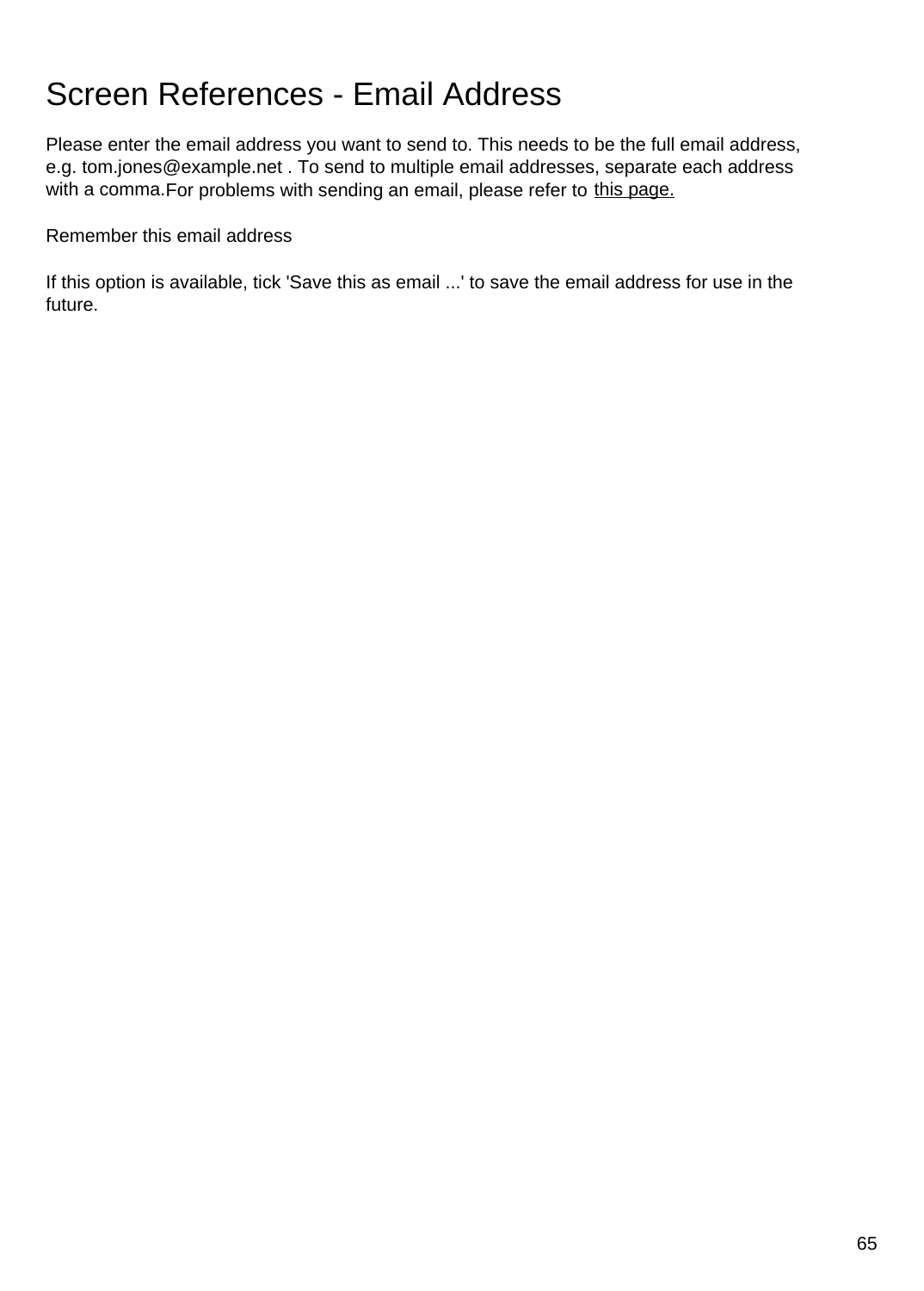# Screen References - Print Preview

The Preview window displays each page of the document as it will be printed by the printer.

Print (if available)

You can print the document by clicking the Print button.

This will open the printer selection and settings dialog where you can select which pages of the document to print.

Previous and Next

Use the Previous and Next buttons to view each page of the document when there is more than one page to print.

Close

The Close button closes the window.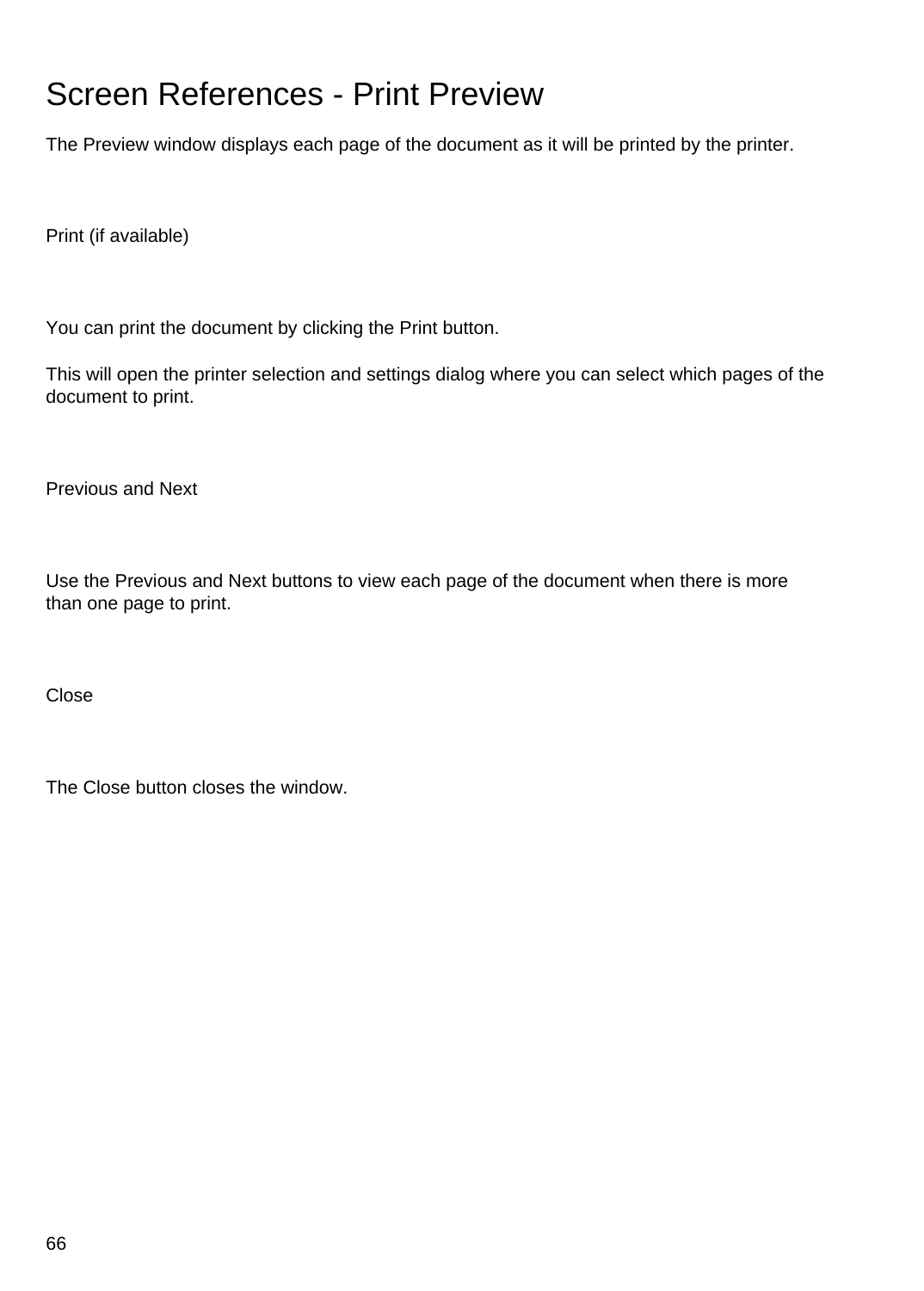# Screen References - Back Up Data

It is essential that you backup your data regularly just in case something goes wrong. Please select one of the options below.

Backup Options

Back up to a Network Folder

This is a good option if you are working in an office. Ask your Network Administrator to create a safe folder on the shared server. Select this folder and click Backup. The entire application folder will be copied to that folder. If something goes wrong (like a hard drive crash) you just copy back the folder and everything will be restored.

Back up to a CD or DVD with Express Burn

Select this option to burn all the data to disc using Express Burn. See [www.nch.com.au/burn](https://www.nch.com.au/burn) to learn more about Express Burn.

Back up to a Removable Drive

As an alternative use this option to backup to an external USB hard drive or USB key flash drive. Please consider using MEO to encrypt the files if using removable media.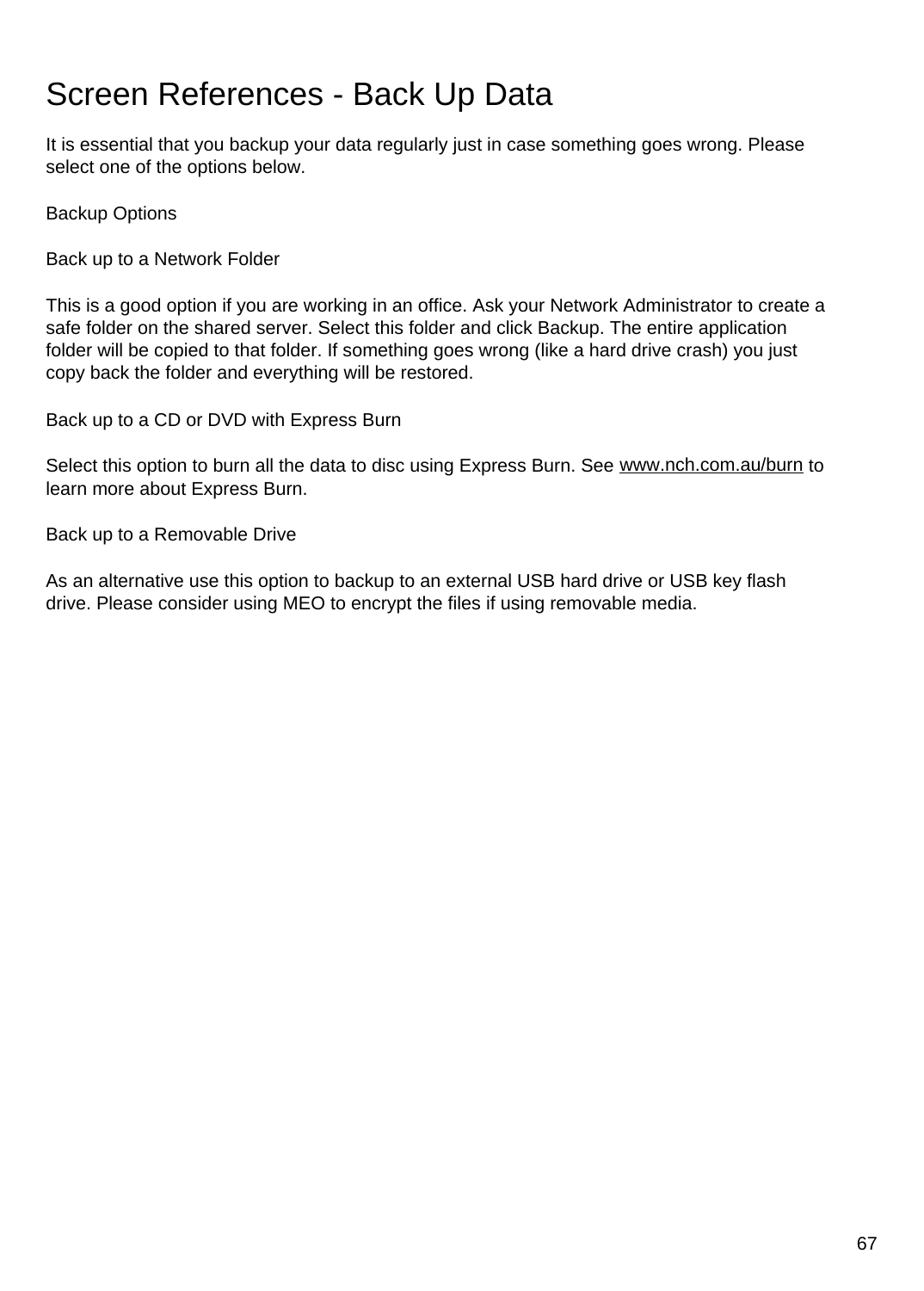## Screen References - Manual Item Entry

Use the Manual Item Entry button, located on the main screen above the transaction list, to add an item that does not have a barcode, or cannot be found in the Items List (requires a keyboard).

Item Quantity:

Enter the quantity of the item being sold.

Item Code:

Enter the code of the item being sold, if applicable.

Item Description:

Enter the full description you want to be displayed on the receipt.

Unit Value (price or rate):

Enter the price of a single item.

Discount:

Enter any discount as a percentage reduction of the Unit Value.

Tax:

Select the tax rate that applies. If you only see 'None' you may first need to configure the Tax Options (Options from the main window then click the Tax tab).

Add this item permanently to Items List

Check this box to create this item permanently, i.e., the item will be added to the items list repository, as well as, to this transaction.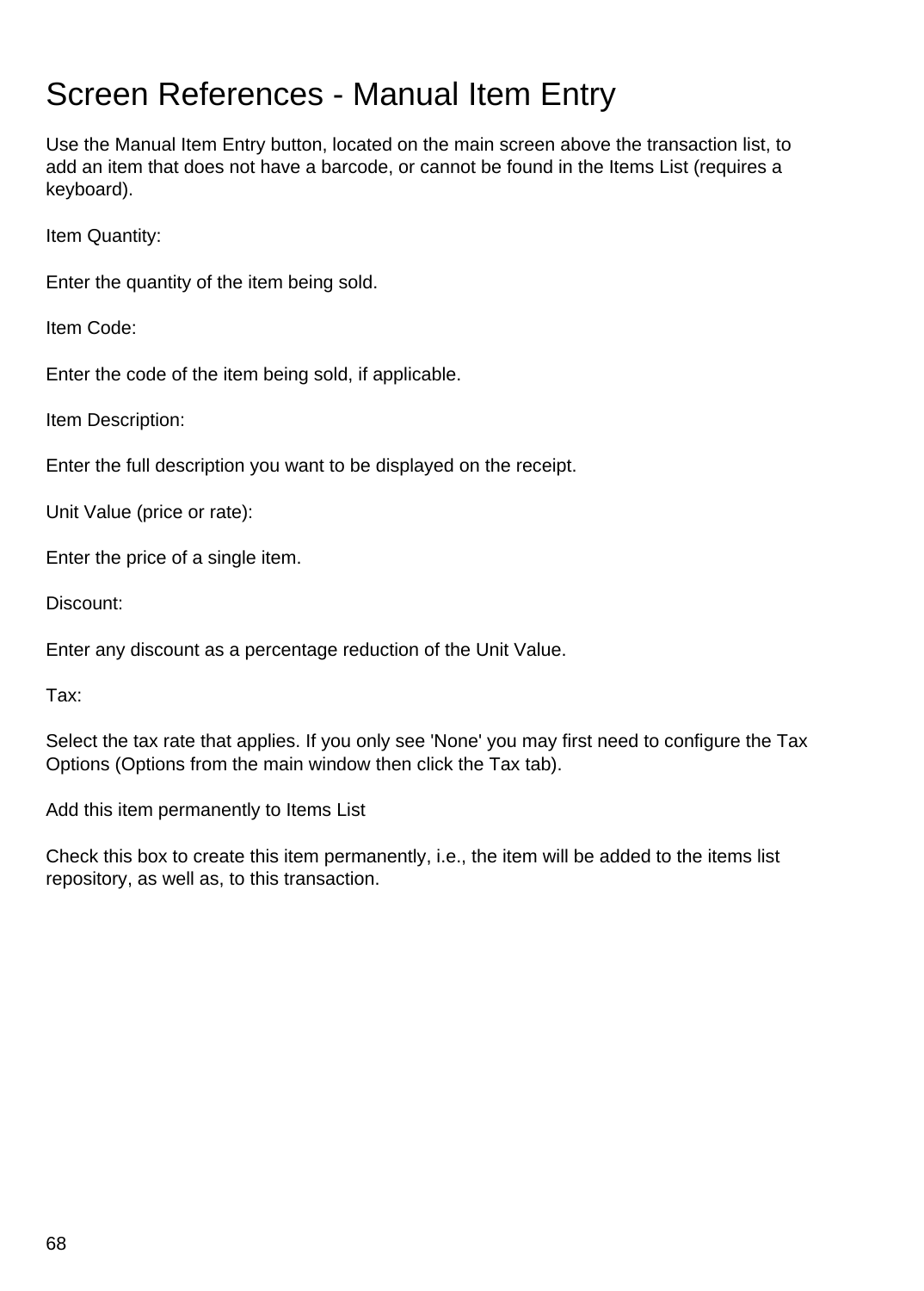# Screen References - Adjust Item Discount

Use the Adjust Discount button to change the purchase discount of the currently selected item. Note that the discount is applied to the selected item one time only and valid for just this transaction, i.e. this won't change the discount for the item in the item inventory list. Thus, it is highly recommended to add some comments to the item description with the reasons for applying the discount.

Item Description:

Enter the full description and append the reason for applying this discount.

Discount Percentage:

Adjust any discount as a percentage reduction of the Unit Value.

Discount Amount:

Adjust any discount as an amount reduction of the Unit Value.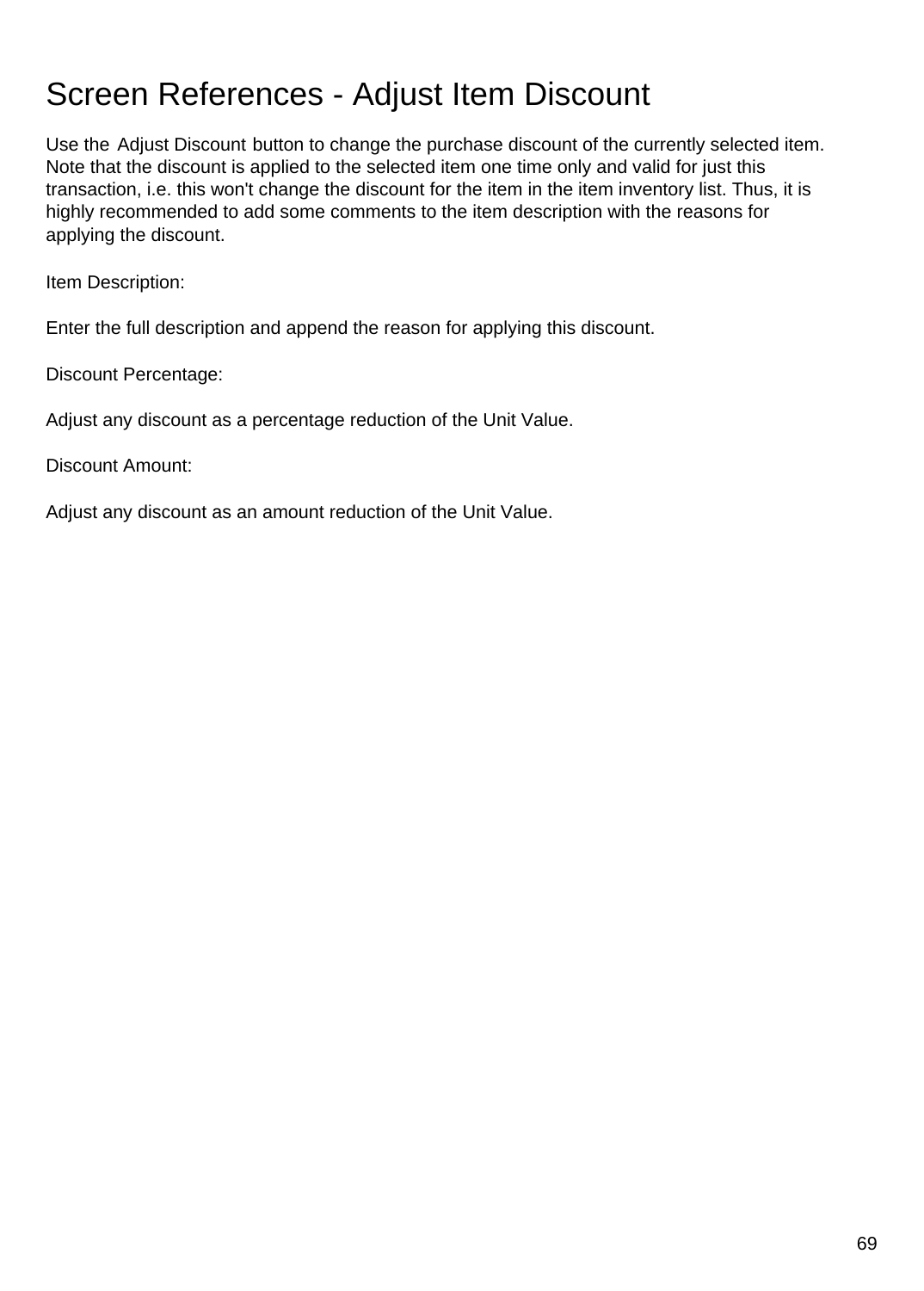# Screen References - Adjust Item Unit Value

Use the Adjust Unit Value button to change the unit value of the currently selected item while completing a refund transaction. Note that the unit value is applied to the selected item one time only and valid for just this transaction, i.e. this won't change the value for the item in the item inventory list. Thus, it is highly recommended to add some comments to the item description with the reasons for changing the unit value.

Item Description:

Enter the full description and append the reason for changing the unit value.

Unit Value:

Adjust any unit value for the selected item. The values can not be adjusted for coupons in percentage.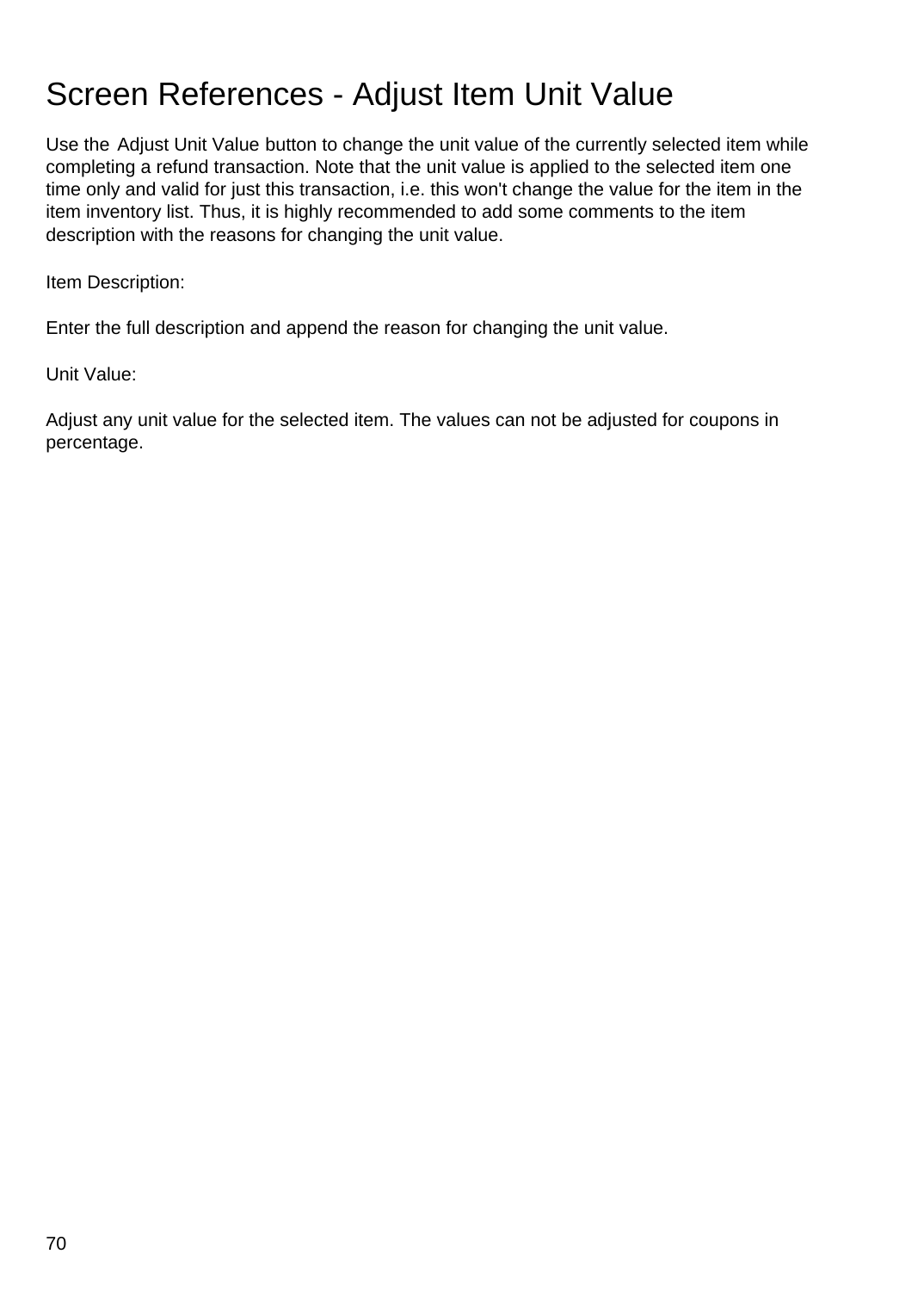# Screen References - Adjust Item Quantity

Use the Adjust Quantity button to change the purchase quantity of the currently selected item.

New Quantity:

Enter the new quantity to be purchased.

Show/Hide Keypad

This button shows or hides a numeric keypad, and could be useful for touch screen interfaces.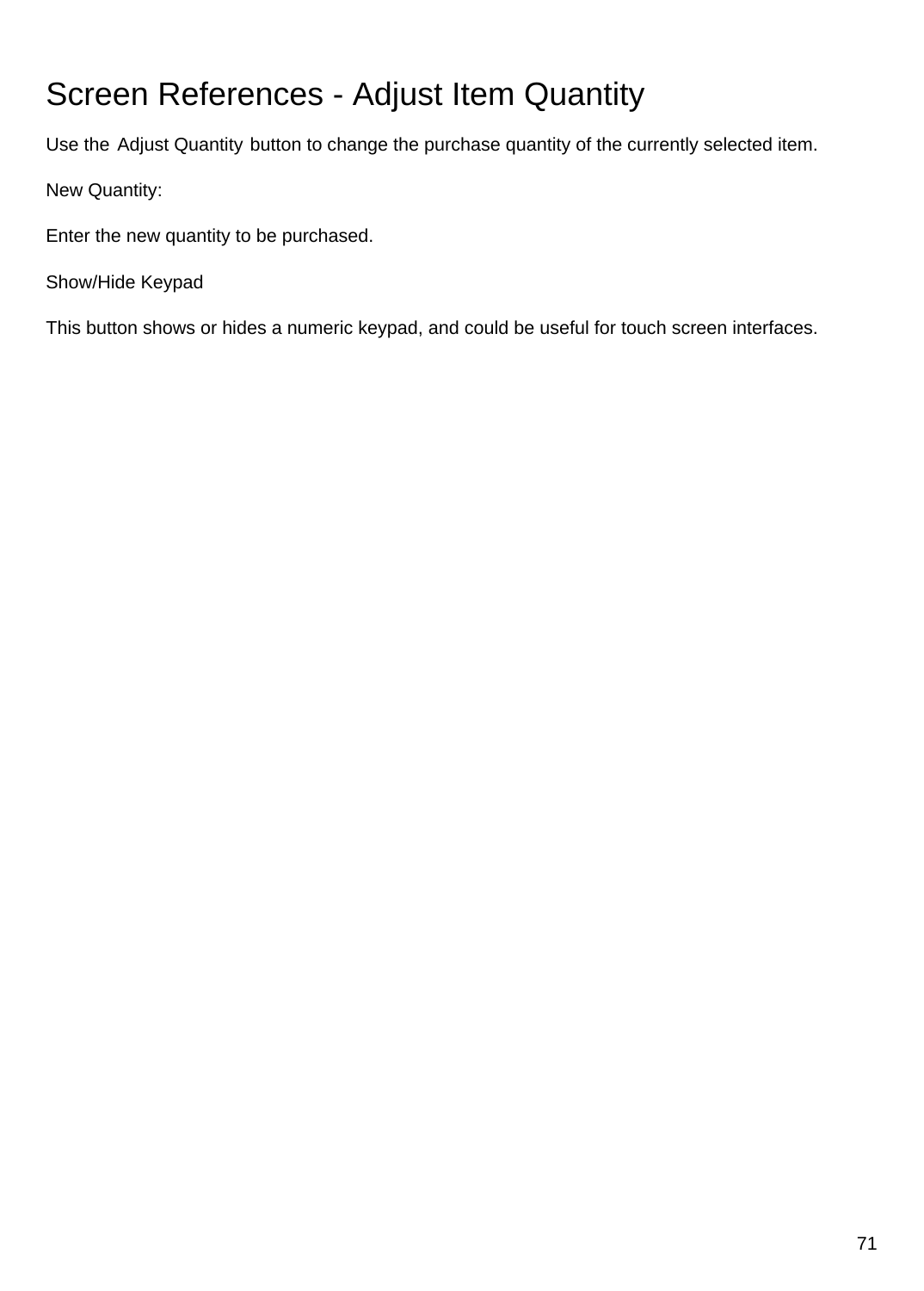# Screen References - Add Shipping Amount

Use the Shipping button to add shipping charges to a transaction.

Shipping Amount:

Enter the shipping cost.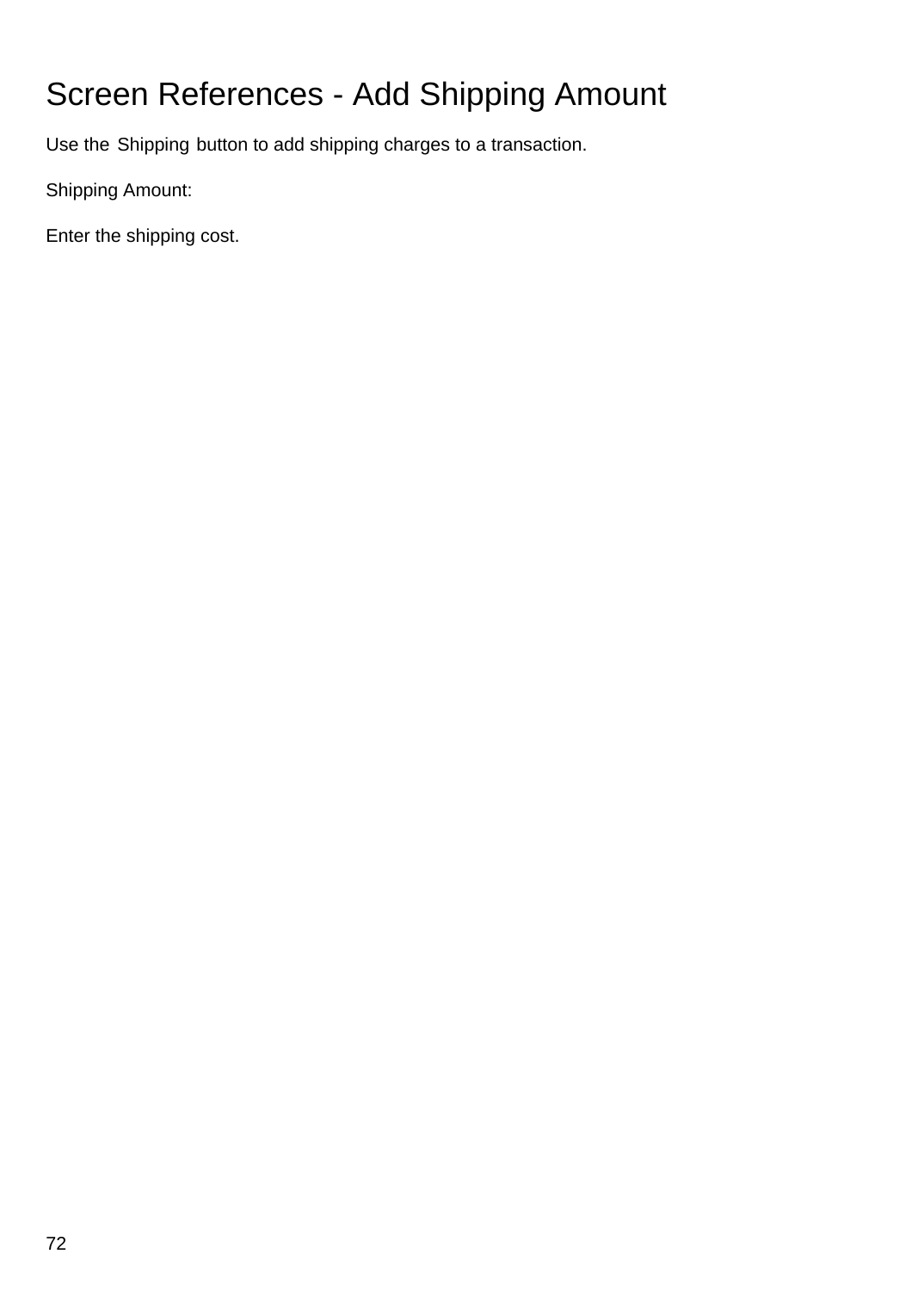## Screen References - Add/Edit Customer

The Add/Edit Customer window is where you fill in the details for customers. To access the Add/Edit Customer window, click Add New Customer from the Customers List or click edit on one of the existing customers. Users with viewer-only privileges will be unable to edit customer details.

You can use this screen to manage the list of customers managed by Copper. The following actions are available:

First Name:

Enter the customer's first name.

Last Name:

Enter the customer's last name.

Address:

Enter the customer's contact address.

Phone:

Enter the customer's contact telephone number.

Email:

Enter the customer's contact email address.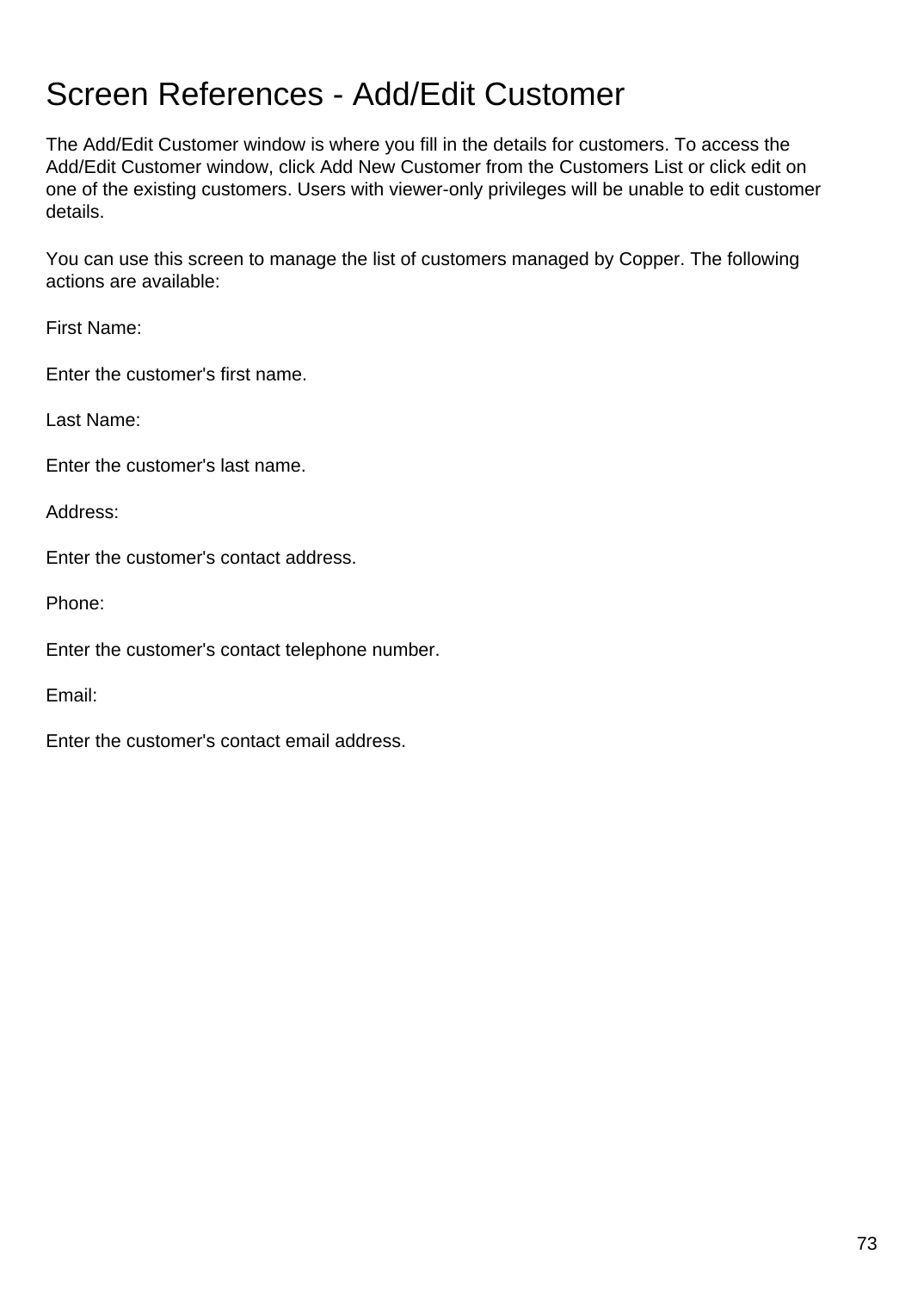#### Screen References - Salesperson

Add salespeople to Copper to keep track of each salesperson's transactions, and their contact information. To add salespeople, click the Add New Salesperson link from the sidebar, or open the Salesperson List and click Add, then use the descriptions below to fill in the information about the salesperson.

First Name:

Enter the first name of the salesperson.

Last Name:

Enter the last name of the salesperson.

Phone (primary):

Enter the primary phone number of the salesperson. The phone number can contain letters, digits, and other text.

Phone (alternative):

Enter the alternative phone number of the salesperson, if any.

Email:

Enter the email address of the salesperson.

Additional Info:

Enter any additional information, such as date of birth.

Password:

Enter the login password for the salesperson.

Verify Password:

Repeat the login password that was entered in the above 'Password' field to verify its accuracy.

Privileges

#### Administrator

Check this option to allow this user to modify others user's preferences, view reports and logs, sell/refund items, and to add/remove transactions.

**Salesperson**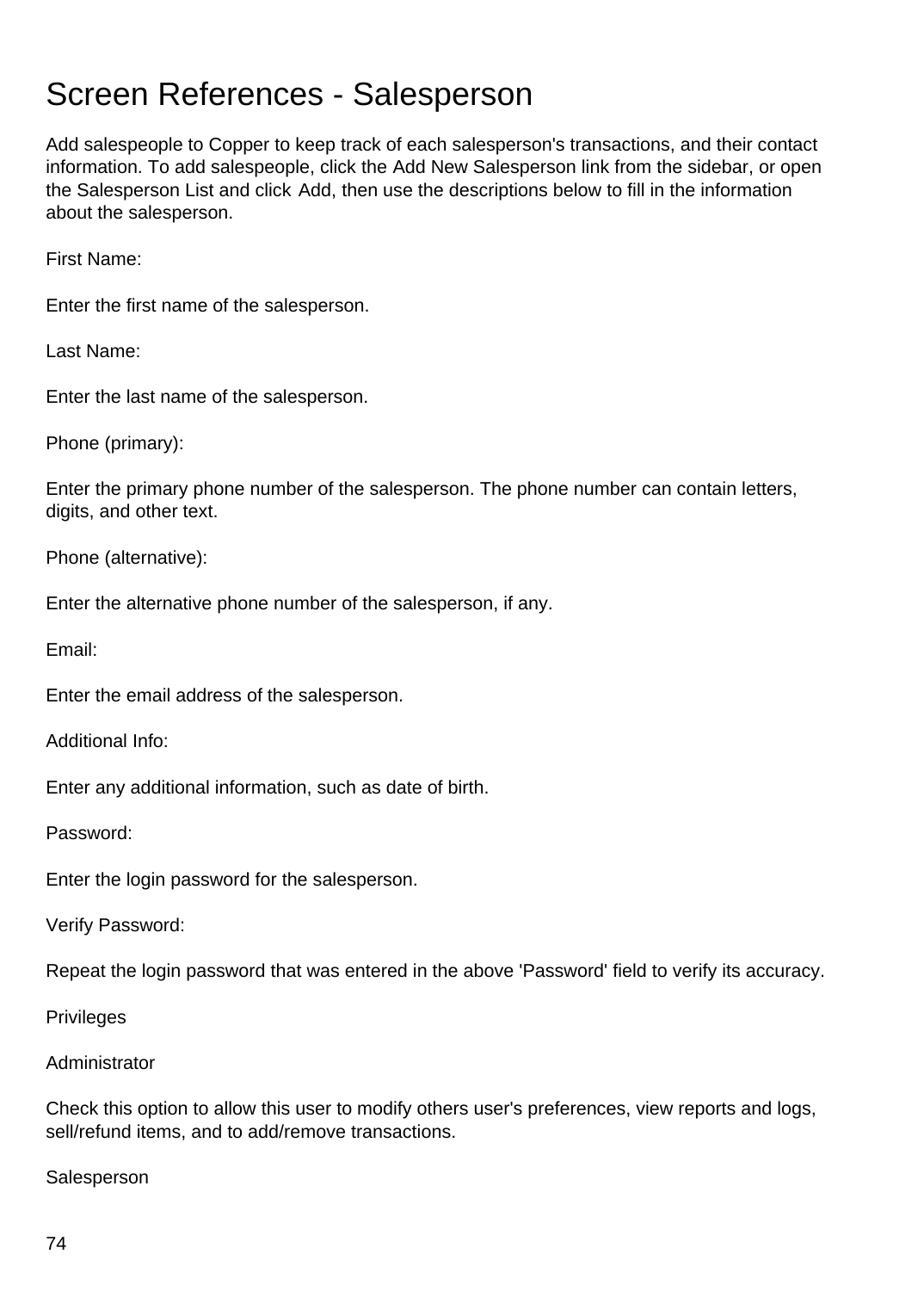Check this option to allow this user to sell/refund items.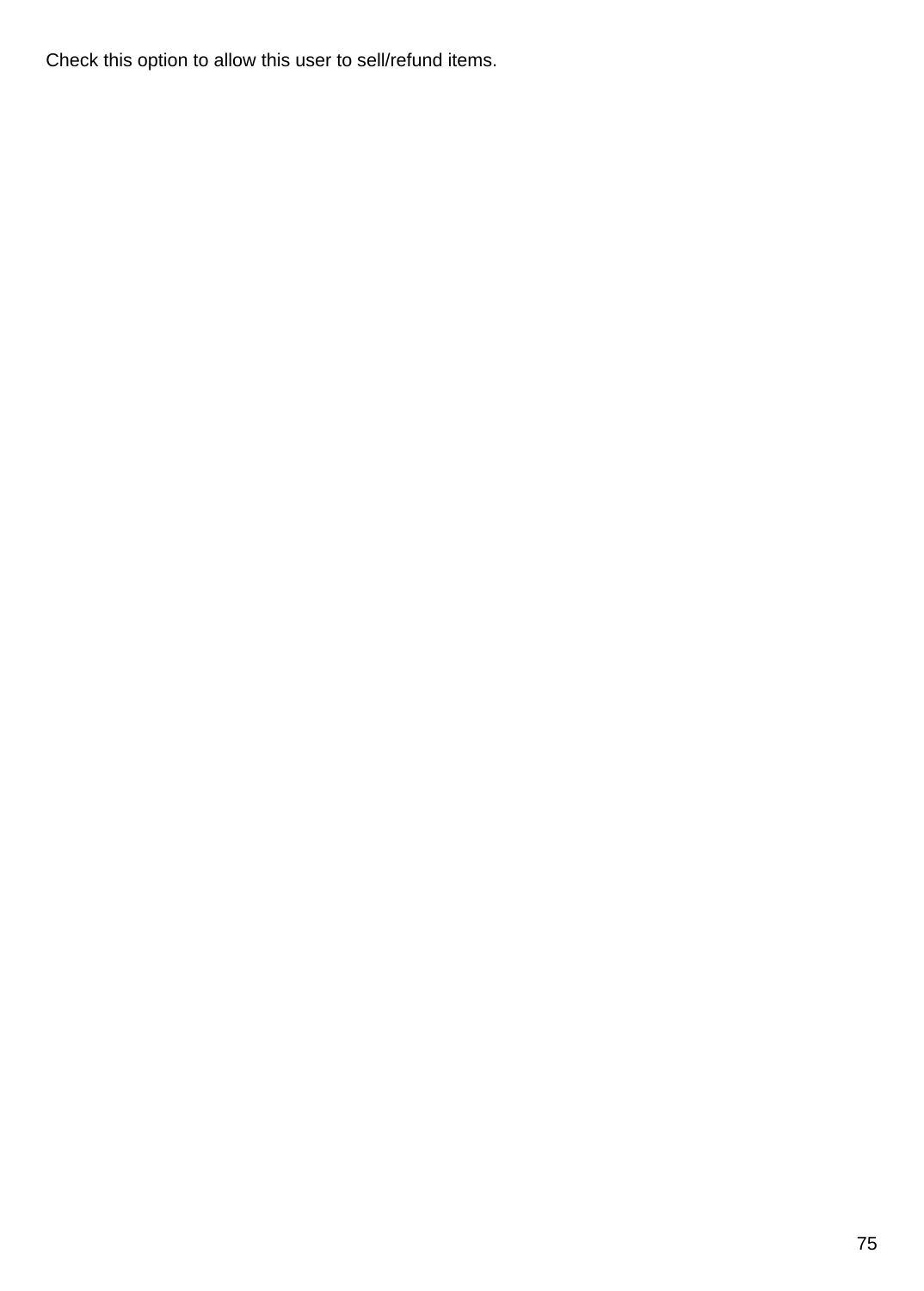## Screen References - Select Report Category and Period

Before Copper generates the report you have selected, you will be asked to select report category (Sales or Refunds) and to enter dates you would like the report to span. Select from fixed reporting dates, or customize a start and end date for the report.

Report Category

Sales

Check this option to generate report from sales transactions.

Refunds

Check this option to generate report from refunded transactions.

Report Period

Select Period:

Select the period for the report. Choose from a fixed period including the current month, the previous month, or the current calendar year. Or you can choose Select from the list and then enter any Start Date and End Date you like in the boxes to customize the period of the report.

Start Date:

Enter the date (inclusive) the report period will start from. Clicking the down arrow will display a calendar from which the start date for the report can be selected.

End Date:

Enter the date (inclusive) the report period will end on. Clicking the down arrow will display a calendar from which the end date for the report can be selected.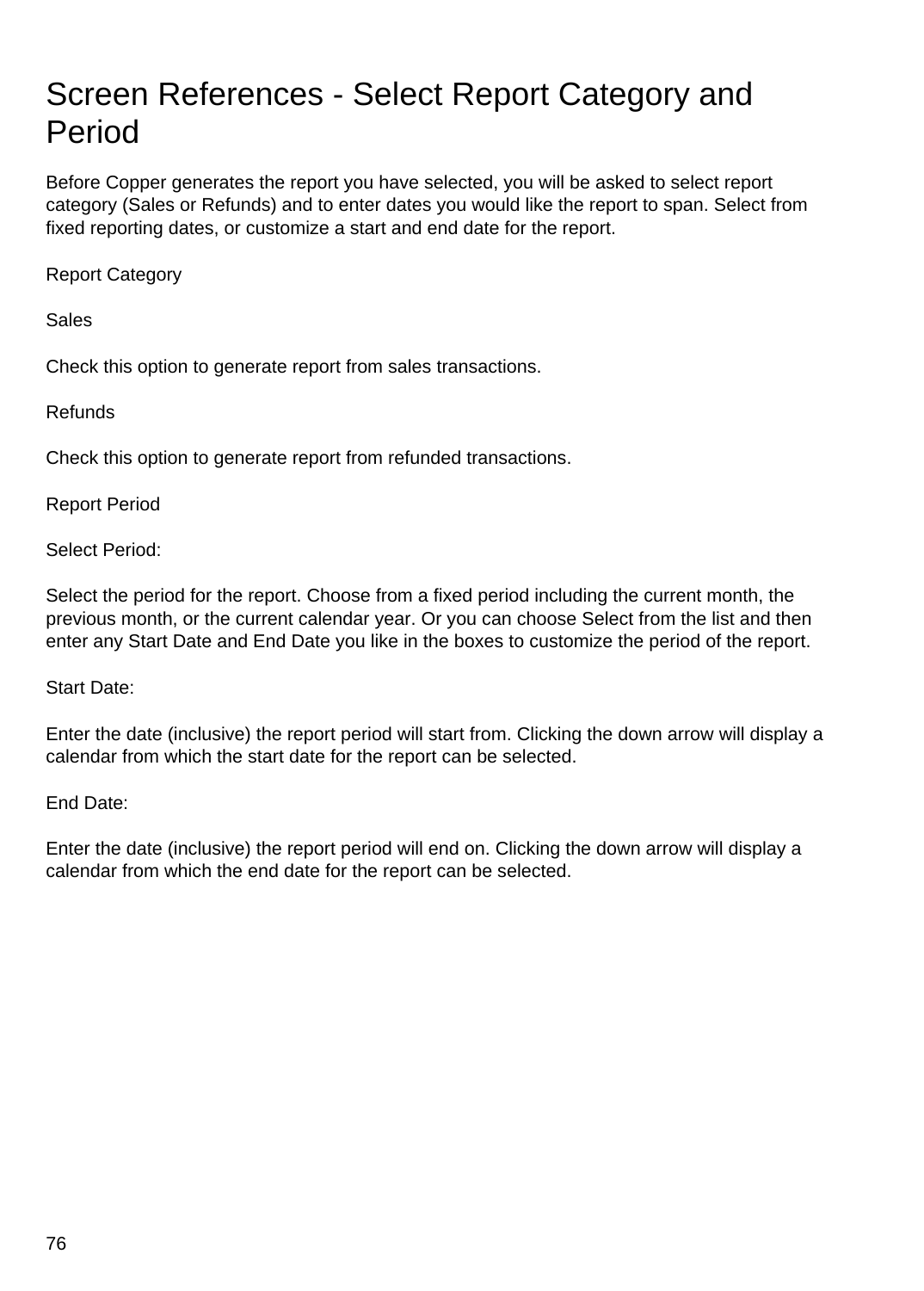### Screen References - Multiple Businesses

A single installation of Copper can manage many businesses. They run as if they were entirely different installs. Every single setting can be changed for each business. Each business has its own salespeople, items, payments and reports.

To add a business, from the menu select Copper -> Multiple Businesses. Then click Add New Business. After you click Add the Startup Wizard will run.

To delete a business, select a business by clicking once on the list of businesses. Then click D elete Business .

To select the active business, choose a business in the list and click Select.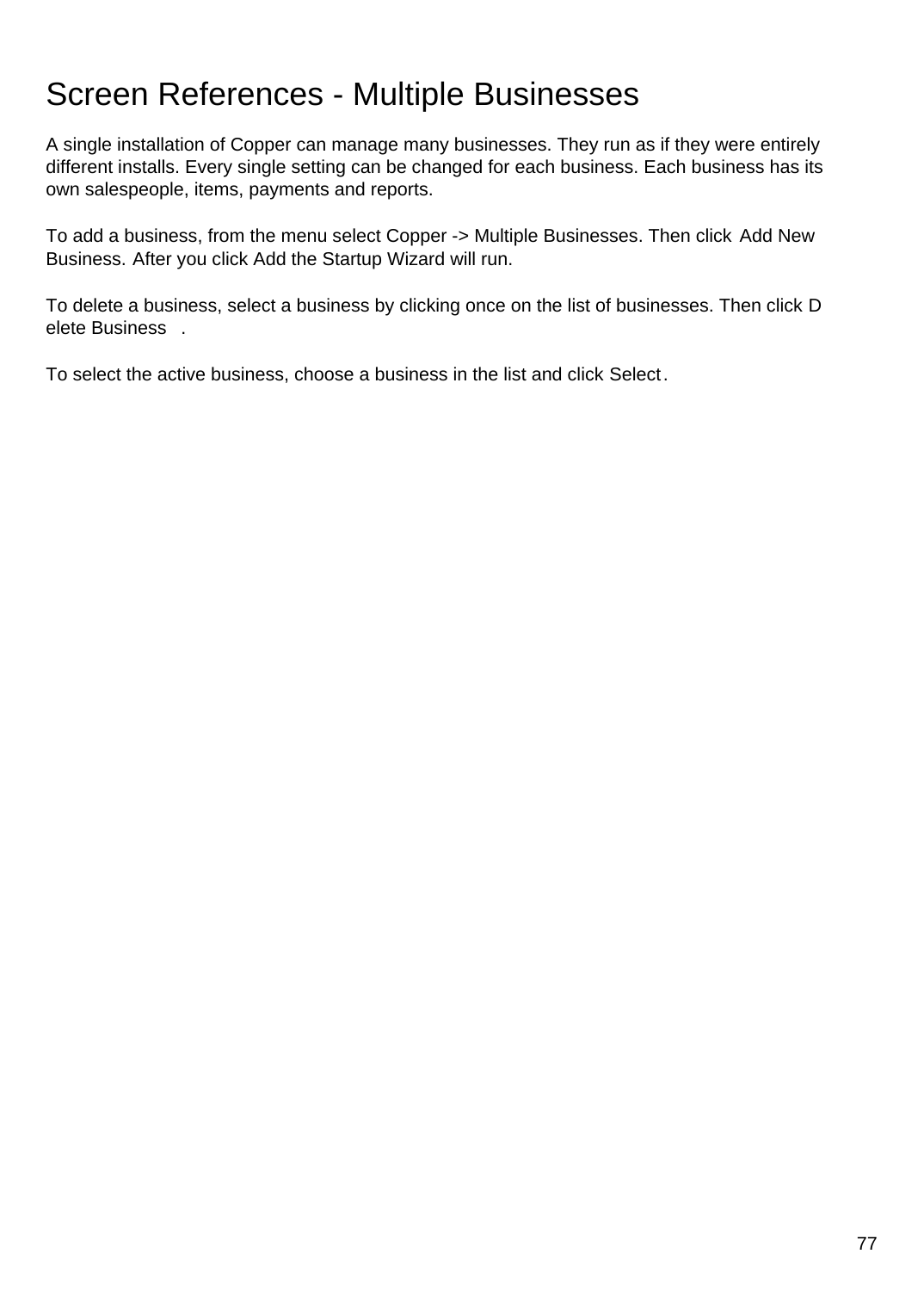# Screen References - Credit Card Information

Enter the credit card details for this transaction.

Card Number (or slide card):

Enter the customer's credit card number, or swipe a card through a card reader.

Card Expiration Date (mm/yyyy):

Enter the customer's credit card expiration date (mm/yy or mm/yyyy).

Card Verification Number:

Enter the customer's credit card Verification Number.

Customer Name:

Enter the name of the customer.

Billing Address:

Enter the customer billing address.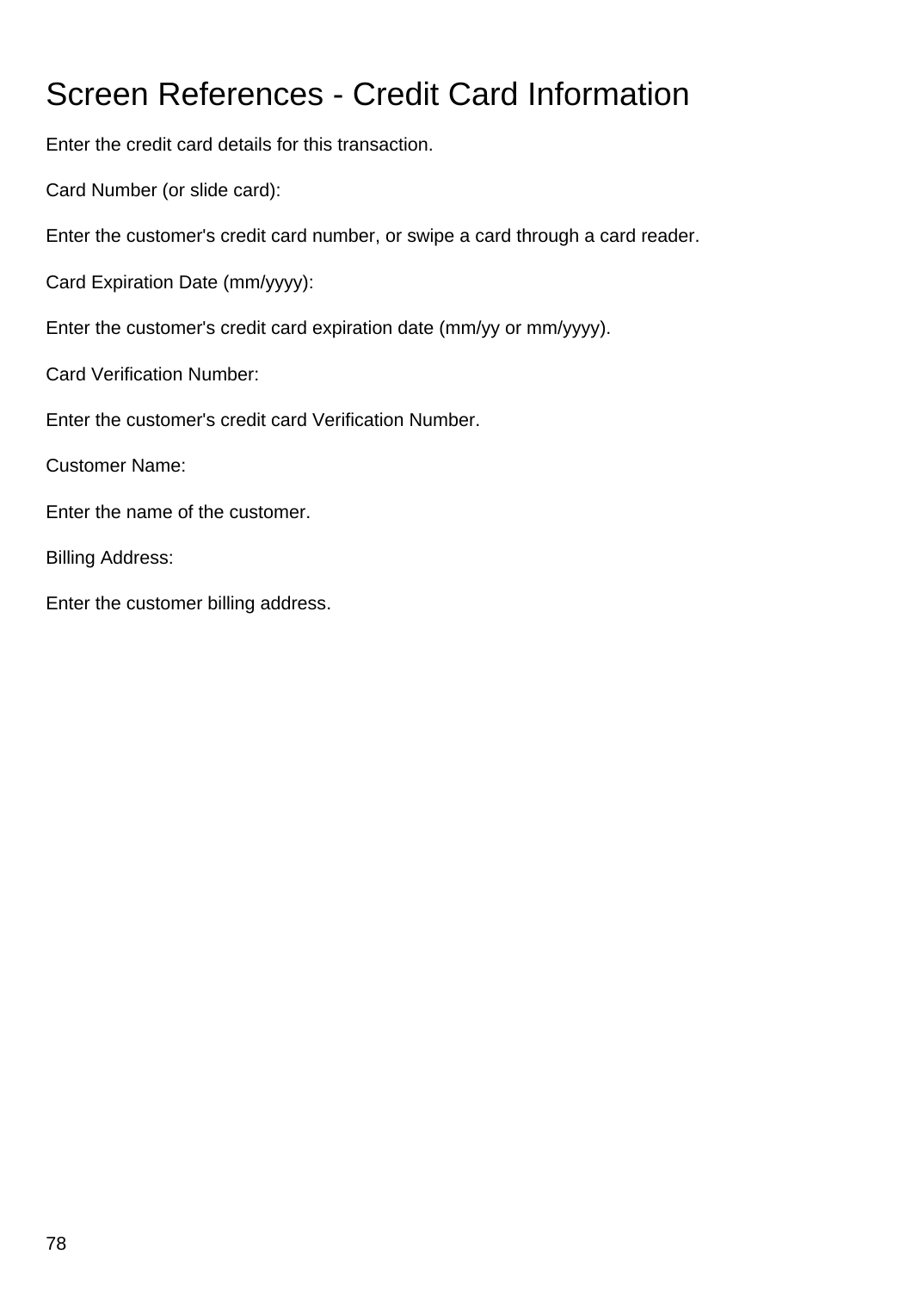### Screen References - Receive Payment

After you click the Pay button on the main screen, the Receive Payment dialog will appear. This is where you enter how the customer paid, and if you need to give change back.

Total Amount Due:

This field displays the total amount owed by the customer for the transaction.

Payment Method:

Select a payment method to pay for the transaction.

Balance Remaining:

This field displays the remaining balance amount owed by the customer for the transaction.

#### Amount Tendered:

When the customer pays in cash, enter the amount received. Any change owed is displayed in the Change field below. If the customer pays by another method, this field will be automatically filled out with the remaining amount due.

Payment Ref:

Enter the credit transaction reference number here, or the customer's check number.

Change:

If the customer paid in cash and money is owed back to them, the change due will be displayed here.

#### Add Payment

If the customer wants to split the total owed amount into multiple payment methods, then use 'Add Payment' button to add each partial tendered amount to the pay list. Once the transaction is fully paid, click 'Record' to save and store the payment information.

Remove Payment

If a payment was entered incorrectly, remove it and re-enter it.

Hide Keypad

This button shows or hides a numeric keypad, and could be useful for touch screen interfaces.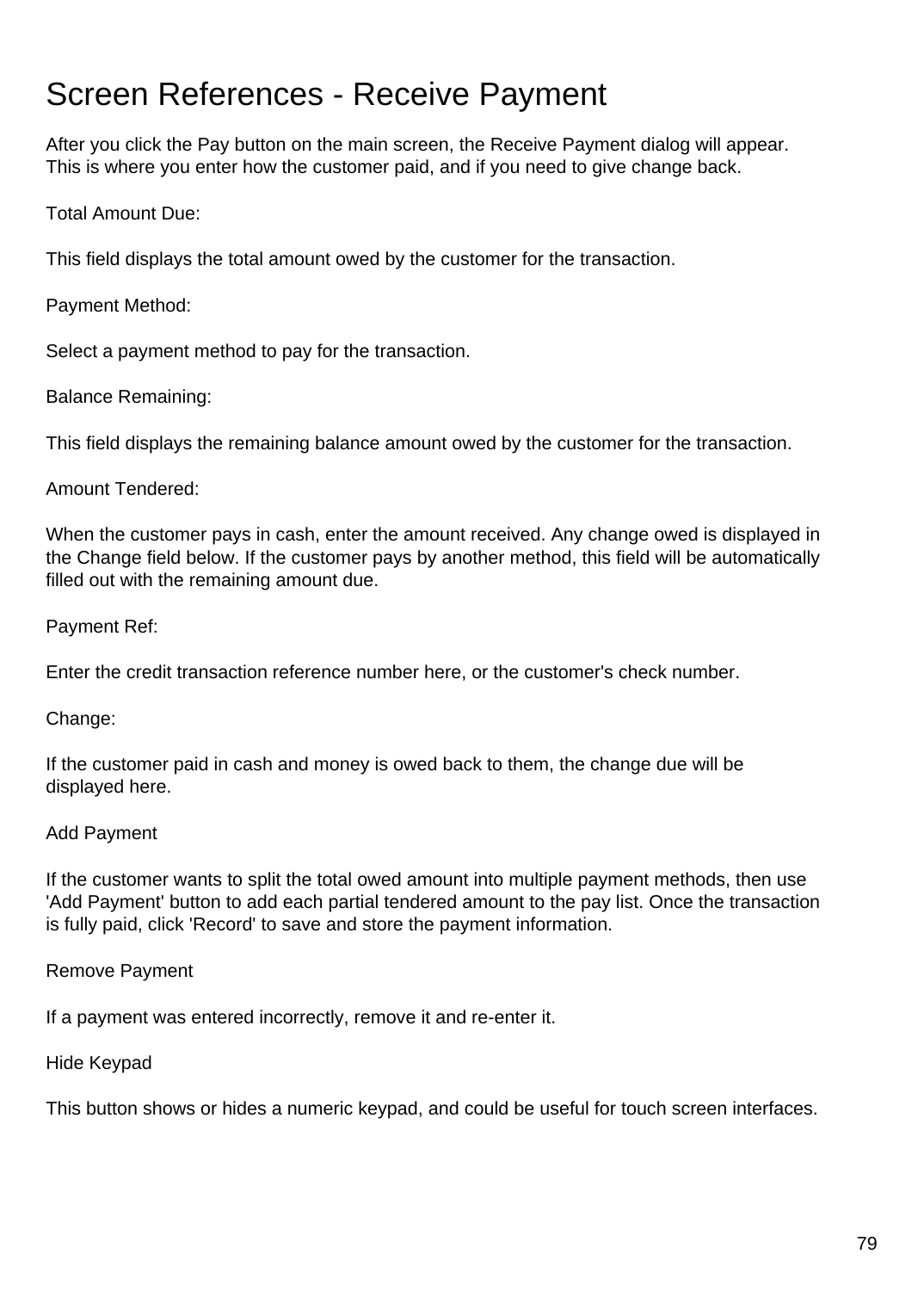# Screen References - Log On

Select a staff and enter your password to Log On.

User Name:

Select User. This is used to uniquely identify the user.

Password:

Enter the password for this user.

Reset Password

Retrieve a forgotten password.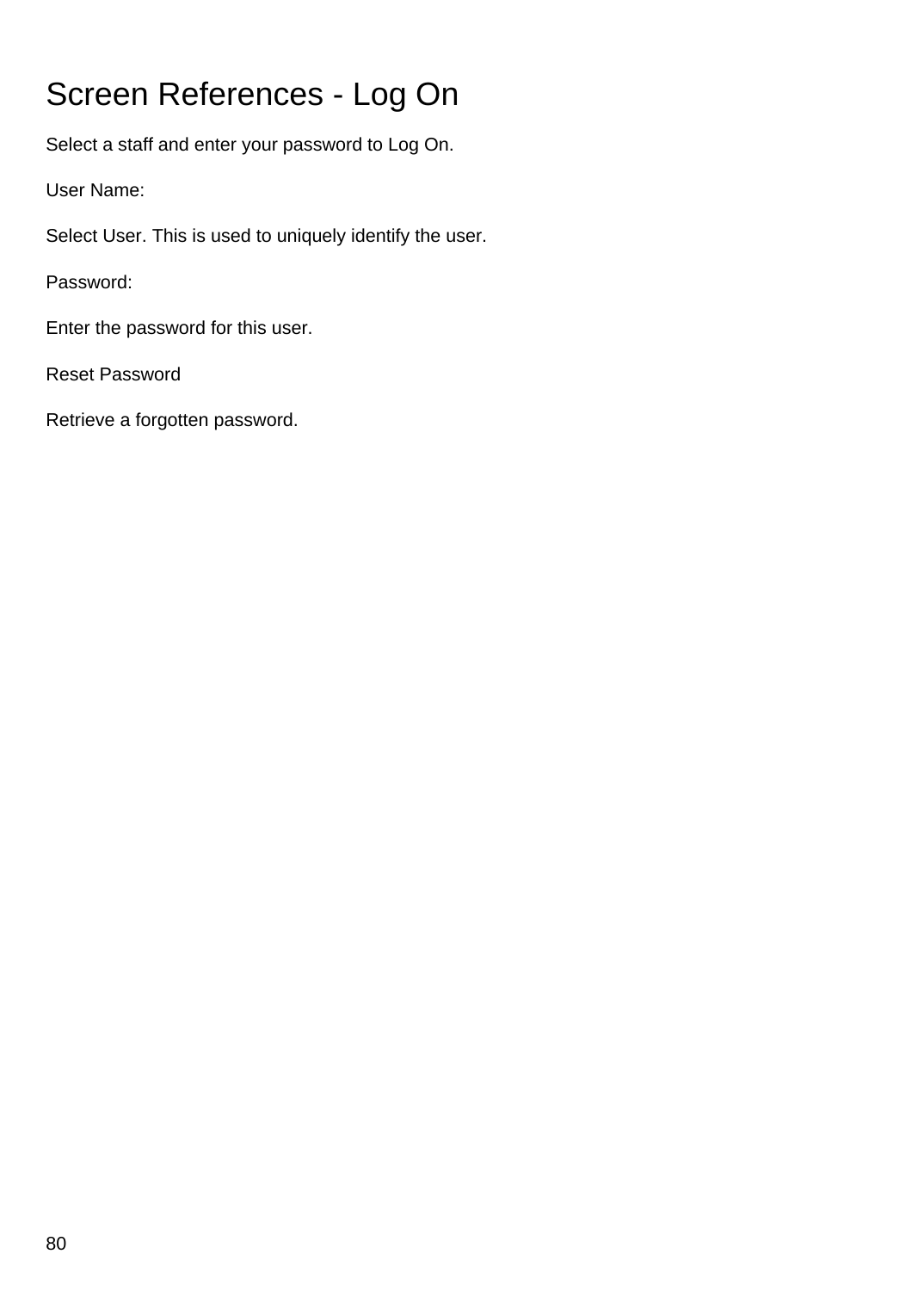## Screen References - Options ~ Web Access

Browser Access

For more information on setting up Browser Access, see this Knowledge Base article: [www.nch.com.au/kb/10233.html](https://www.nch.com.au/kb/10233.html).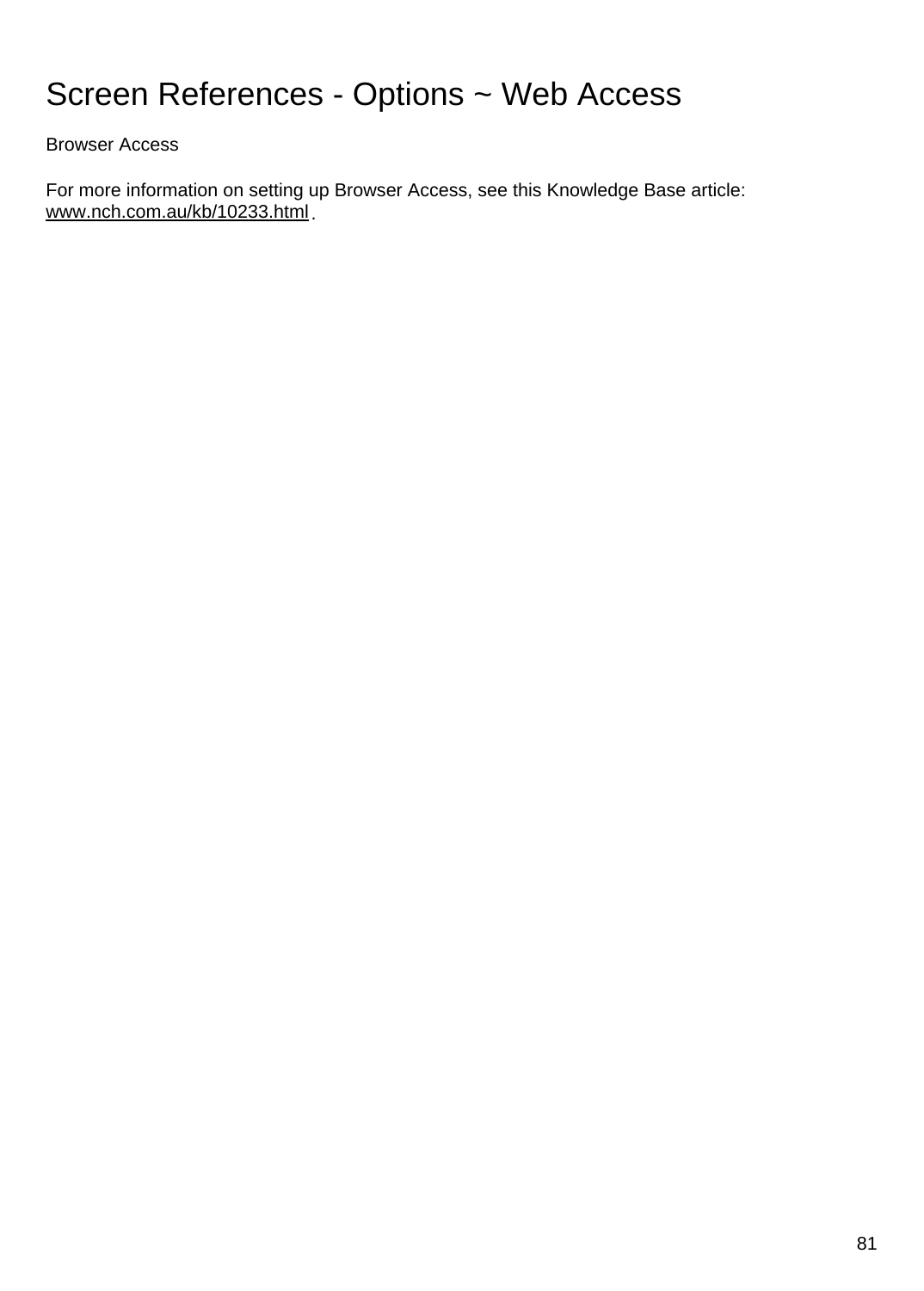#### Screen References - Options ~ General

This tab is used to enter details about your business or company. Most of the information is printed on each receipt or report. If you don't want the information printed, you can leave the fields blank.

Company Details

Business Name:

Enter the official name of the business (e.g., Acme Corporation, Inc).

Registered Number:

In many countries, each business has an official number which must be displayed on the receipt. Please enter it here.

Address:

Enter the address of your business as you want it to be printed on the receipt.

Contact Details:

Enter the contact details you want on the receipt. For example, phone, fax, email address and website.

Logo Image File:

To add your logo to receipts and other reports you can select the file path to a bmp/gif/jpg/png image.

Report Send Settings

These settings only apply to the sending of reports via fax or email. Please note that they do not affect the sending of email directly to salespeople. The 'Email' button on the salesperson list uses your email client software.

Email Settings...

Please refer to the link <http://www.nch.com.au/kb/10018.html> for more details.

Fax Settings...

To send faxes you need an electronic gateway to send directly from your PC.

Run on Startup

Copper can be configured to run automatically whenever a user logs on to the computer.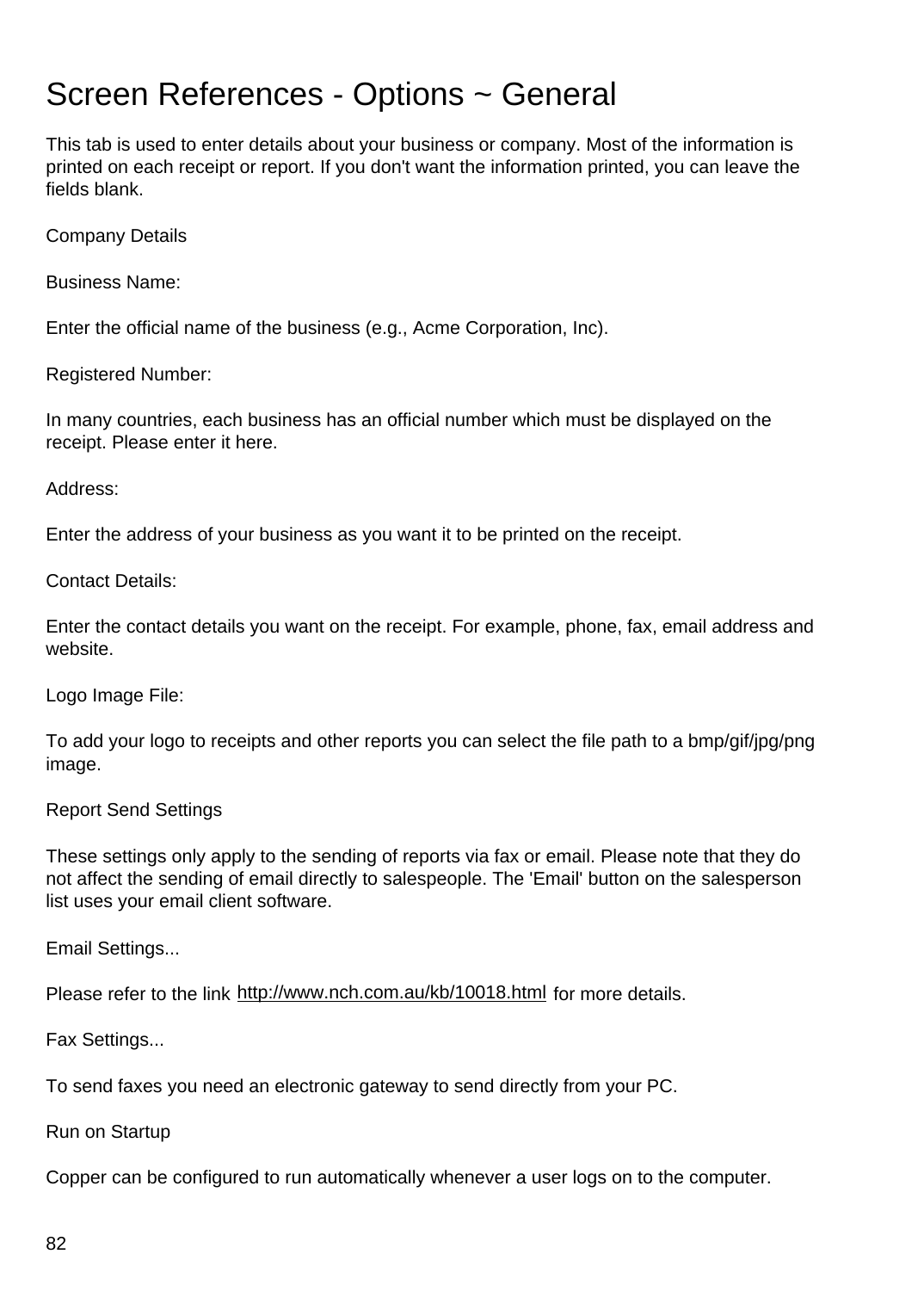Run Copper automatically when you log in

Tick this option if you want Copper to run automatically when a user logs on to the computer. Specify for whom Copper will automatically startup by selecting one of the following options from the pull down list:

- Start when any user logs on : to start Copper whenever any person logs on to the computer.
- Start when this user logs on only : to start Copper only when the current user logs on to the computer.
- Start before logon. Show all users' tray : to start Copper when the computer starts up and to make the system tray icon visible to all users.
- Start before logon. Show this user only : to start Copper when the computer starts up and to make the system tray icon visible only to the current user.
- Start before logon. Do not show icon : to start Copper when the computer starts up, without showing the system tray icon.

#### Service Settings

Use this option if you need advanced control over how Copper runs in the background.

Enable touchscreen buttons

This makes some dialog buttons larger, for use on a touchscreen

Enable system touchscreen keyboard

This brings up a touchscreen keyboard when Copper starts. This option only applies to Windows 7 or later.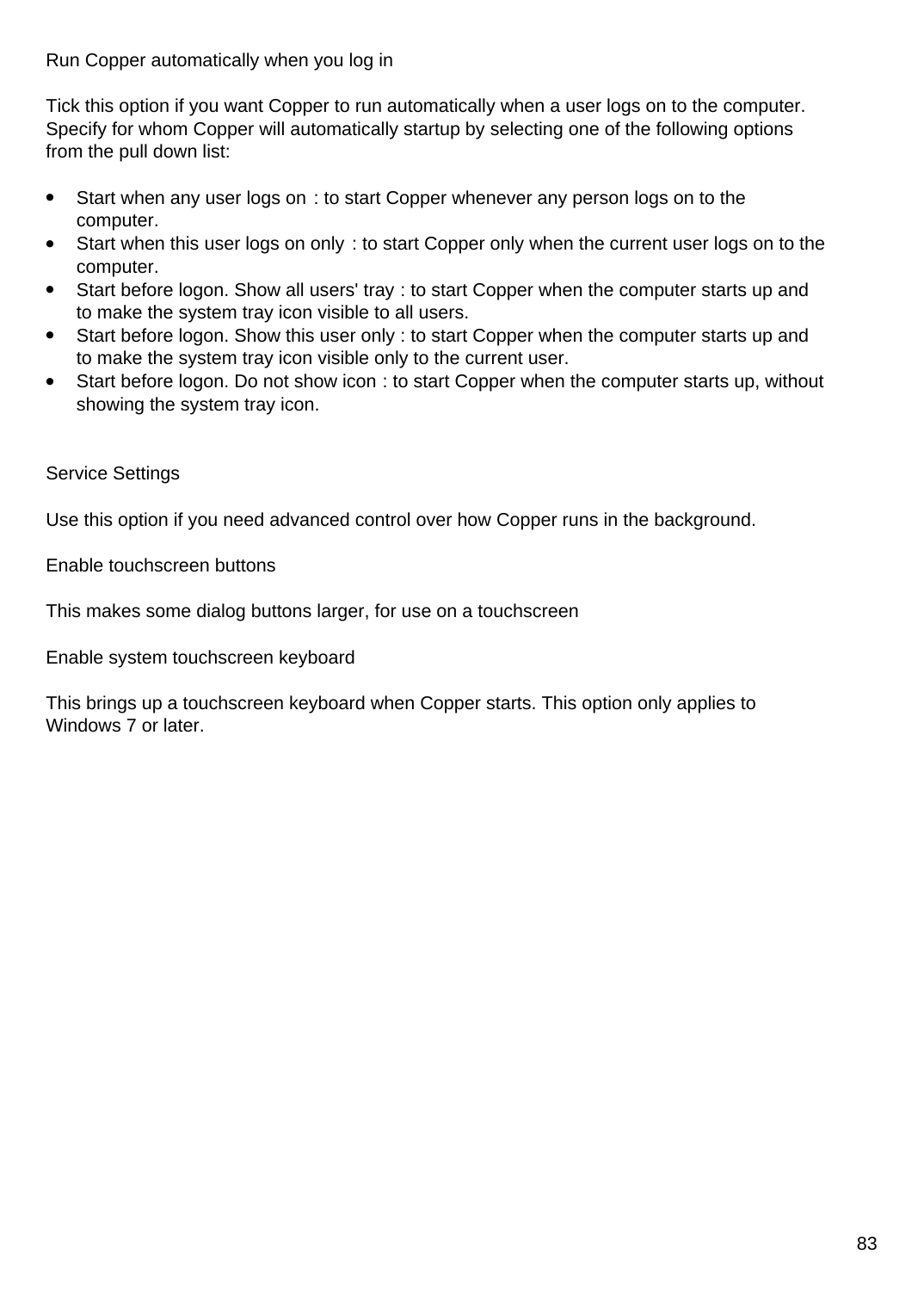# Screen References - Options ~ Sync Apps

Copper Synchronization Settings

Do not synchronize items. Items are local to this computer only.

Check this option to disable client and server synchronization behavior.

Synchronize this installation of Copper as a client of Inventoria or Copper

Check this option to permit Copper to connect remotely with either Inventoria or Copper for downloading current item data and uploading quantity changes.

Access Authentication Code (must match the server program):

Enter the code that Copper will use to connect to a server Inventoria or Copper.

Address or IP number of server program (not including 'http://'):

Enter the address or IP of the server program to which Copper should connect.

Port number used by server program:

Enter the port number used by the server program to accept web connections. Inventoria has a default port number of 1097 and Copper has a default of 1096.

Location name for this business profile:

Select or enter the name of the location in the server Inventoria which corresponds to the current business profile in Copper.

Retrieve Locations

Use this button to request a list of locations existing in the server Inventoria.

Update Now

Use this button to immediately perform an item synchronization using the current settings.

Allow Copper to act as a server for other installations of Copper

Check this option to permit other instances of Copper to connect remotely for downloading current item data.

Access Authentication Code (must be entered in client program):

Enter a code that other instances of Copper will use to connect to this business in Copper.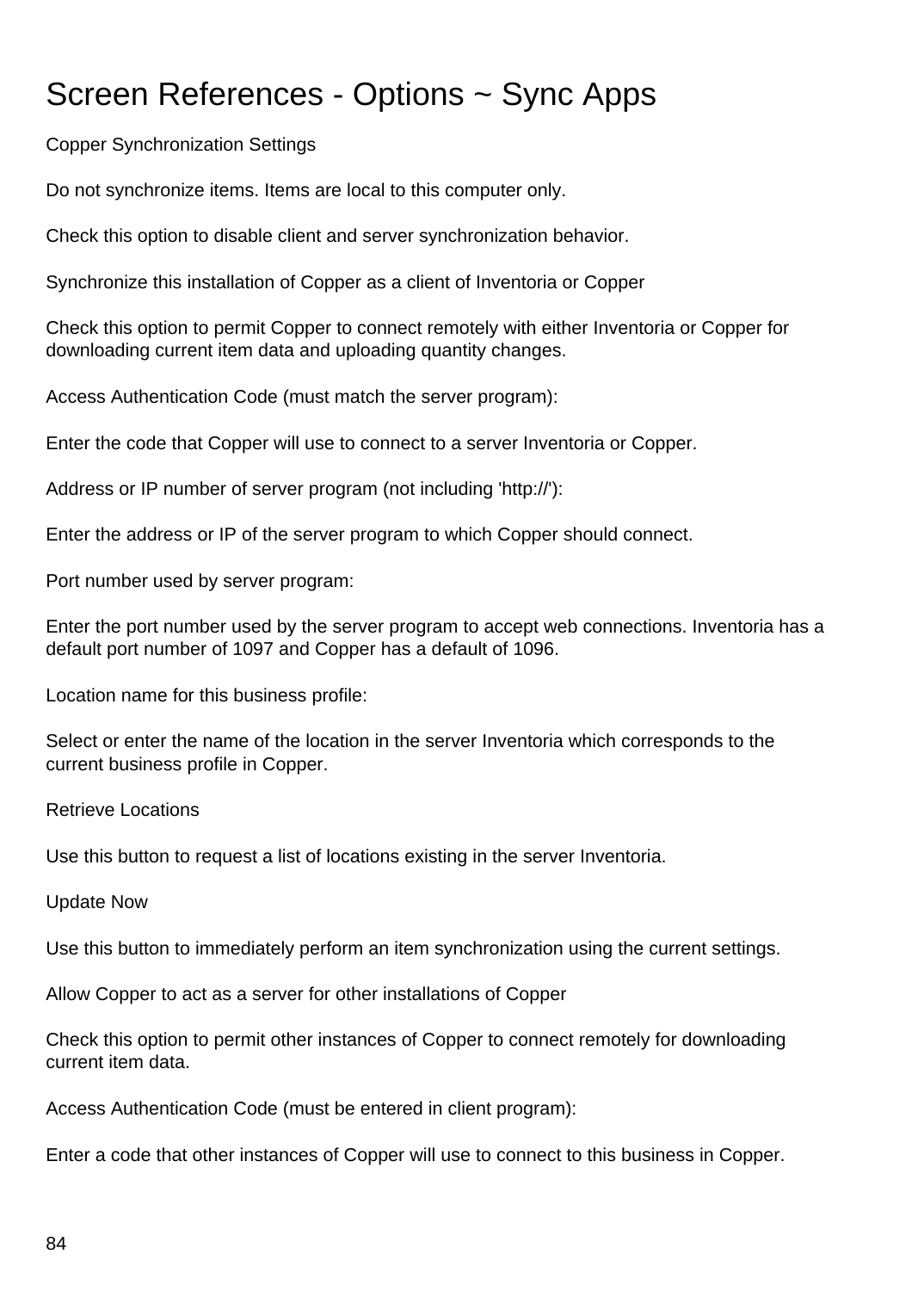# Screen References - Options ~ Transaction

This tab is used to control the way transactions are recorded.

Transaction Details

Next Transaction Number:

This is the current transaction number. It is increased every time a new transaction is recorded.

Number Prefix (optional):

The transaction number prefix is optional. You can enter digits or characters to be used in front of any transaction number.

#### Payment Methods

When you apply a payment you select the payment method. This can then be used to create reports of payments and to aid in reconciling statements. You can change the default list of payments by entering a comma separated list of the methods your company accepts here. An example is Check,Bank Deposit,Credit Card, etc. Note: The first item in this list will be the default selection in the payment dialog.

Credit Card Label:

If you change the payment methods, select which method, if any, is used for online credit card processing.

Activate and Redeem Gift Cards

This option allows gift cards to be issued and redeemed.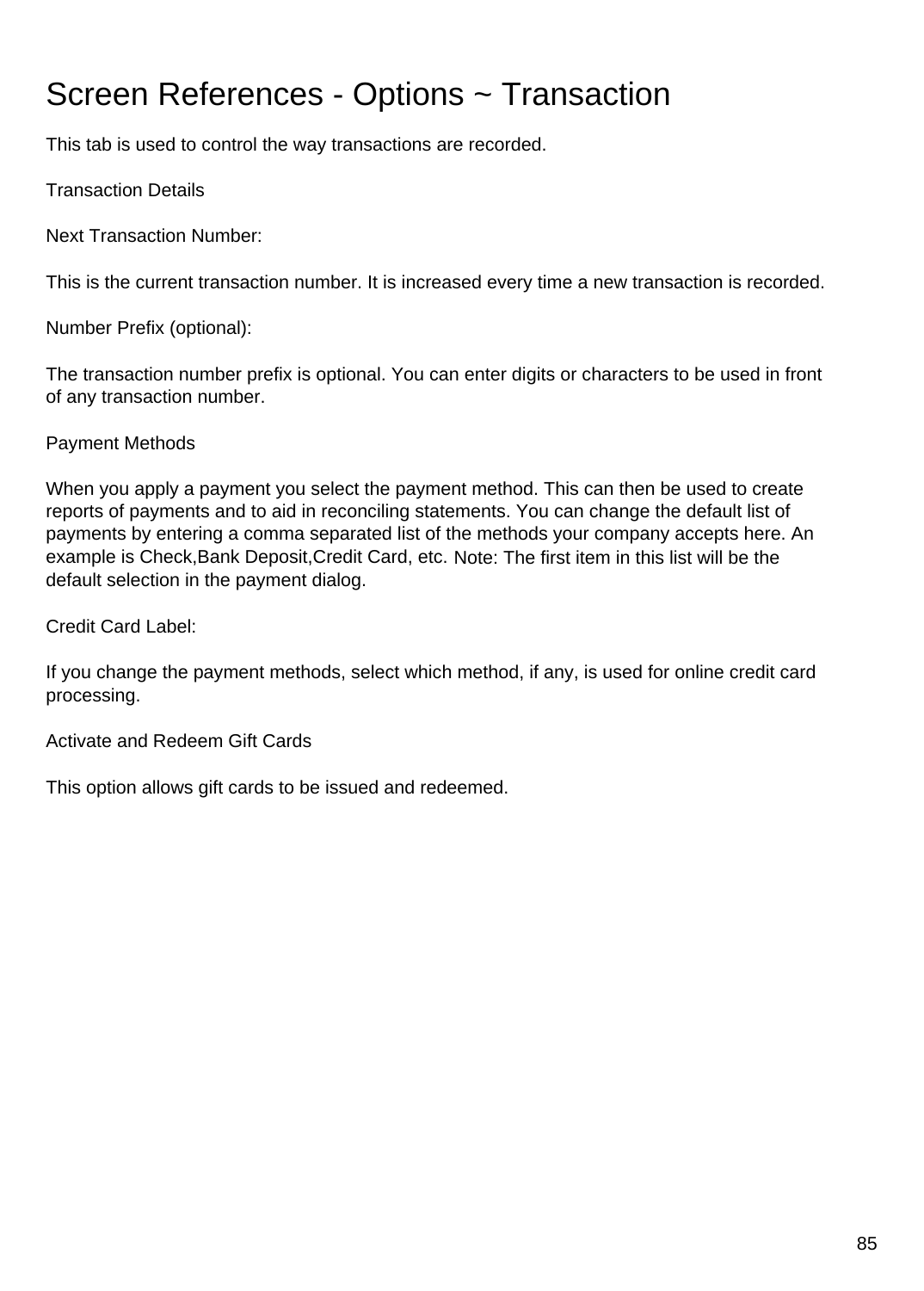## Screen References - Options ~ Receipt

This tab is used to set the receipt layout.

Receipt Details

Print small size receipts

This option forces receipts to be printed with narrow widths. It is intended for use with continuous receipt paper rolls.

Paper Width:

Select an appropriate paper width for small size receipts.

Side Margin (inches):

Enter the measurement, in inches, that printed content will appear from the paper edges along the left and right sides for small size receipts.

Top and Bottom Margin (inches):

Enter the measurement, in inches, that printed content will appear from the paper edges along the top and bottom for small size receipts.

Always print receipts to default printer without prompting for print dialog.

When checked, the print data is sent to default printer. That means, no print dialog is displayed to select a printer, or to change its settings, after the 'Print Receipt' command is initiated.

Print duplicate copies of receipt.

When checked, two copies of receipt is printed, a customer copy and a store copy.

Show salesperson's name on receipts.

Select whether to show the salesperson's full name on all receipts.

Logo Height (inches):

The logo height field determines the size of your logo when it is printed. The logo will be stretched or shrunken so it matches that height while still maintaining the correct aspect ratio.

Preview Receipt

Clicking the Preview Receipt button will open a preview of what the printed receipt will look like. Before this window opens, the Copper program may ask you to save the receipt settings.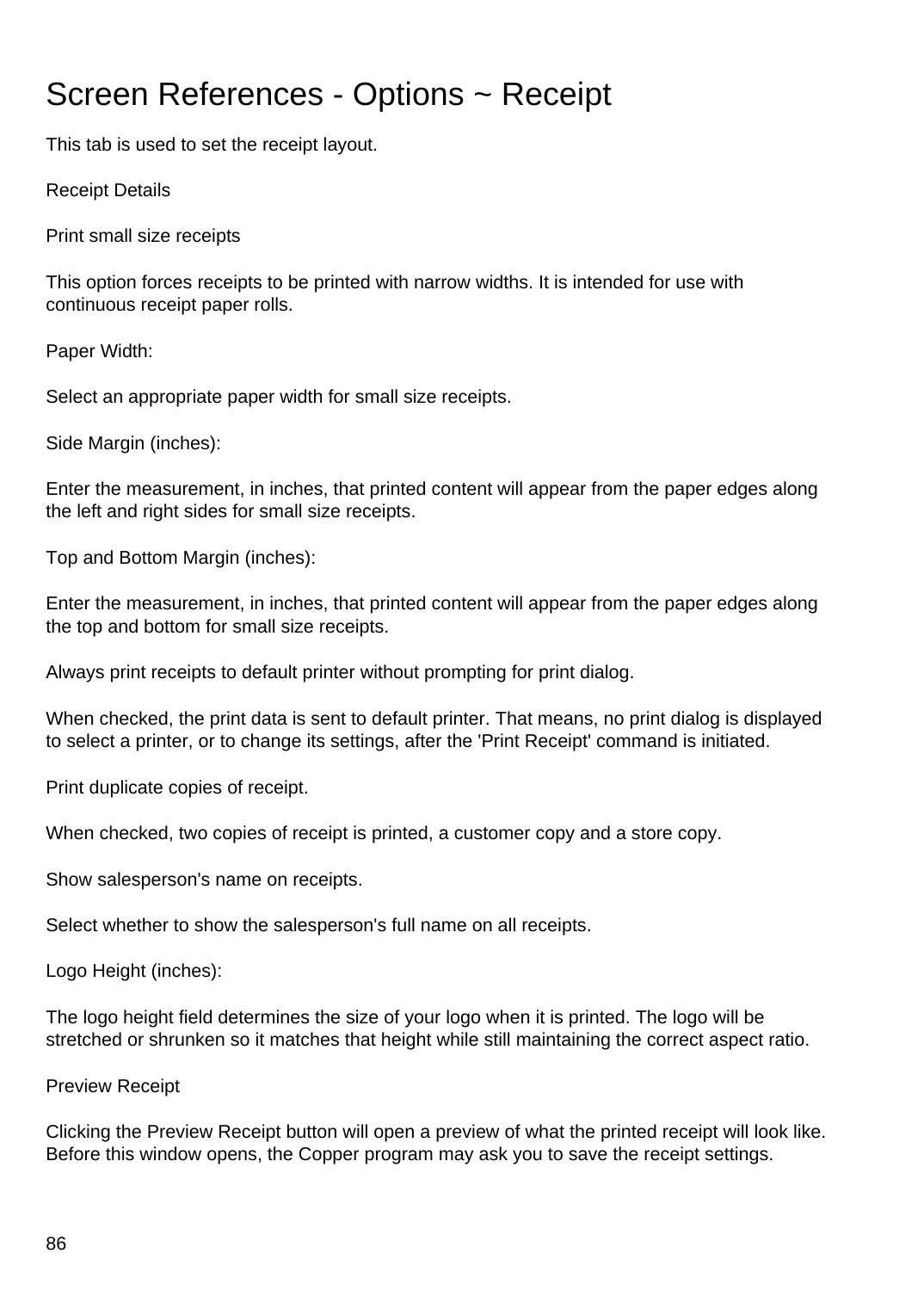# Screen References - Options ~ Receipt Text

This tab is used to set the text that appears on receipts.

Customize Receipt Text

Receipt Text Titles:

This is the text that will be printed on receipts. Select a title or heading from the drop-down menu, then alter the text for that item in the field to the right.

#### **Comments**

Text entered here will appear at the bottom of the printed receipt. Choose an alignment and font size for the text.Note Comment:

Enter any text which will appear near the bottom of the receipt.

Foot Comment:

Enter any text which will appear at the very bottom of the receipt.

#### Preview Receipt

Clicking the Preview Receipt button will open a preview of what the printed receipt will look like. Before this window opens, the Copper program may ask you to save the receipt settings.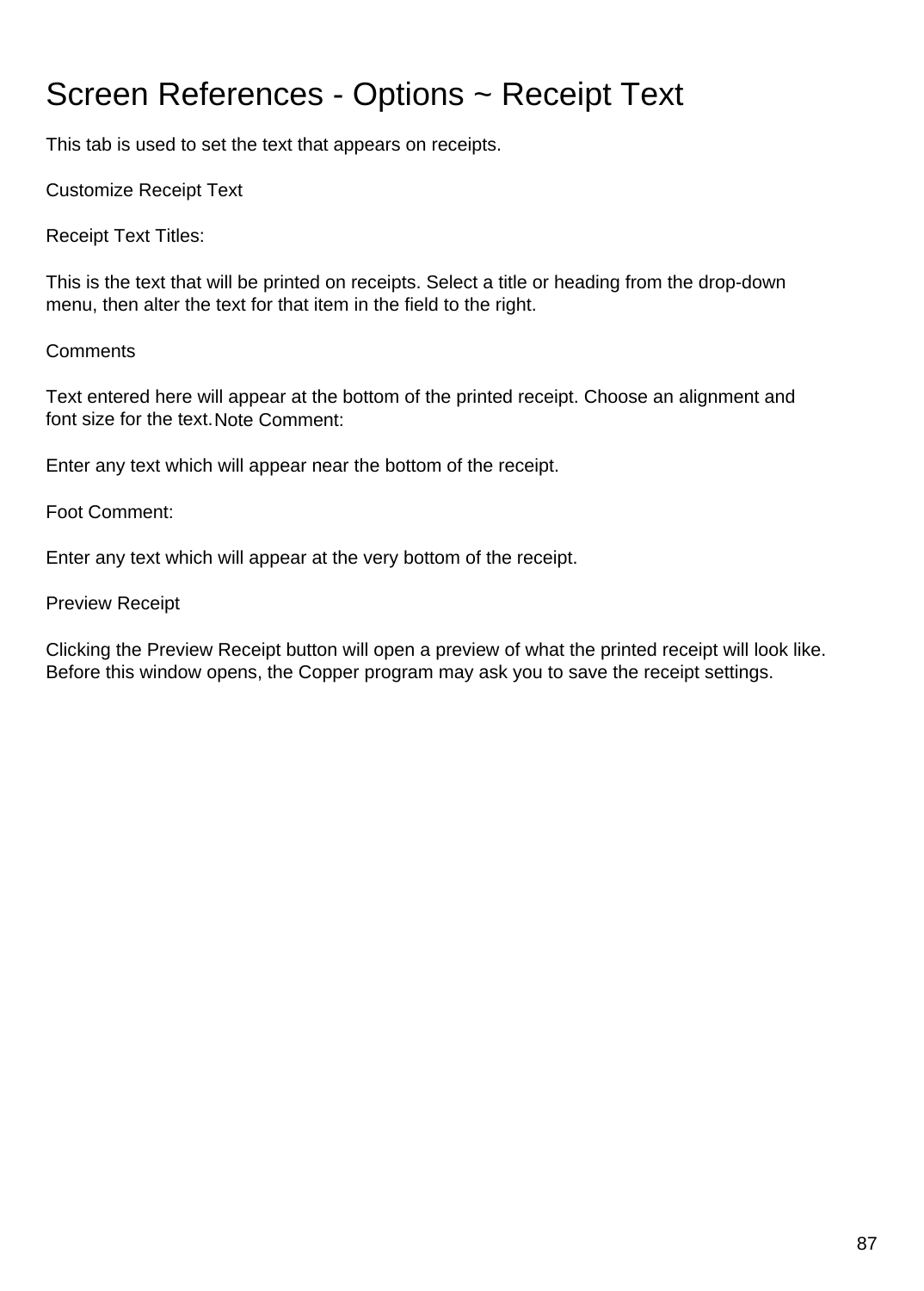### Screen References - Options ~ Tax

This page is used to configure any sales tax, GST or VAT rates which are applied.

Sales Tax System:

This is where you select if sales tax applies in your state or country and whether there are 1, 2 or 3 rates.

Tax Rates

Tax Name:

Enter the name that the tax is called in your state or country (e.g., Sales Tax, GST, VAT etc).

Tax Rate (percent):

Enter the default tax rate.

Tax Name 2:

This is where you have a second rate of tax. Note that the rates are not cumulative. So if the rates should both apply Rate 2 should be the dual rate.

Tax Name 3:

This is where you have a third rate of tax. Note that the rates are not cumulative. So if the rates should all apply, Rate 3 should be the combined triple rate.

Tax Options

By default items have this tax rate:

Any new item will have this rate selected by default.

Item prices are tax inclusive (presumed to already include tax)

If this is ticked, all items subject to tax will be priced and displayed as being tax inclusive.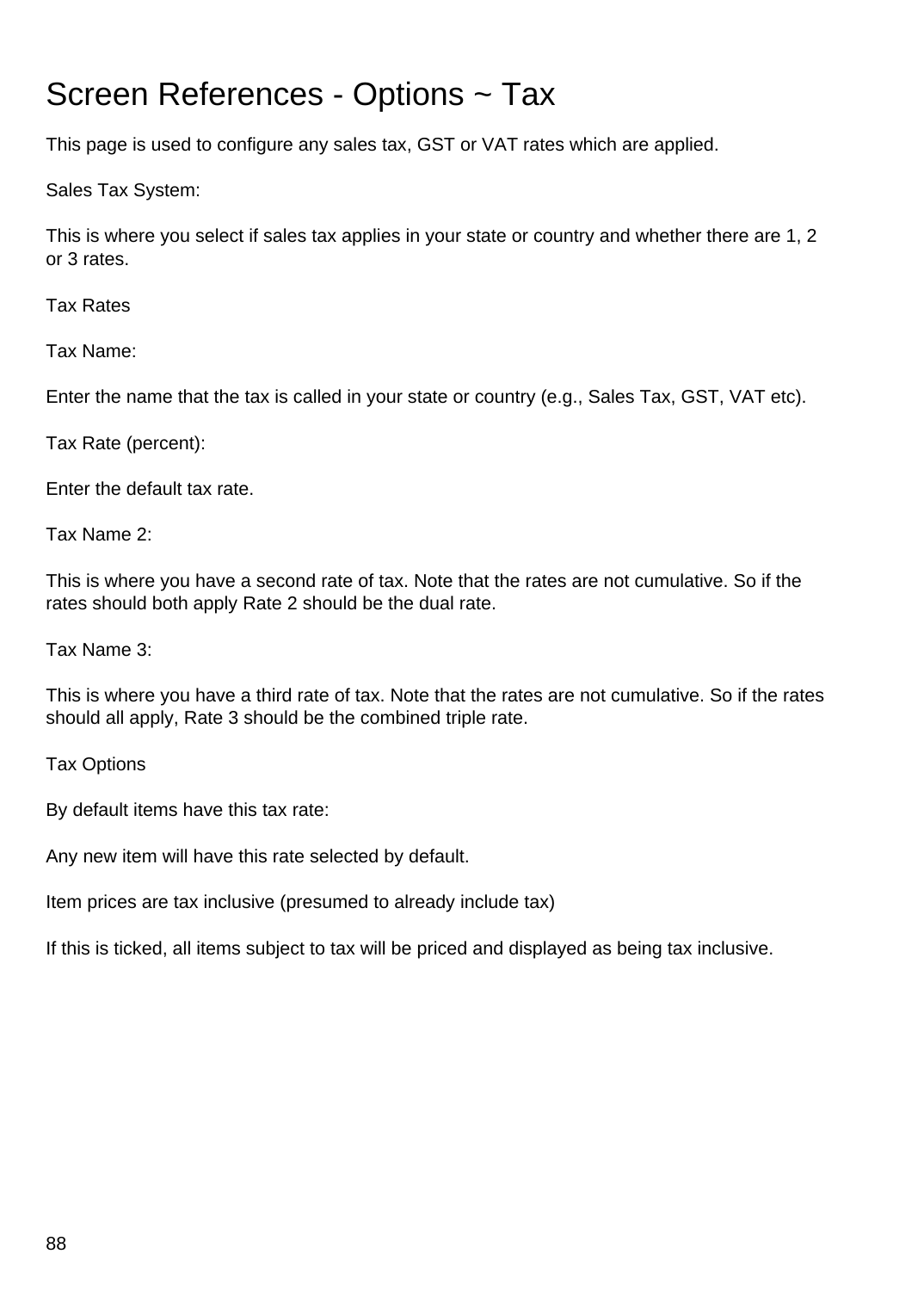# Screen References - Options ~ Regional

Regional Format Settings

Currency Symbol:

This is the symbol used for money in your country - usually \$.

Currency Order:

Use this option to select if the currency symbol is before the number (e.g., \$10.00), or after the number (e.g., 10.00\$).

Currency Digits:

Use this option to set the number of digits after the decimal point.

Decimal Symbol:

This is the symbol used for the decimal point - usually a dot everywhere but in Europe, where a comma is used.

Thousands Symbol:

This is the symbol used to separate thousands - usually a comma.

Number of Decimal Places For Quantity:

This is the number of digits that will appear to the right of the decimal place when displaying quantities. Note that this does not apply to currency amounts.

#### Rounding Settings

The rounding feature allows Copper to round (up/down) the total amount for transactions to the selected interval when processing the payments. Rounding becomes necessary when lower denomination of coins are unavailable to tender for cash payment type transactions. Note that if you apply the exact total due amount to payment, rounding won't be applied even if the feature is active, because it eliminates the necessity to provide any change back to the customer.

Rounding Type:

Use this option to enable and disable rounding totals, and select rounding types.

Rounding Interval:

Use this option to set the rounding interval. E.g.: if setting to nearest 5 cents, select \$0.05 from the pull-down list.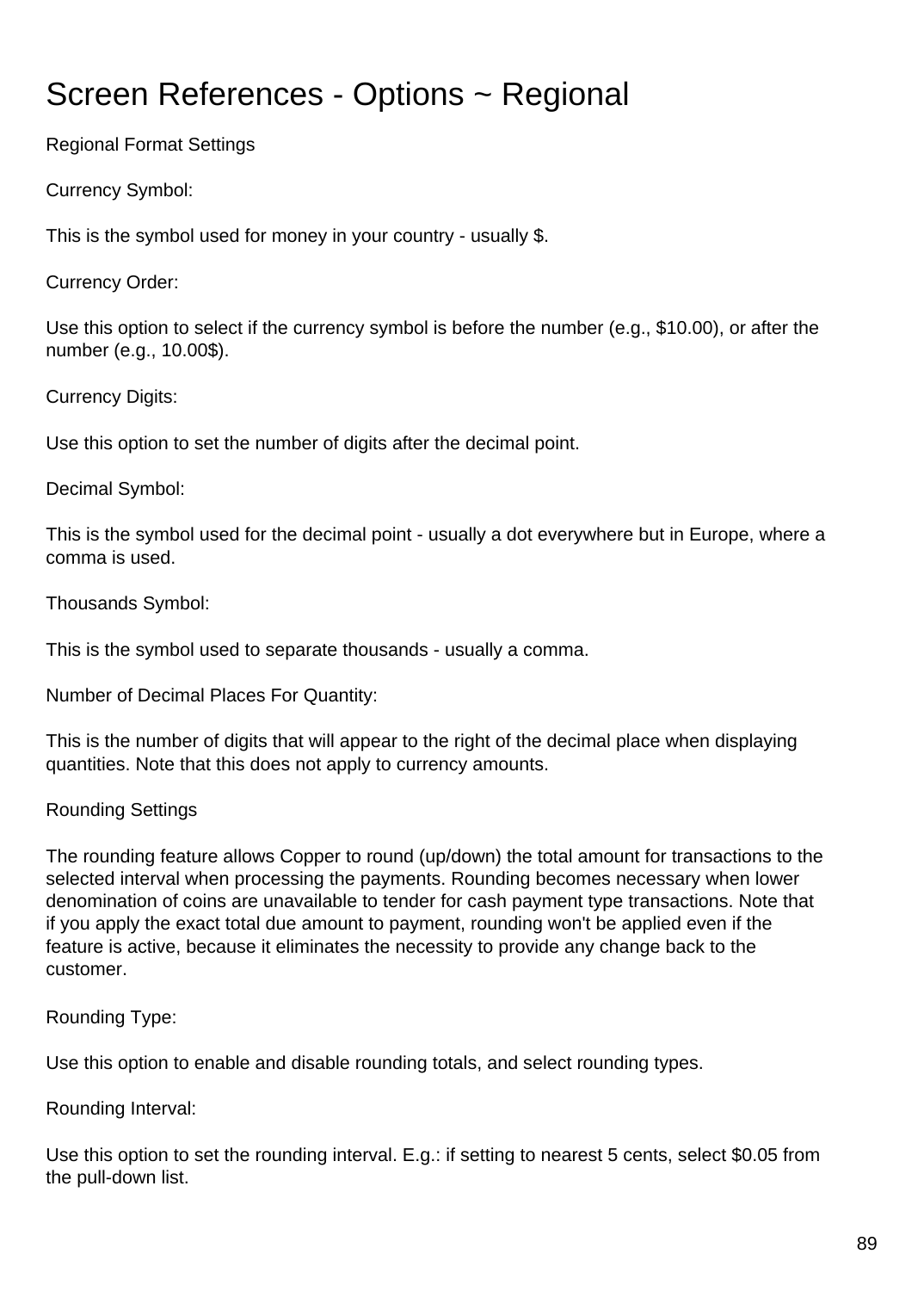Rounding Rule:

Use this option to specify rounding rules.

Round each item individually

Use this option to round each item in an order separately. Otherwise, rounding is applied only after the order total is calculated.

Print Settings

Printed Date Format:

This is the date format used for printing and PDF generation

Paper Size:

This is the paper size used for PDF generation and when the default printer is used.

Side Margin (inches):

Enter the measurement, in inches, that printed content will appear from the paper edges along the left and right sides.

Top and Bottom Margin (inches):

Enter the measurement, in inches, that printed content will appear from the paper edges along the top and bottom.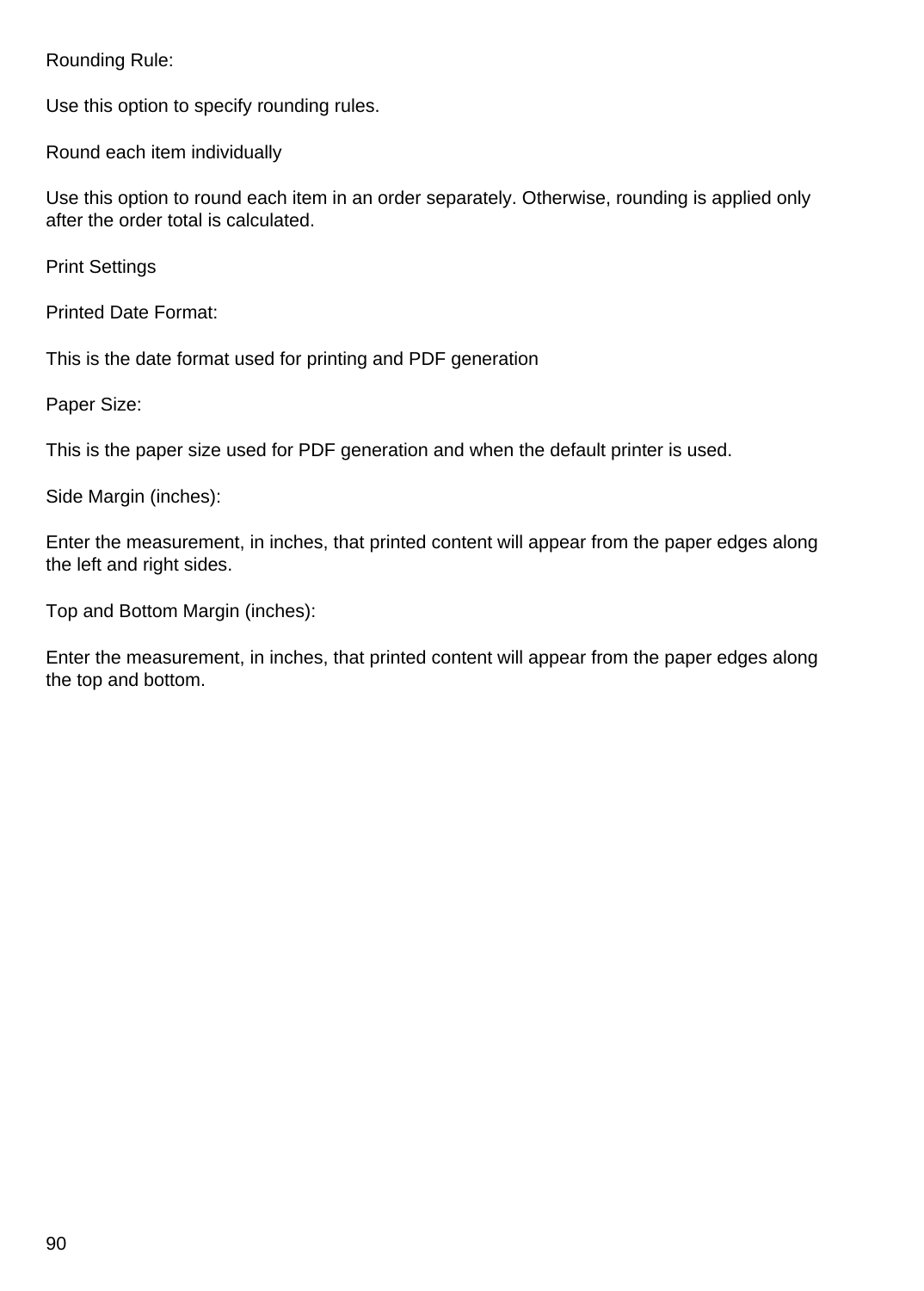### Screen References - Options ~ Sync Apps - Network

Application Synchronization Access

For more information on setting up Web Access used for Application Synchronization, see this Knowledge Base article: [www.nch.com.au/kb/10233.html](http://www.nch.com.au/kb/10233.html).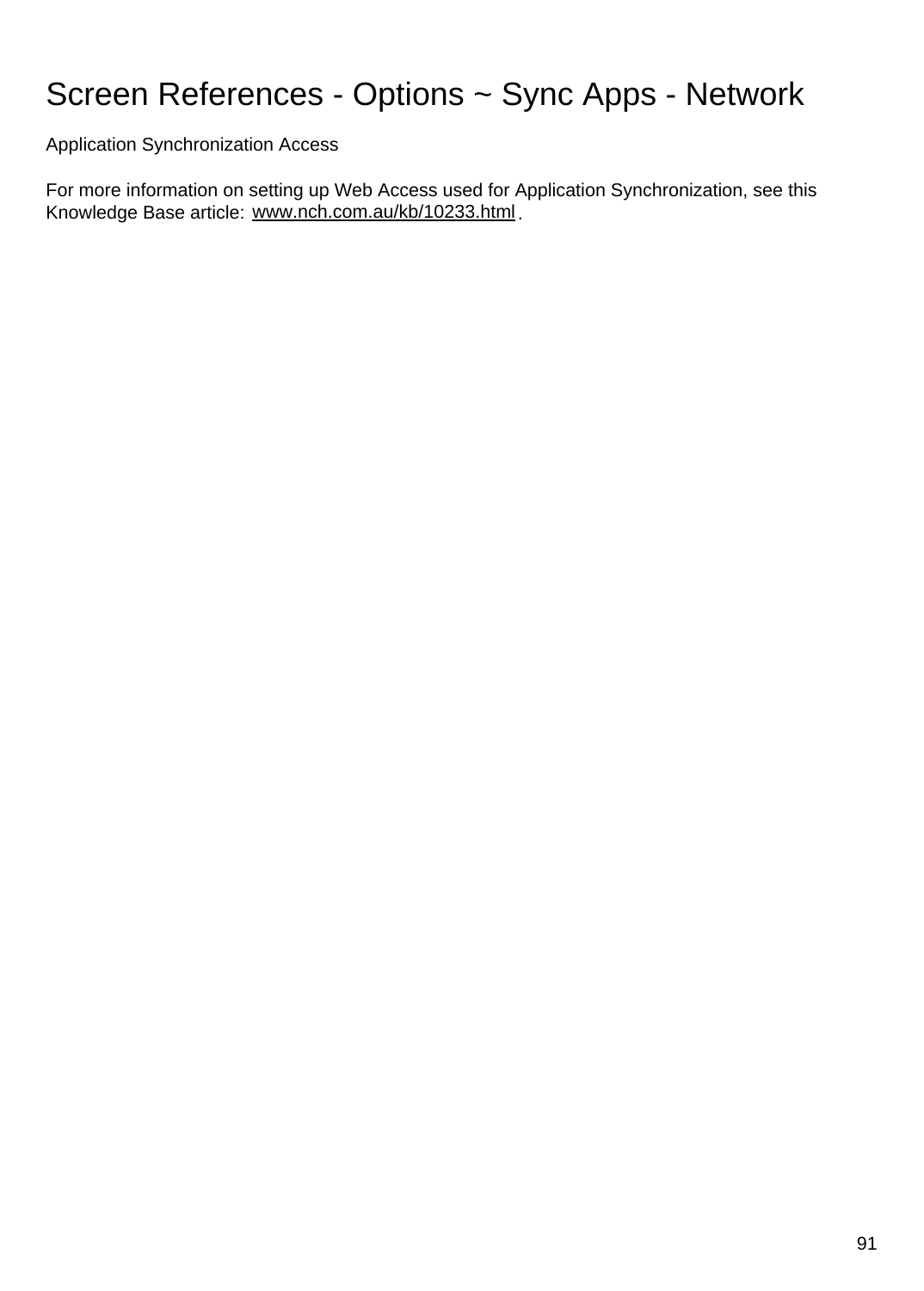### Screen References - Item ~ Item

Enter items into the Copper system to complete transactions quickly and easily. To enter a new item, click the Enter New Item link from the left sidebar on the main page, or click Add from the Items List to pull up the Item dialog. Then, use the descriptions below to fill out the information about your new item.

Item Code:

Enter a short, unique (but memorable) code for this item. This code will be used to quickly add items to a transaction.

Item Description:

Enter the full description you want to be displayed on the transaction.

Unit Value (price or rate):

This is the price of a single item.

Discount:

Enter the discount as a percentage of the normal unit value.

Tax:

Select the tax rate which applies. If you only see 'None' you may first need to configure the Tax Options (Options from the main window then click the Tax tab).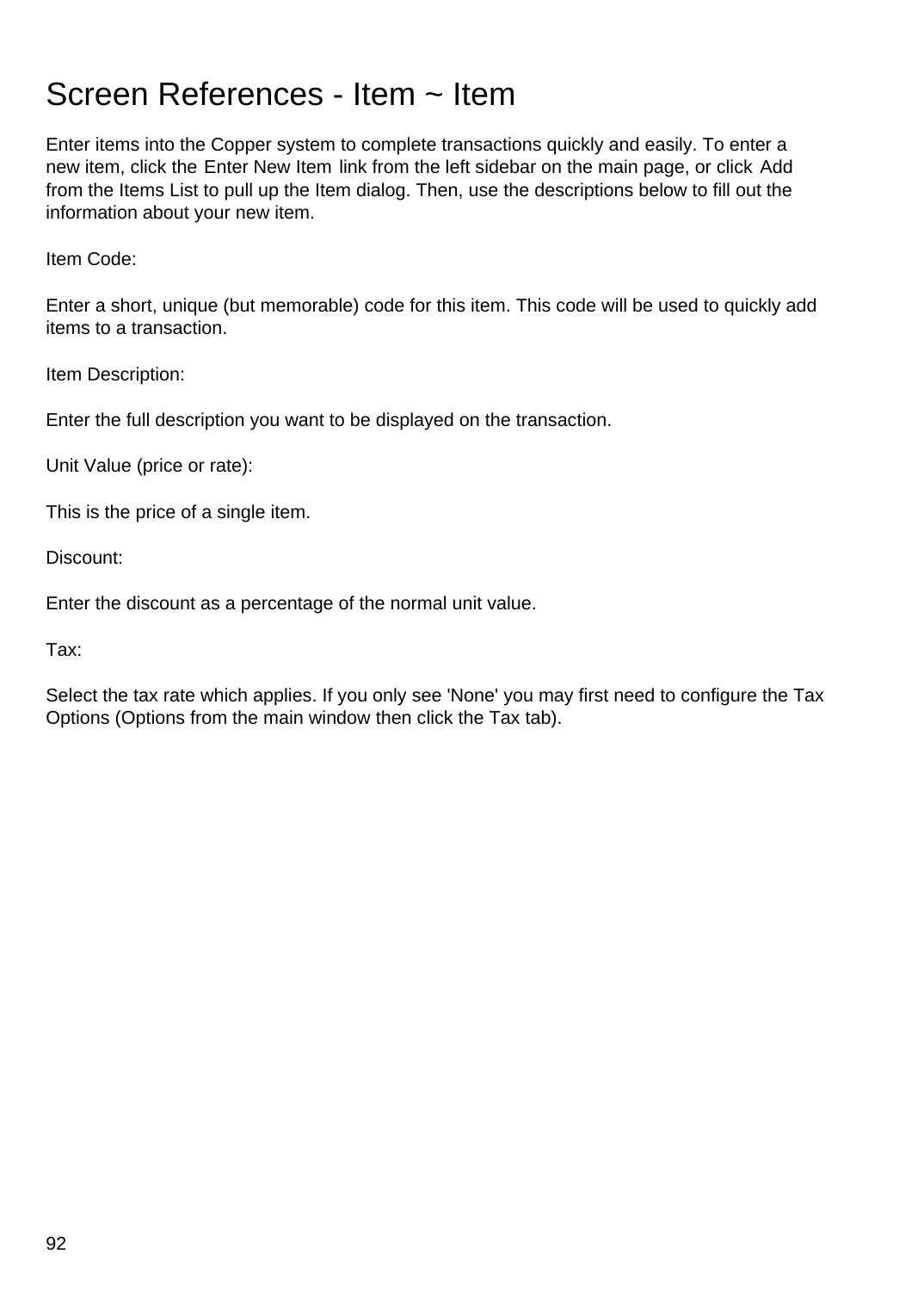### Screen References - Item ~ Coupon

Enter coupons into the Copper system. Coupons in Copper are discounts that are applied to entire purchase (i.e, transaction). You can create as many coupons as you want. Copper now supports multiple coupons per transaction. To enter a new coupon, click the Add New Coupon link from the left sidebar on the main page, or click Add New Coupon from the Items List to pull up the Coupon dialog. Then, use the descriptions below to fill out the information about your new coupon.

Note: A coupon can be entered in local currency format or percentage format. However, the tax calculations may defer based on your format selection. See the respective format below for details on tax calculations. It is recommended to try out few experimental transactions with different types of coupons.

Coupon Code:

Enter the code of the Coupon or gift card, if applicable.

Coupon Description:

Enter the full description you want to be displayed on the receipt.

Coupon expires on:

Enter the date when the coupon expires.

Discount Price

Discount Value:

Enter the discount amount in your local currency to be applied on total bill. The amount is simply deducted off the after-tax total, i.e., the discount is applied on after tax amount.

#### Tax Group:

Select the tax group of the item(s) to which this coupon will apply. For manufacturer coupons, usually you would enter None. For store coupons that apply to a specific item, enter the tax group of that item. For store coupons that apply to the entire purchase, enter All. The coupon will be applied prior to calculating the selected tax.

Discount coupon is in percentage

Check this option if you want to allow discount in percentage instead of the discount value in currency. The amount is deducted off the before-tax subtotal, i.e., the discount is applied on before tax amount.

Discount in Percentage

Discount Percent: